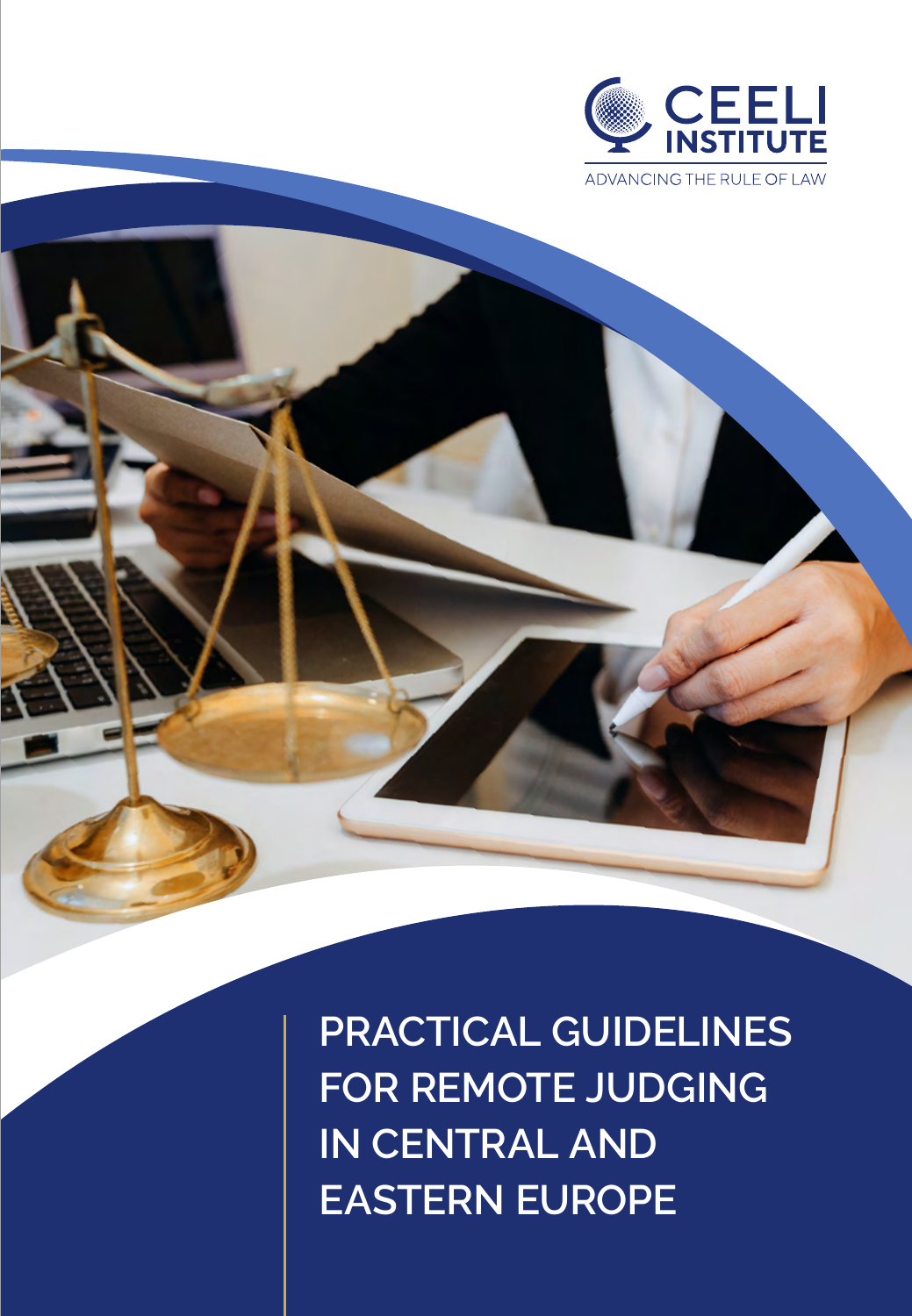

*The CEELI Institute is a Czech public-benefit (not-for-profit) organization based in Prague, dedicated to the development and training of an international network of legal and judicial professionals committed to advancing the rule of law. Through innovative training programs and other activities, the Institute works with judges, lawyers, and civil society actors to build laws-based societies. The CEELI Institute prides itself on the diversity and quality of the programs it has developed, the peer-to-peer exchanges it fosters, the innovative nature of its programming, and its legacy of contributing to the advancement of the rule of law in vulnerable countries. Our efforts are focused on creating independent, transparent, and effective judiciaries, strengthening democratic institutions, fostering efforts to combat corruption, bridging difficult conflicts, promoting human rights, and supporting lawyers and civil society actors in repressive environments. The CEELI Institute is based at the Villa Grébovka in Prague, a historic nineteenth-century building now renovated into a state-of-the-art residence and conference center.*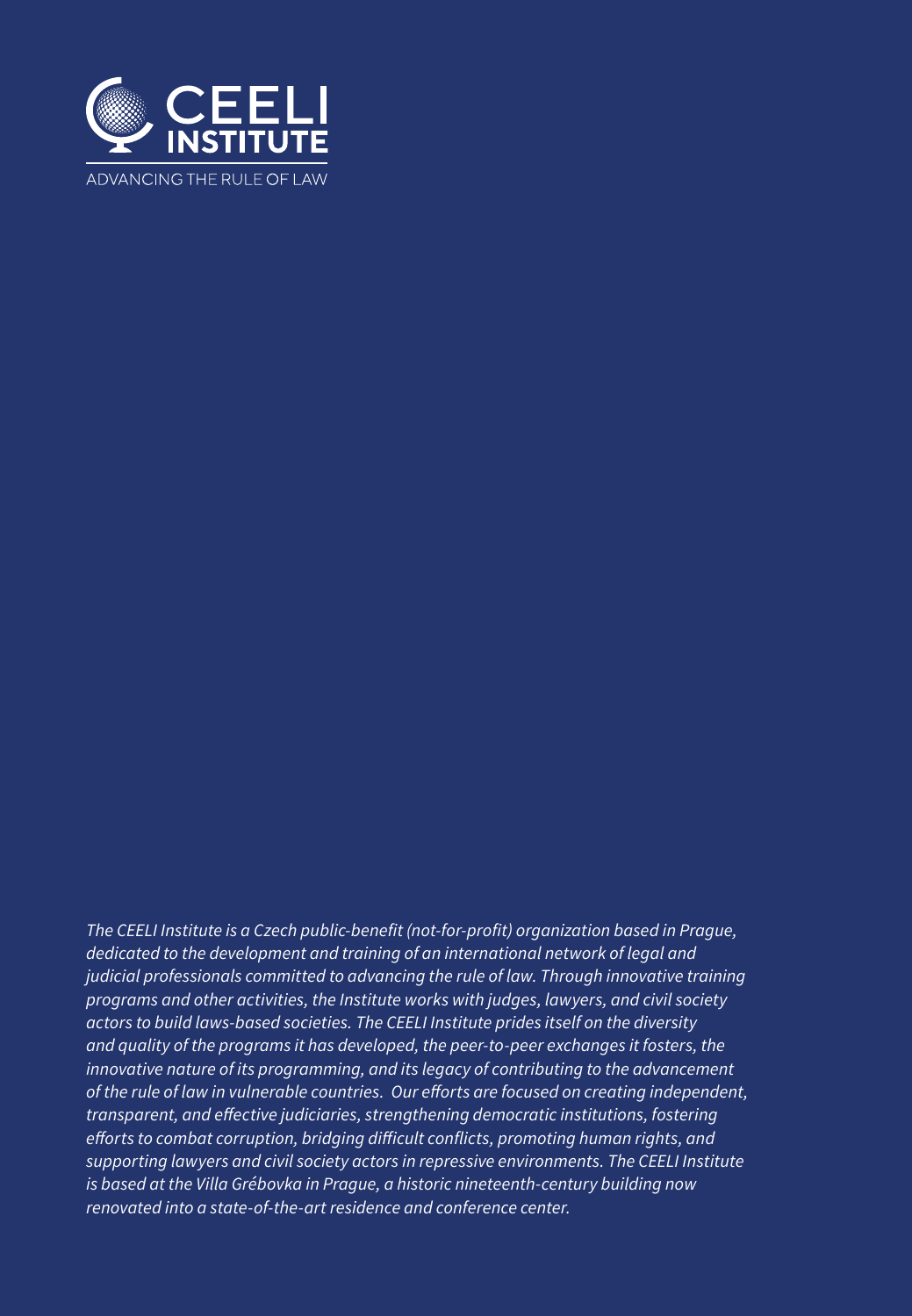# **PRACTICAL GUIDELINES FOR REMOTE JUDGING IN CENTRAL AND EASTERN EUROPE**

August 2021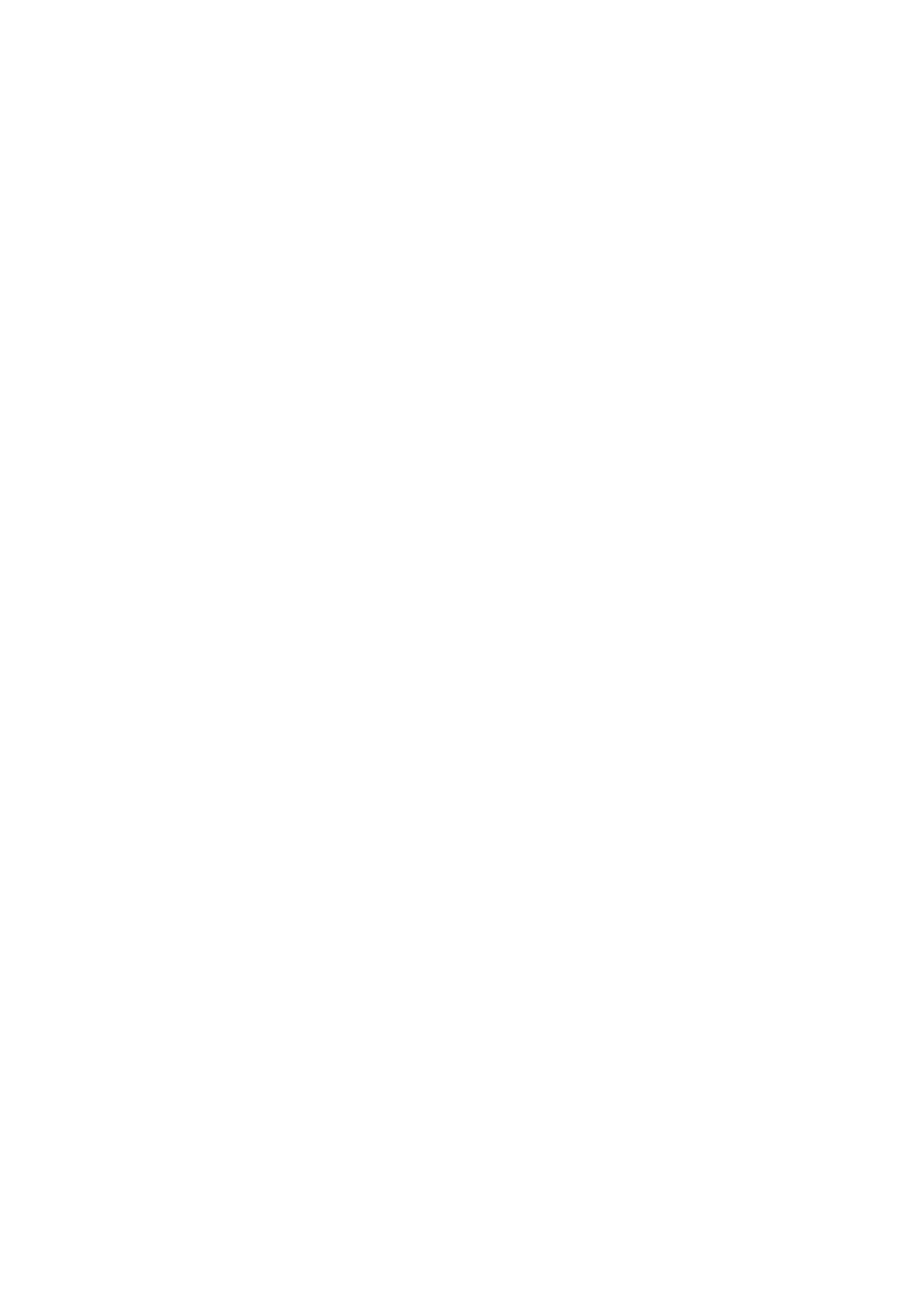# **TABLE OF CONTENTS**

| Chapter 2: International standards of justice that must be upheld  15 |                                                                                                                        |  |  |
|-----------------------------------------------------------------------|------------------------------------------------------------------------------------------------------------------------|--|--|
|                                                                       |                                                                                                                        |  |  |
|                                                                       | A. Minimum standards for fair hearings and access to justice  17                                                       |  |  |
|                                                                       |                                                                                                                        |  |  |
|                                                                       |                                                                                                                        |  |  |
|                                                                       | Chapter 3: Determining whether a matter is suitable for remote proceedings  25                                         |  |  |
|                                                                       |                                                                                                                        |  |  |
|                                                                       |                                                                                                                        |  |  |
|                                                                       |                                                                                                                        |  |  |
|                                                                       |                                                                                                                        |  |  |
|                                                                       |                                                                                                                        |  |  |
|                                                                       |                                                                                                                        |  |  |
|                                                                       |                                                                                                                        |  |  |
|                                                                       |                                                                                                                        |  |  |
|                                                                       |                                                                                                                        |  |  |
|                                                                       |                                                                                                                        |  |  |
|                                                                       |                                                                                                                        |  |  |
|                                                                       |                                                                                                                        |  |  |
|                                                                       |                                                                                                                        |  |  |
|                                                                       |                                                                                                                        |  |  |
|                                                                       |                                                                                                                        |  |  |
|                                                                       |                                                                                                                        |  |  |
|                                                                       | 4. Scheduling hearings <b>Manual According to the According According to the According According to According the </b> |  |  |
|                                                                       |                                                                                                                        |  |  |
|                                                                       |                                                                                                                        |  |  |
|                                                                       |                                                                                                                        |  |  |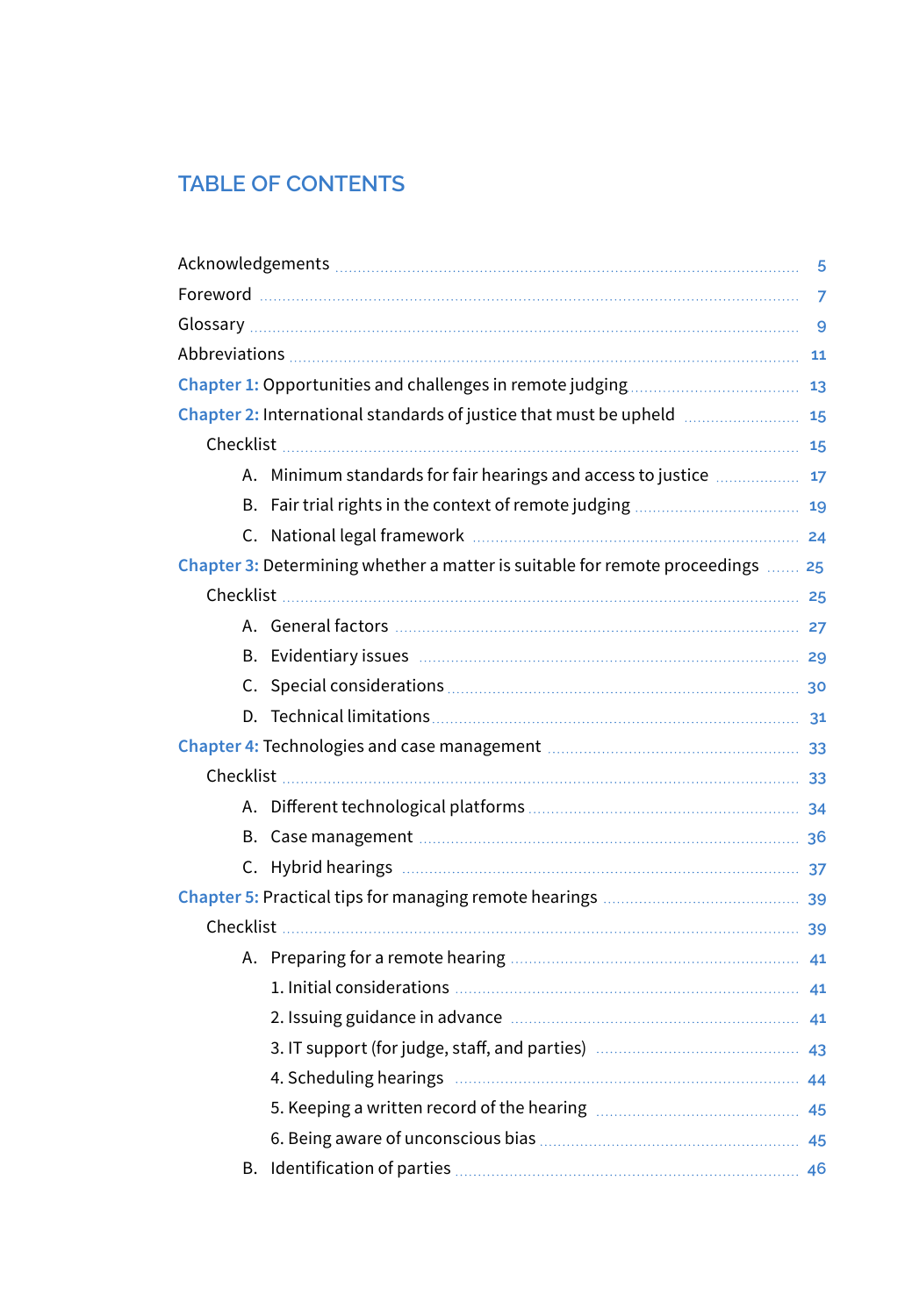|    | 3. Managing disruptive participants and consequences                       |  |
|----|----------------------------------------------------------------------------|--|
|    |                                                                            |  |
|    |                                                                            |  |
|    |                                                                            |  |
|    |                                                                            |  |
|    | 1. When should the court interrupt or stop the testimony                   |  |
|    |                                                                            |  |
|    | 2. Support for and managing witnesses with vulnerabilities,                |  |
|    |                                                                            |  |
|    |                                                                            |  |
| E. |                                                                            |  |
|    |                                                                            |  |
|    |                                                                            |  |
|    |                                                                            |  |
|    |                                                                            |  |
|    |                                                                            |  |
|    |                                                                            |  |
|    |                                                                            |  |
|    | 3. File-sharing <b>Martin Martin Community</b> 60                          |  |
|    | D. Authenticating documents and ensuring data security  61                 |  |
| Е. | Sharing and storage <b>Manual According to the Contract of Sandwich</b> 63 |  |
|    |                                                                            |  |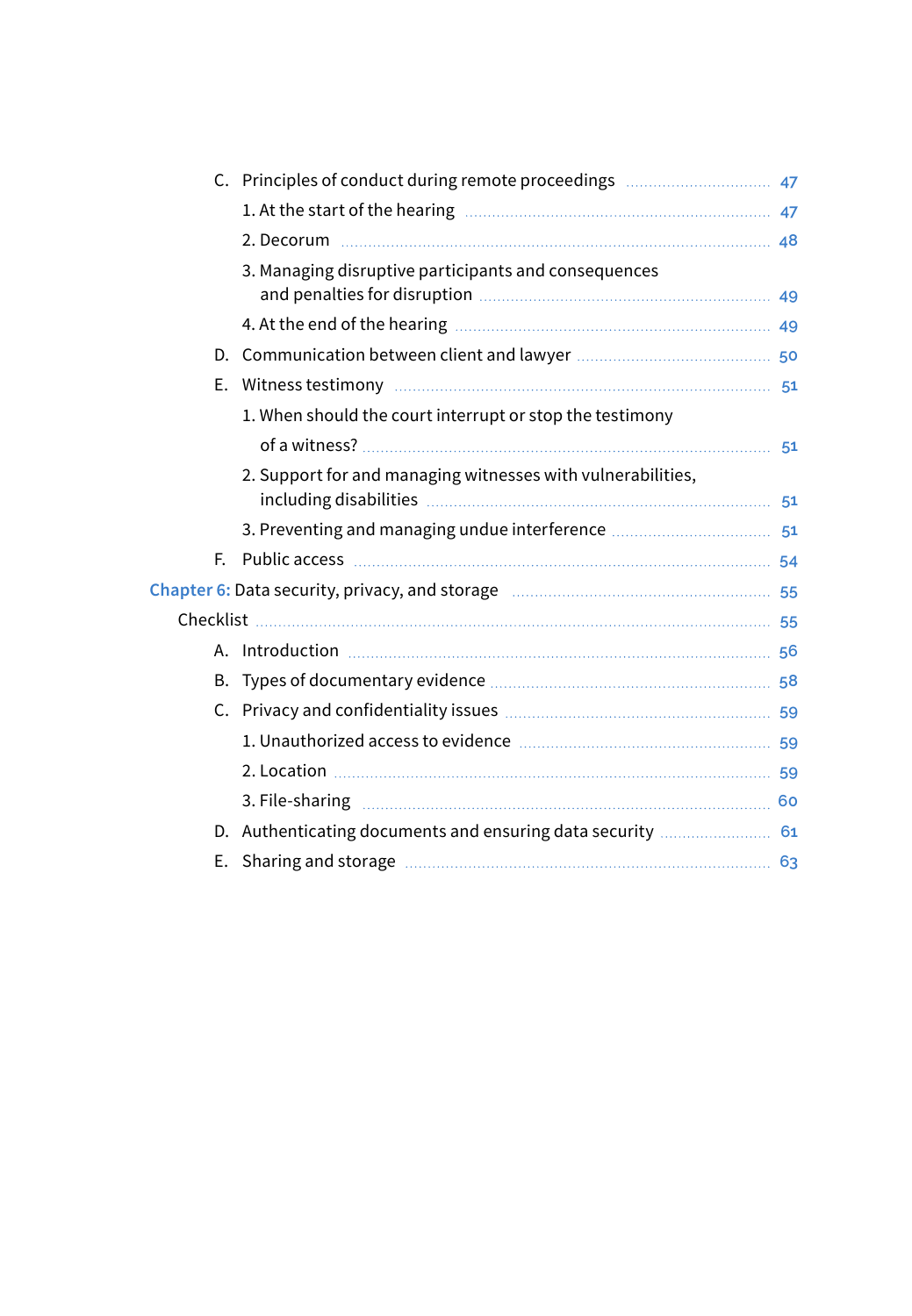# **ACKNOWLEDGEMENTS**

*This guide was developed by the CEELI Institute, the members of the Institute's Central and Eastern European Judicial Network, and the participants of the Institute's inaugural 'Remote Judging Certificate Course,*' *held from late 2020 into early 2021. The CEELI Institute wishes to thank the Working Group from this Course who conceived and drafted these Practical Guidelines on Remote Judging:*

> *Judge Gjorgji Andonov, North Macedonia Judge Shota Bichia, Georgia Judge Ksenija Flack Makitan, Croatia Judge Radoslava Kacherilska, Bulgaria Judge Snežana Marjanović, Serbia Andrej Bozinovski, North Macedonia*

*They worked on this document pro bono—without compensation, as a public service to support the work of judges.*

*Thanks also to Rachel Murray, Professor of International Human Rights Law at the University of Bristol (U.K.) and Director of its Human Rights Implementation Centre; Freda Grealy, Senior Program Manager at the CEELI Institute; Lilia Festa-Zaripova, Course Administrator at the CEELI Institute; and Malory Hudson and Maggie Utecht, CEELI Institute Legal Interns (William & Mary Law School) for their valuable contributions in developing these Guidelines.* 



*This project was made possible by a grant and ongoing support from the U.S. Department of State's Bureau of International Narcotics and Law Enforcement Affairs (INL).*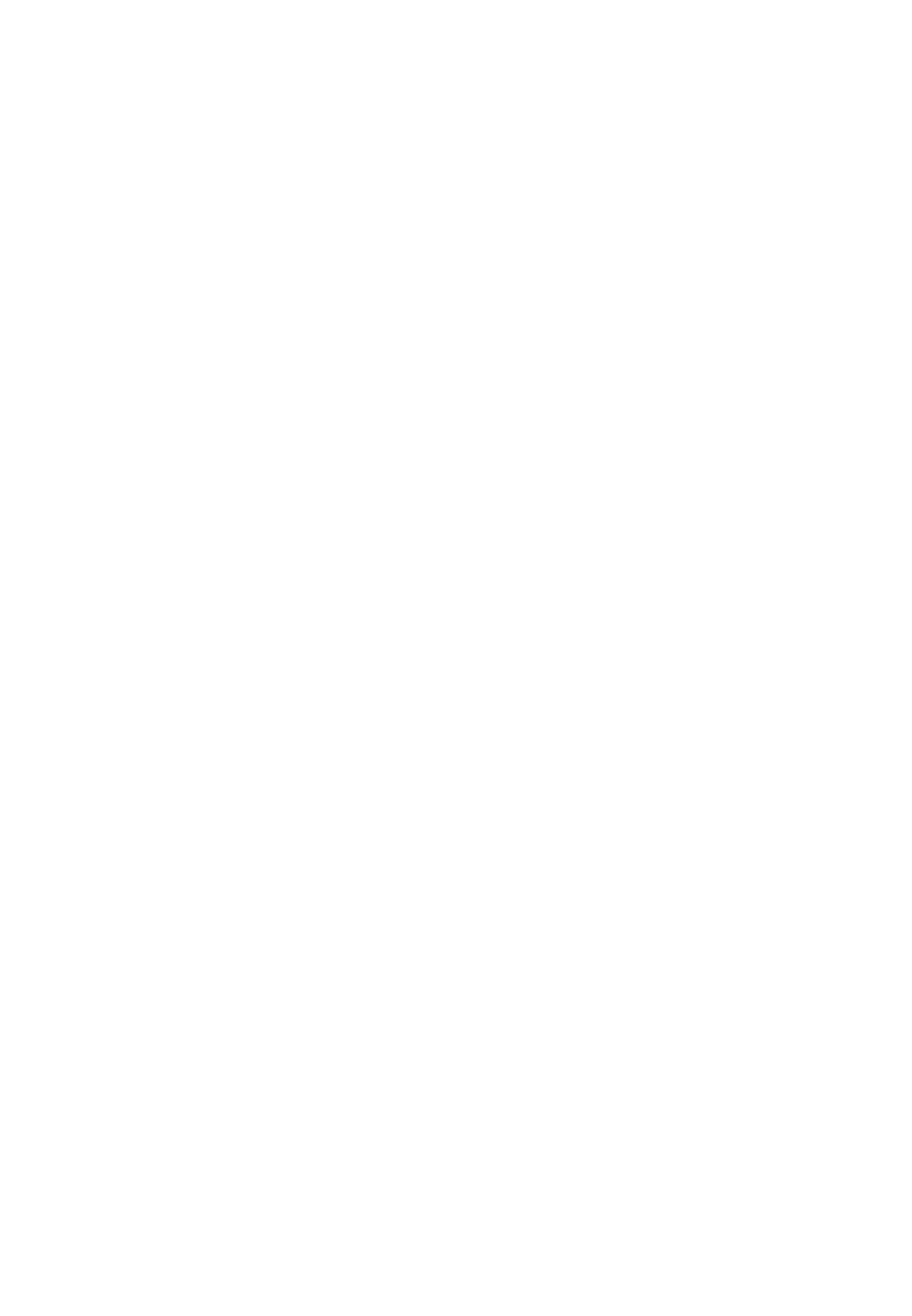### **FOREWORD**

The CEELI Institute has trained and supported judges in Central and Eastern Europe since 2000. These P*ractical Guidelines for Remote Judging in Central and Eastern Europe* were developed as part of the Institute's long-running Central and Eastern European Judicial Exchange Network. The Network, ongoing since 2012, is comprised of some of the best and brightest rising judges from twenty-one countries across the region who gather regularly to share best practices on issues of judicial independence, integrity, accountability, and court management.

**7**

In the face of the COVID-19 pandemic, judiciaries across the region and world were forced to rapidly adjust their daily operations. Many courts were forced to move quickly into the digital sphere. In response to this, the CEELI Institute sought ways to support judiciaries as they managed their pandemic response and their adjustment to use of new virtual platforms. We now seek to build off the experiences of the past eighteen months and use this opportunity to provide lasting guidance on remote judging practices which will remain relevant beyond the pandemic. We believe that the increased emphasis on technology and remote judging is here to stay. Promoting uses of technology that enhance the justice system and enable more efficient, timely, and accessible justice for all is a key responsibility of any modern judiciary.

With this mandate, the CEELI Institute has created this extended first edition of *Practical Guidelines for Remote Judging in Central and Eastern Europe.* This follows and complements an earlier edition of the Guidelines that was released by the CEELI Institute in April 2021. These *Guidelines* follow from our discussions with practicing judges during our training courses over the last year: *Best Practices for Remote Judging*, held online from Autumn 2020 through Spring 2021, and *Digital Justice in Central and Eastern Europe – Achieving Fairness, Accountability and Transparency*, held online April through June 2021. The Guidelines are the product of judicial innovation and adaption and reflect the experiences, discussions, and practices of our Network members over the past year. The goals of this document are to summarize current realities, provide realistic solutions, and offer practical tips in order to provide a framework for remote judging into the future. Remote judging is an integral part of the modern judiciary, and judges and practitioners will need to continue to adapt as these processes continue to evolve.

This document is relevant to individual judges and also to those responsible for developing policies and guidance for judicial practice, including members of judicial councils, court presidents, officials from judicial associations, and any other members of the judiciary who are responsible for regulating judges' work practices.

While drafting this document, the CEELI Institute and the Network judges referenced a wide range of materials and sources of information, including policies and recommendations by a number of international organizations. Finally, we note that these *Guidelines* are intended only as guiding principles and are not 'best practices.' While these *Guidelines* constitute a practical set of recommendations, it is important to stress that a judge's behaviour should always be in line with existing international standards, as well as national laws, regulations, and relevant guidance from judicial councils.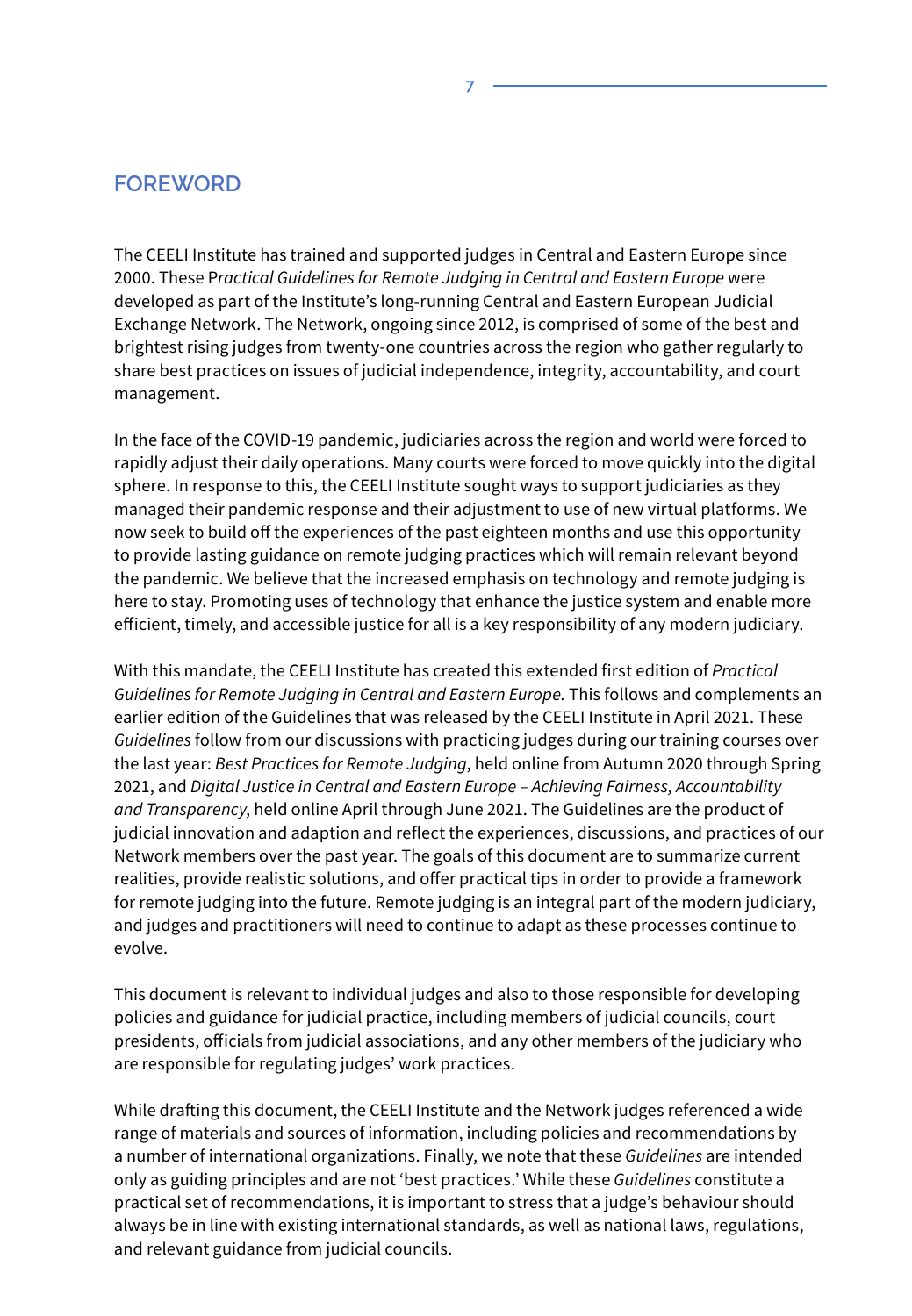As noted, the CEELI Institute Judicial Exchange Network published a preliminary set of these *Guidelines* in April 2021, reflecting lessons learned during the initial stages of the pandemic. That document was in large part produced by the judges participating in our inaugural *Remote Judging Certificate course*. This new updated and expanded version of the *Guidelines* reflects the full range of experiences and practices developed by our Network judges over the past year. These *Guidelines* will be translated into regional languages. Please contact Freda.grealy@ceeli.eu if you have a particular request in this regard.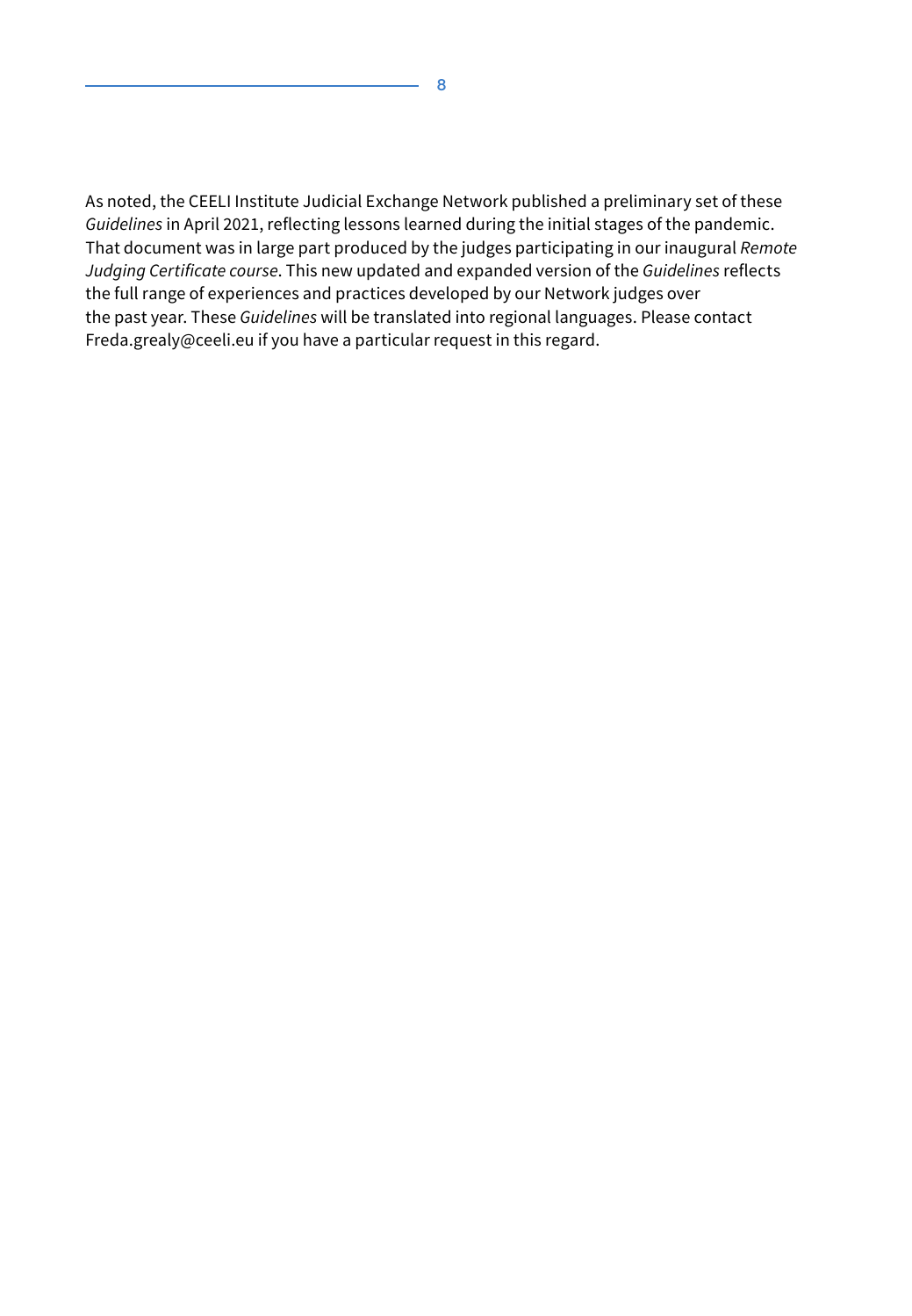### **GLOSSARY**

Recognising the variety of terms used by different jurisdictions and courts, this Glossary provides (unofficial) definitions for the terms referred to in this document.

- **Back-up system** the process of duplicating files and system-specific, useful/essential data in case it is corrupted, deleted, or lost.
- **Bandwidth** the speed of an internet connection, reflected in the amount of data that can be transmitted in a fixed amount of time.<sup>1</sup>
- **Break-out rooms** functionality that enables the host to allocate participants to virtual rooms (i.e., other than the main hearing).<sup>2</sup>
- **Case management** the system the court uses to lodge the files, store evidence, and exchange necessary written data between participants and the court.
- **Connection** access to the internet that allows a user to participate in a video or audio meeting.<sup>3</sup>
- **Device** electronic equipment used for communication purposes (e.g., phone, tablet, computer).<sup>4</sup>
- **Electronic evidence** any probative information stored or transmitted in digital form.<sup>5</sup>
- **Electronic signature** any type of signature in electronic format.<sup>6</sup>
- **Hearing** a legal proceeding where an issue of law or fact is tried and evidence is presented to help determine the issue; $7$  or formal examination of a cause, civil or criminal, before a judge, according to the laws of a particular jurisdiction.<sup>8</sup>

**9**

 $^1$  Supreme Court of Victoria. 2021. Virtual Hearings Glossary. [online] Available at:

https://www.supremecourt.vic.gov.au/law-and-practice/virtual-hearings/virtual-hearings-glossary <sup>2</sup> Ibid.

<sup>3&</sup>lt;br>Ibid.

<sup>4</sup> Ibid.

<sup>5</sup> SHERLOC UNODC. 2021. Electronic Evidence. [online] Available at:

https://sherloc.unodc.org/cld/topics/electronic-evidence/index.html?lng=en

<sup>&</sup>lt;sup>6</sup> Cryptomathic. 2021. What is an electronic signature? [online] Available at: https://www.cryptomathic.com/products/ authentication-signing/digital-signatures-faqs/what-is-an-electronic-signature

 $^7$  The Free Dictionary. 2021. hearing. [online] Available at: https://legal-dictionary.thefreedictionary.com/hearing

<sup>8</sup> Encyclopedia Britannica. 2021. Hearing. [online] Available at: https://www.britannica.com/topic/hearing-law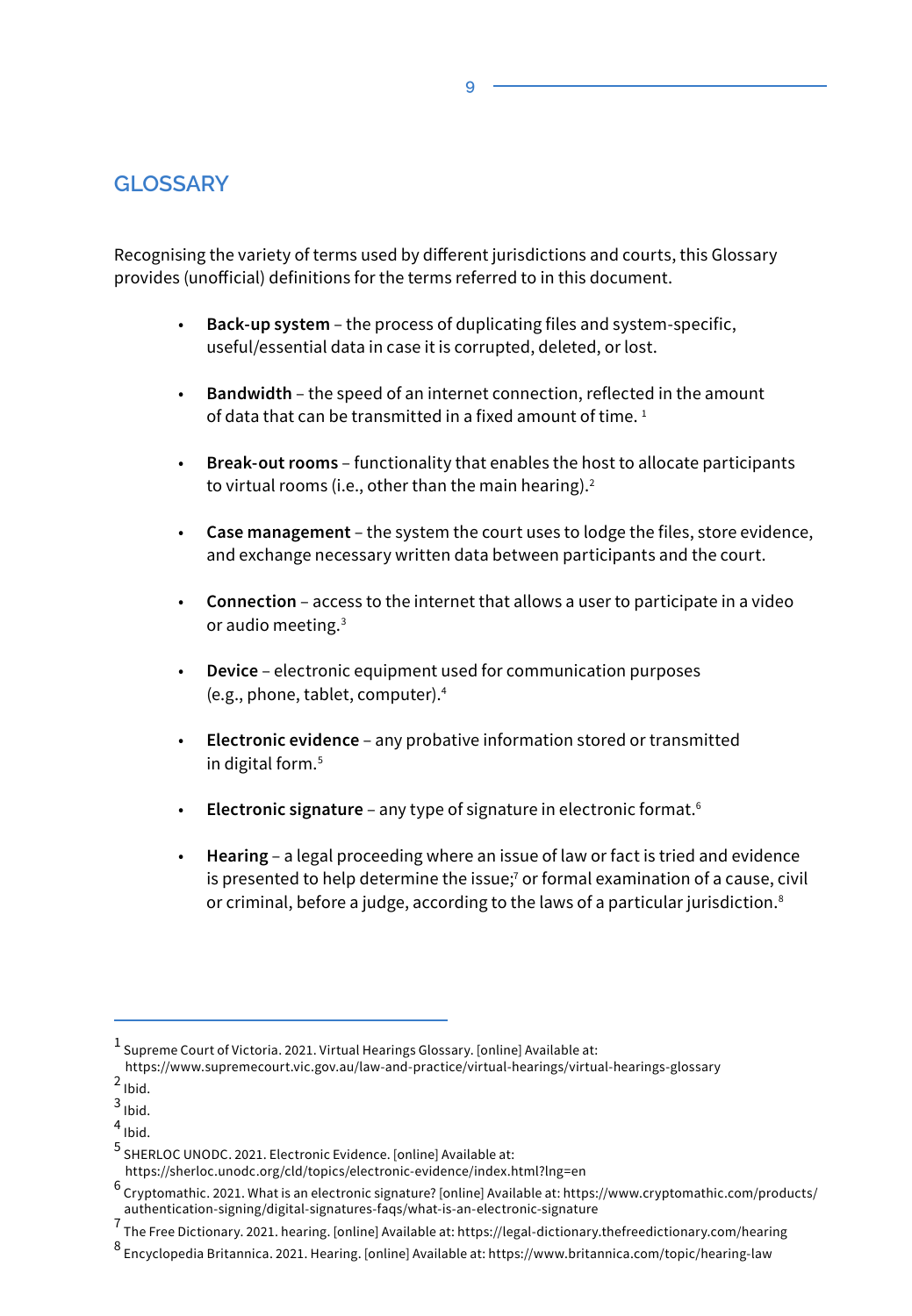- **Host** the primary operator of a remote hearing.9
- **Hybrid hearing** a hearing in which some of the participants are present in the courtroom (usually at least the judge) and others will join the hearing remotely via the internet from another location.
- **Live streaming** the real-time broadcast of audio and/or video data (not recorded).
- **Mute/Unmute function** when a microphone is turned off during a video or audio meeting. The microphone will not transmit any audio and the participant will not be heard by other participants.<sup>10</sup>
- **Platform** a communications service (video and/or audio) that enables digital meetings via an email invitation or a telephone dial in (such as Zoom, Webex).<sup>11</sup>
- **Remote Hearing** where judges, parties, legal representatives, and/or witnesses ('participants') do not gather physically at the same physical location; it normally involves some type of video link facility or telephonic mechanism,<sup>12</sup> sometimes also called an 'online' or 'virtual' hearing.<sup>13</sup>
- **Screen sharing** sharing access to a given computer screen.<sup>14</sup>
- **Subpoena** an order issued by the court; for example, a document compelling an individual to appear before the court.

- <sup>10</sup> Supreme Court of Victoria. 2021. Virtual Hearings Glossary. [online] Available at: https://www.supremecourt.vic.gov.au/law-and-practice/virtual-hearings/virtual-hearings-glossary
- $11$ <sub>Ibid.</sub>

<sup>9</sup> Supreme Court of Victoria. 2021. Virtual Hearings Glossary. [online] Available at: https://www.supremecourt.vic.gov.au/law-and-practice/virtual-hearings/virtual-hearings-glossary

<sup>12</sup> Court of Judicature of Northern Ireland, Interim Practice Direction 01/2020 Remote Hearings, https://www.judiciaryni.uk/sites/judiciary/files/decisions/Practice%20Direction%2001-20.pdf; Michigan Legal Help. 2021. What To Expect at a Virtual Hearing. [online] Available at: https://michiganlegalhelp.org/self-help-tools/going-court/what-expect-virtual-hearing

<sup>13</sup> OSCE Office for Democratic Institutions and Human Rights (ODIHR), Fair Trial Rights and Public Health Emergencies, 2021, https://www.osce.org/files/f/documents/3/8/487471\_0.pdf; Supreme Court of Victoria. 2021. Virtual Hearings Glossary. [online] Available at:

https://www.supremecourt.vic.gov.au/law-and-practice/virtual-hearings/virtual-hearings-glossary

<sup>14</sup> See e.g., HM Courts & Tribunal Service. 2021. How to share documents in a Cloud Video Platform video hearing. [online] Available at: https://www.gov.uk/government/publications/how-to-join-a-cloud-video-platform-cvp-hearing/how-to-share-documents-in-a-cloud-video-platform-video-hearing#share-your-screen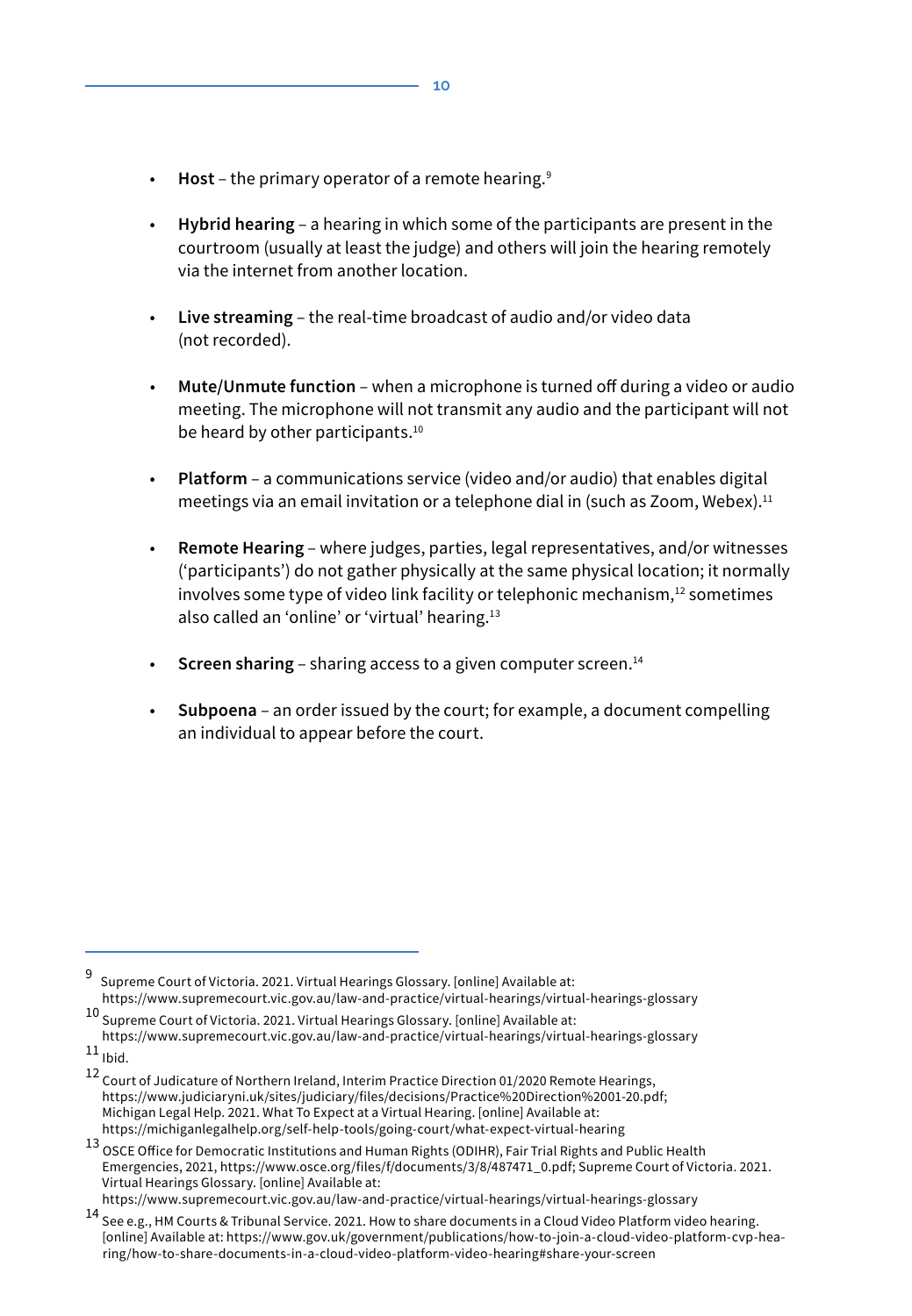#### **ABBREVIATIONS**

- **COE** Council of Europe
- **CCJE** Consultative Council of European Judges
- **CEPEJ**  European Commission for the Efficiency of Justice
- **ECHR** European Convention on Human Rights
- **ECtHR** European Court of Human Rights
- **eIDAS** Electronic Identification Authentication and Trust Services
- **GDPR** General Data Protection Regulation
- **ICCPR** International Covenant on Civil and Political Rights
- **IT** Information technology
- **LAN** Local Area Network

 **OSCE/ODIHR** – Organization for Security and Cooperation in Europe/Office of Democratic Initiatives and Human Rights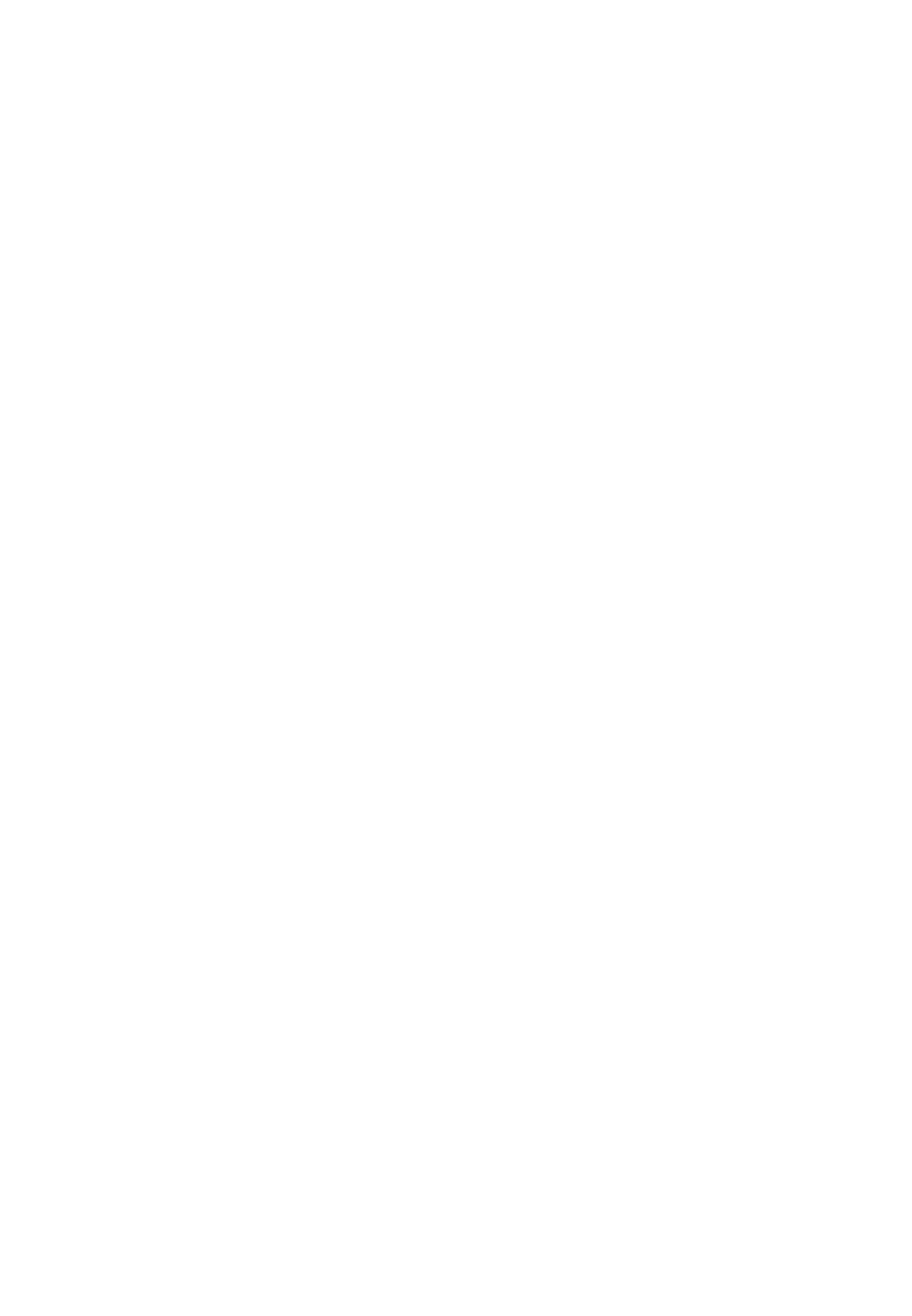# CHAPTER 1: **OPPORTUNITIES AND CHALLENGES IN REMOTE JUDGING**

Remote judging is the holding of hearings or the conduct of other court business (including the exchange of evidence and documents) where one or more participants, including the judge, may not be physically present in person but participate through the use of technology or via electronic means. As the Organization for Security and Cooperation in Europe (OSCE) has noted: 'Such IT solutions include video platforms to conduct remote hearings, systems to enable the filing, dissemination and sharing of documents, digital case management and e-signatures. The use of such technology requires internet connectivity and data security, and access of court users to computers, cameras/webcams, microphones, screens and Wi-Fi.'15

Remote judging presents many opportunities:

- Digital technologies have the potential to *increase the accessibility and effectiveness* of justice systems, provided the principles of fairness, impartiality, and judicial independence are maintained.<sup>16</sup>
- New technologies *connect people* in different ways. The judge, litigants, lawyers, and witnesses are not physically present in the court room at the same time, but they are on an online platform together. Presence and the courtroom have new meanings.
- A remote hearing offers the potential to *increase access to justice to parties* who are not in the same location as the court, allowing them to directly participate in the proceedings. Remote hearings may be cheaper to conduct because the parties have no transportation costs, may need less time off from work, may require less attorney time, etc. Remote hearings also provide an opportunity to have a hearing which might otherwise not take place.
- A remote hearing could also *enhance the credibility of the court*. Judges from within the same country could sit on cases no matter where they arise, thereby increasing the availability of judges with particular expertise.
- Remote hearings can more easily be conducted *within a reasonable time*, thereby satisfying one of the components of the right to a fair trial.
- Remote hearings may be more *cost-effective* to the state, as less physical space may be needed for in-person hearings in the courthouse. They can be organised without or outside the courthouse, without involving some court employees (e.g., security officers).

<sup>15</sup> OSCE Office for Democratic Institutions and Human Rights (ODIHR), *The functioning of courts in the Covid-19 pandemic. Primer*, October 2020, p.20.

<sup>16</sup> *CEPEJ, European Judicial Systems, CEPEJ Evaluation Report*, 2020 Evaluation Cycle, https://rm.coe.int/evaluation-report-part-1-english/16809fc058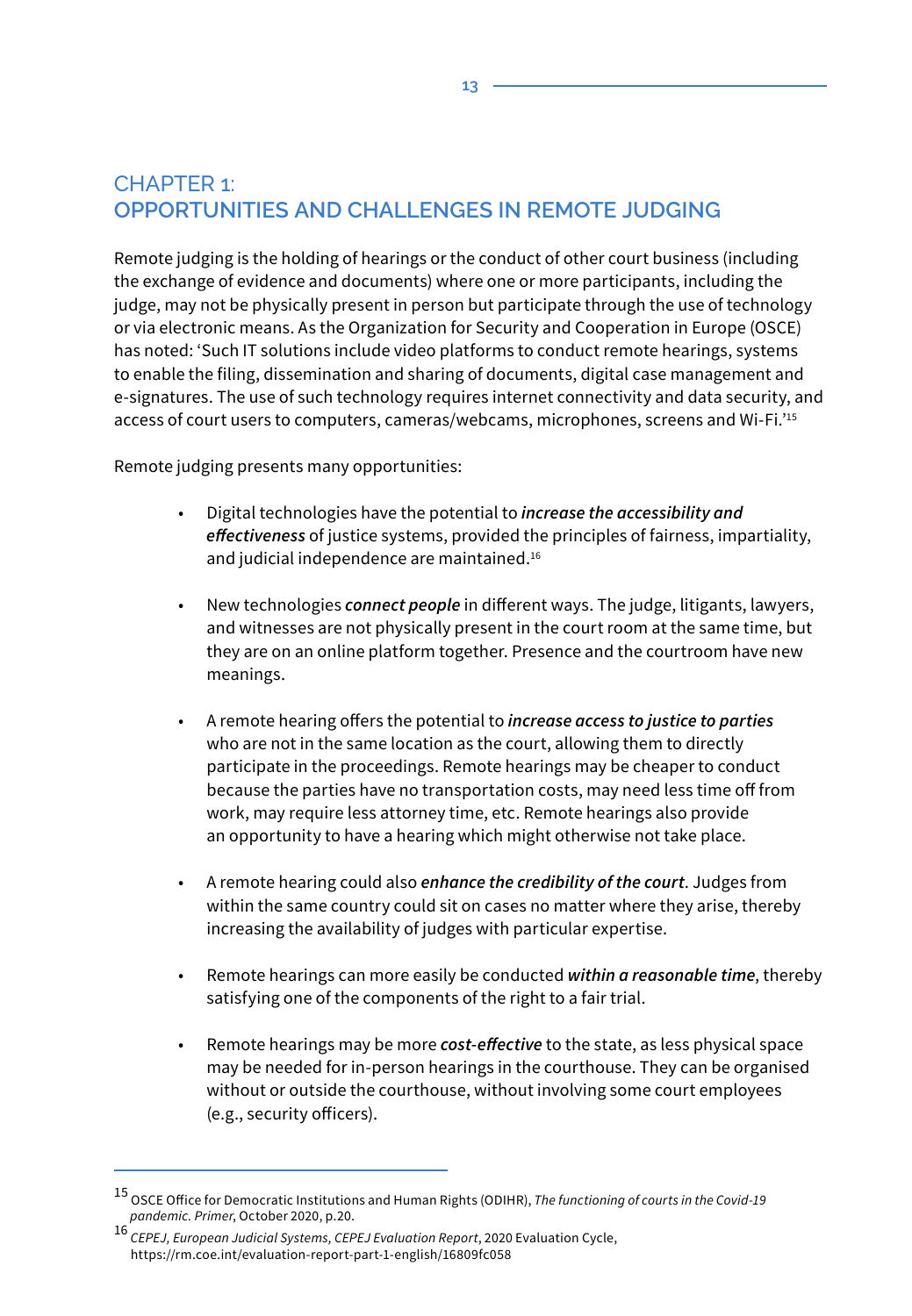- It can simplify the exchange of documents. As the Consultative Council of European Judges (CCJE) noted: 'the parties and their representatives can access information about the cases in which they are involved before the court. In this way, they can follow the progress of their case by accessing the computerised case history.'<sup>17</sup>
- *The mobility of the justice system* can be enhanced with remote hearings. Remote hearings could allow for cases to be more evenly distributed among judges without regard to geographic location.
- Remote hearings have the potential to *increase the transparency and monitoring of hearings by the public, the press, NGOs, and academic communities;* video conferencing and live streaming, for example, can increase access to hearings by those monitoring the justice system.<sup>18</sup>

However, there are still practical challenges that courts face in remote judging:

- *Remote judging may increase the risks to the right to a fair trial and standards of justice* – Not all matters are suitable to be dealt with remotely. Relevant international standards on fair trials need to be upheld.
- *Paper-based processes* In many jurisdictions, courts are still using paper as an official record, and wet signatures alongside authentication are still required. These courts are struggling with the burden of receiving, processing, storing, and moving documents.
- *Requiring notarization*<sup>19</sup> *can limit remote or virtual access to justice* because of the costs involved and the complexity of the process.
- *Moving from temporary to permanent solutions* During the emergency period, temporary rules allowed for digital processes; in many cases these provisions will not survive the pandemic. A compelling case would need to be made to move permanently away from paper-based processes and to provide remote options.

<sup>17</sup> Consultative Council of European Judges, Opinion No.14 of the CCJE *Justice and information technologies (IT)*, Adopted by the CCJE at its 12th plenary meeting (Strasbourg, 7-9 November 2011), https://rm.coe.int/168074816b, para 5.

<sup>18</sup> European Commission. 2021. *Digitalisation of justice.* [online] Available at: https://ec.europa.eu/info/policies/justice-and-fundamental-rights/digitalisation-justice\_en

<sup>19</sup> Notarization by a qualified Notary Public is an often-used method for providing authenticity of court documents and statements submitted by the parties.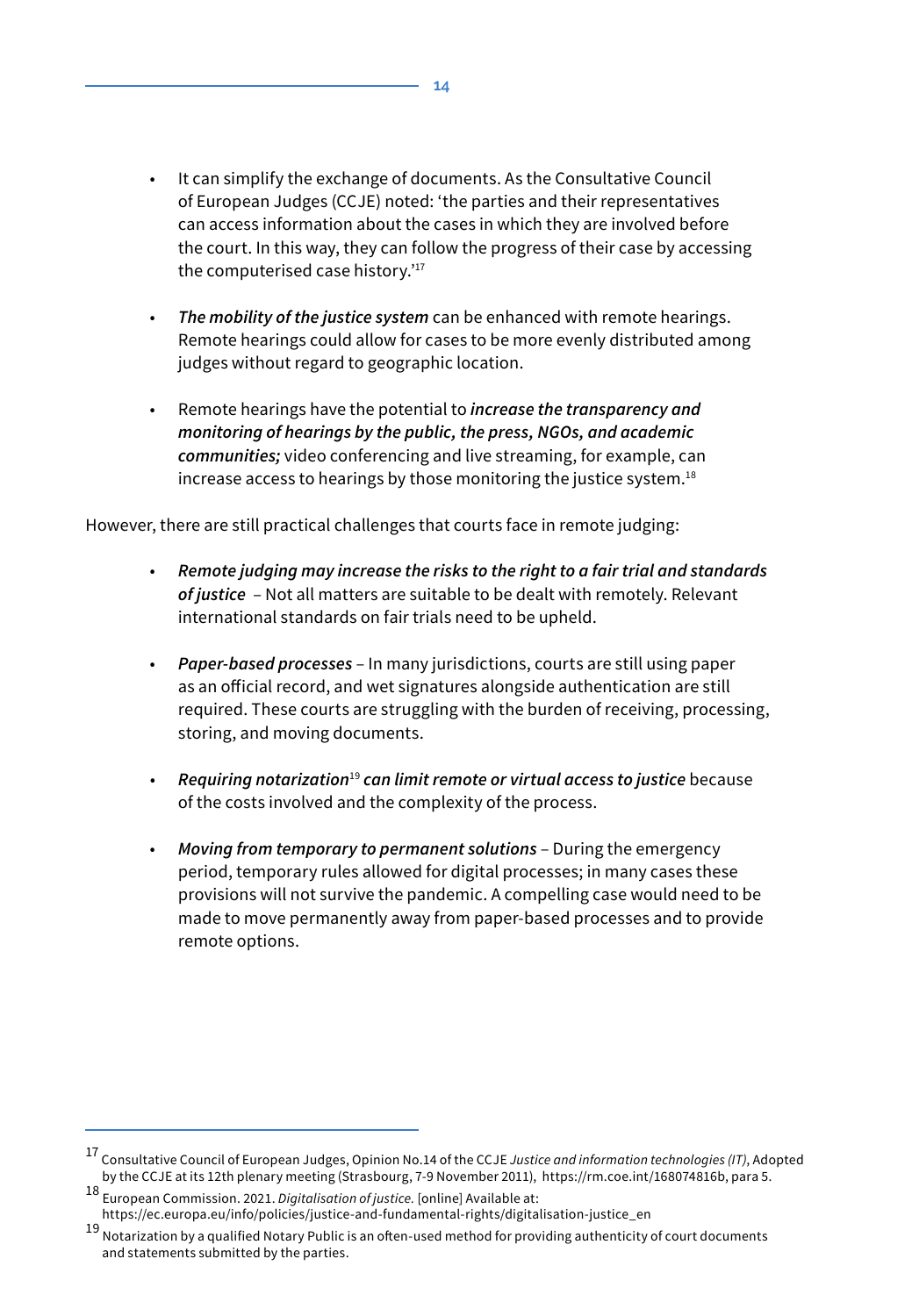# CHAPTER 2: **INTERNATIONAL STANDARDS OF JUSTICE THAT MUST BE UPHELD**

| <b>Checklist</b>                                                     |                                                                                                                                                      |  |  |
|----------------------------------------------------------------------|------------------------------------------------------------------------------------------------------------------------------------------------------|--|--|
| International fair trial standards require that:                     |                                                                                                                                                      |  |  |
|                                                                      | $\checkmark$ Cases are heard by a competent, independent,<br>and impartial tribunal established by the law                                           |  |  |
| $\checkmark$                                                         | Access to justice is assured                                                                                                                         |  |  |
| $\checkmark$                                                         | Parties have a right to have their cause heard                                                                                                       |  |  |
| $\checkmark$                                                         | There is a right to a defence                                                                                                                        |  |  |
| $\checkmark$                                                         | Defendants have a right to legal aid, in the interests of justice                                                                                    |  |  |
| $\checkmark$                                                         | There is equality of arms                                                                                                                            |  |  |
| ✓                                                                    | Parties have a right to a public hearing                                                                                                             |  |  |
| ✓                                                                    | Judgments must be pronounced publicly                                                                                                                |  |  |
| $\checkmark$                                                         | A hearing must be held within a reasonable time                                                                                                      |  |  |
| $\checkmark$                                                         | Parties have the right to an effective remedy                                                                                                        |  |  |
| $\checkmark$                                                         | Parties have the right to communicate freely and privately<br>with their counsel                                                                     |  |  |
| In criminal cases there are additional guarantees for the defendant: |                                                                                                                                                      |  |  |
|                                                                      | $\sqrt{\phantom{a}}$ To be informed promptly and in detail in a language which they<br>understand of the nature and cause of the charge against them |  |  |
| $\checkmark$                                                         | To have adequate time and facilities for the preparation of their defence<br>and to communicate with counsel of their own choosing                   |  |  |
| $\checkmark$                                                         | To be tried in their presence and to defend themselves in person or<br>through legal assistance of their own choosing                                |  |  |
| ✓                                                                    | To be informed of this right, if they do not have legal assistance                                                                                   |  |  |
|                                                                      |                                                                                                                                                      |  |  |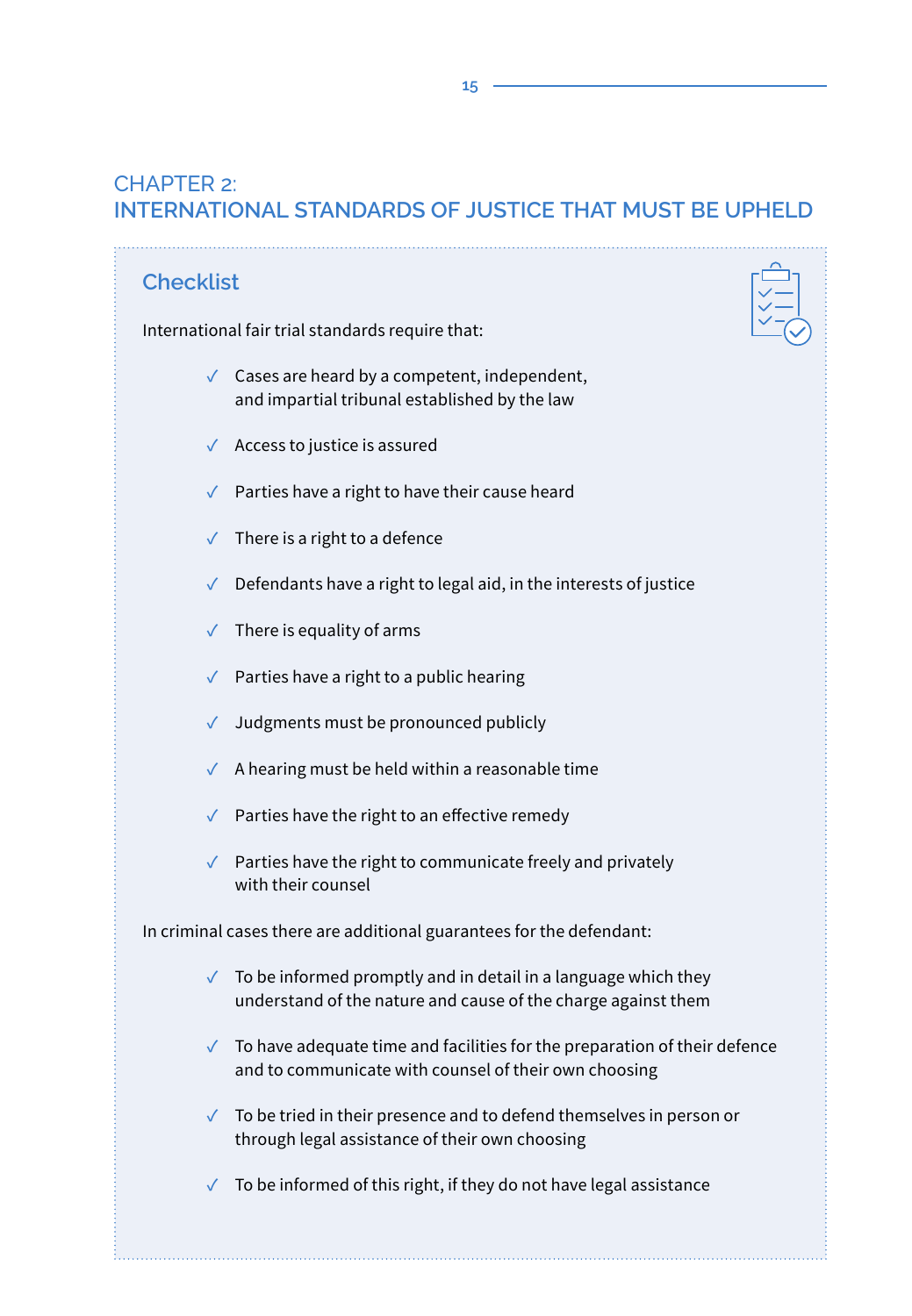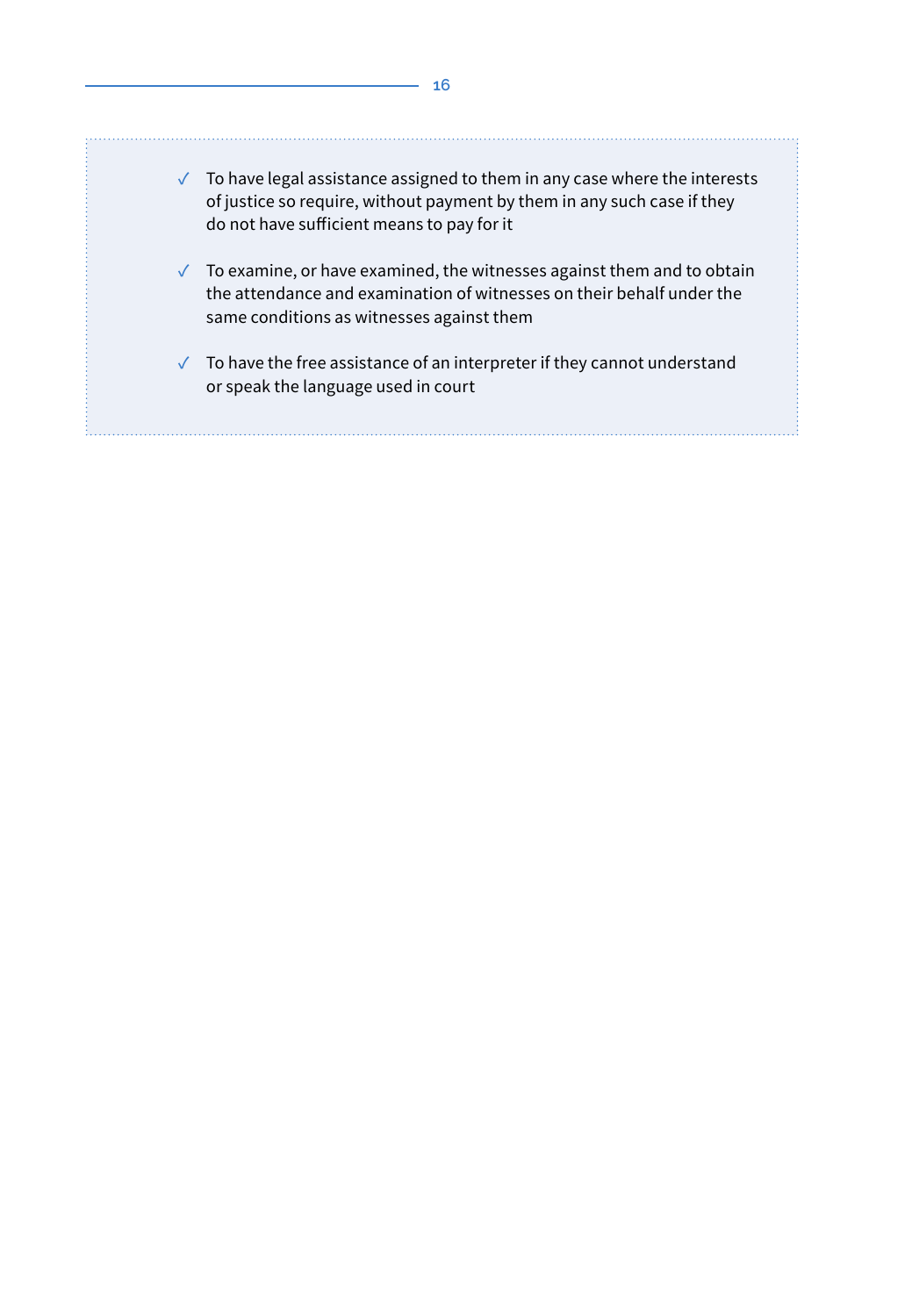# **A. Minimum standards for fair hearings and access to justice**

International instruments provide the minimum standards for fair hearings and for assuring access to justice. The right to a fair trial is set out in Article 14 of the International Covenant on Civil and Political Rights (ICCPR) and Article 6 of the European Convention on Human Rights (ECHR), as well as Article 47 of the Charter of Fundamental Rights of the European Union. These guarantees include the right:

- To a fair hearing within a reasonable time,
- By a competent, independent, and impartial tribunal established by law;
- In a public hearing.

Consistent with these provisions, everyone charged with a criminal offence shall have the following rights and minimum guarantees:

- To be presumed innocent until proven guilty according to law;
- To be informed promptly and in detail in a language which they understand of the nature and cause of the charge against them;
- To have adequate time and facilities for the preparation of one's defence and to communicate with counsel of one's choosing;
- To be tried without undue delay:
- To be tried in their presence and to defend themselves in person or through legal assistance of their own choosing; to be informed, if they do not have legal assistance, of this right; and to have legal assistance assigned to them in any case where the interests of justice so require, without payment by them in any such case if they do not have sufficient means to pay for it;
- To examine, or have examined, the witnesses against them and to obtain the attendance and examination of witnesses on their behalf under the same conditions as witnesses against them;
- To have the free assistance of an interpreter if they cannot understand or speak the language used in court;
- Not to be compelled to testify against oneself or to confess guilt;

**17**

<sup>20</sup> See also Venice Commission of the Council of Europe, *The Rule of Law Checklist,* Adopted by the Venice Commission at its 106th Plenary Session (Venice, 11-12 March 2016), https://www.venice.coe.int/images/SITE%20IMAGES/Publications/Rule\_of\_Law\_Check\_List.pdf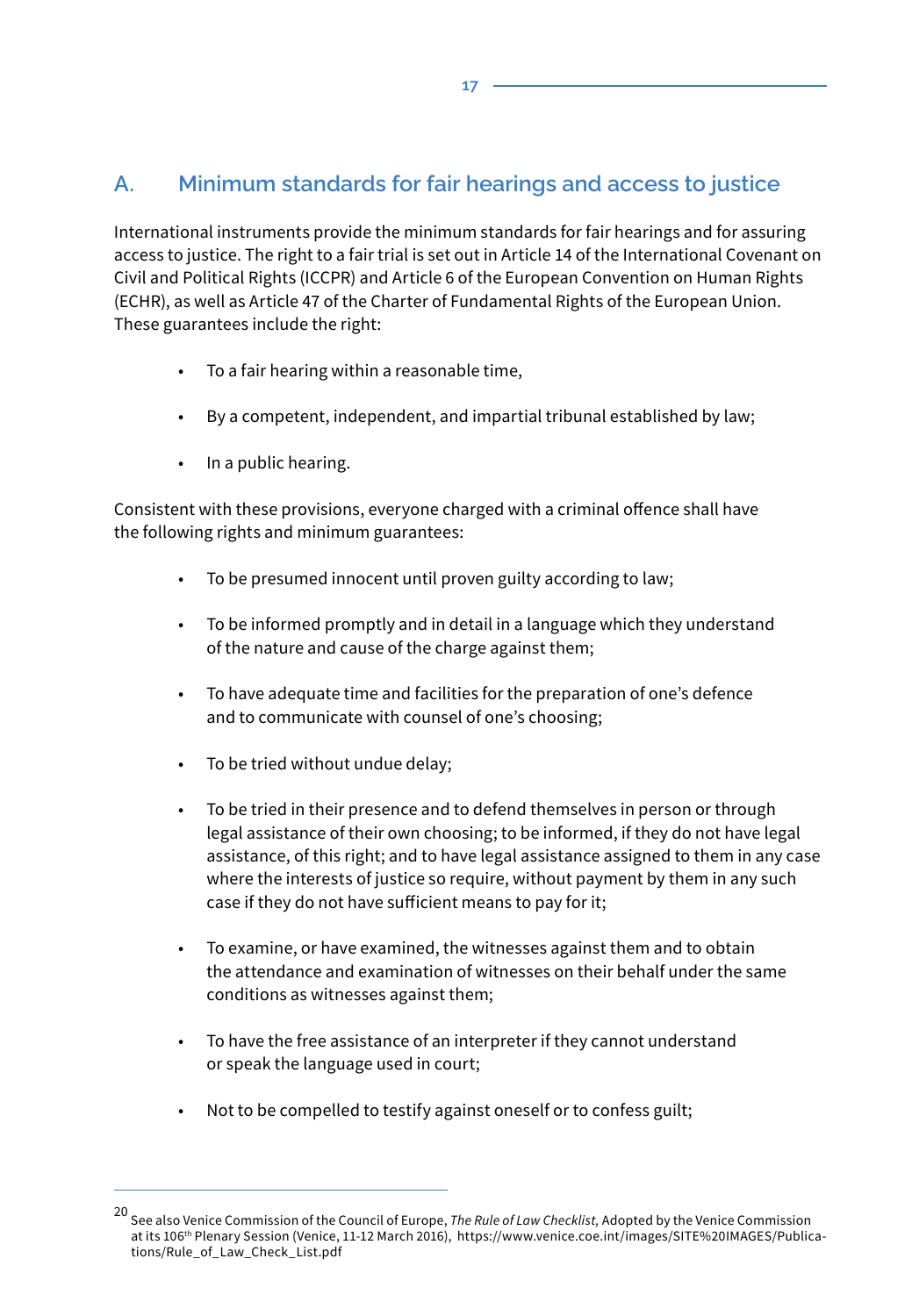- Everyone convicted of a crime shall have the right to their conviction and sentence being reviewed by a higher tribunal according to law;
- No one shall be liable to be tried or punished again for an offence for which they have already been finally convicted or acquitted in accordance with the law and penal procedure of each country;
- The right to an effective remedy if rights are violated.

Any derogation from these rights must be temporary and subject to conditions of necessity and proportionality.<sup>21</sup> Even during a state of public emergency, the fundamental principle of the rule of law must prevail.

<sup>&</sup>lt;sup>21</sup>Interim report on the measures taken in the EU member states, as a result of the Covid-19 crisis, and their impact on democracy, the Rule of law, and Fundamental rights adopted by the Venice Commission at its 124th online Plenary Session (8-9 October 2020) Opinion No. 995/2020 CDL-AD (2020)018, https://www.venice.coe.int/webforms/documents/default.aspx?pdffile=CDL-AD(2020)018-e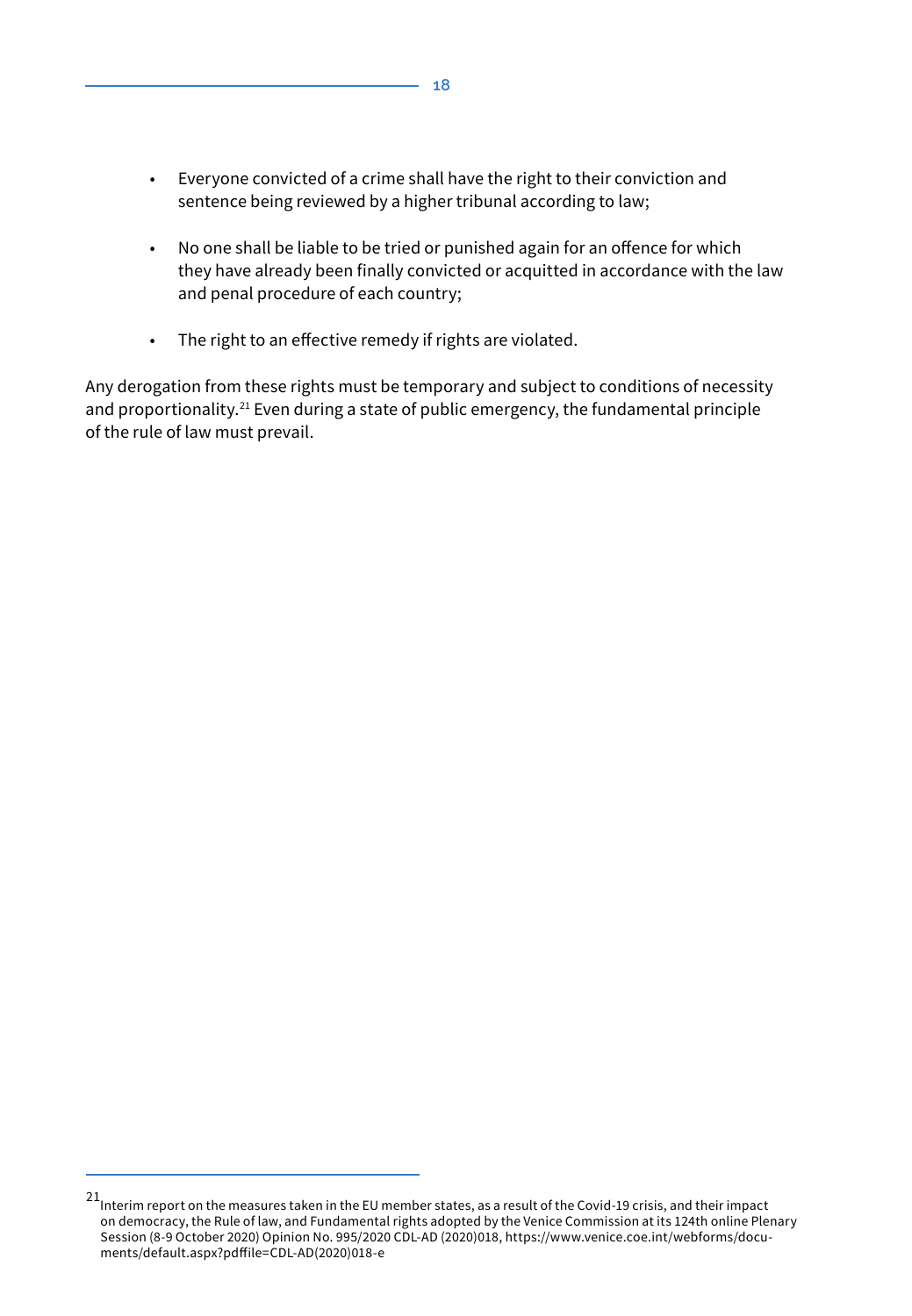# **B. Fair trial rights in the context of remote judging**

With respect to the application of these rights in the context of remote judging, the European Court of Human Rights (ECtHR) has interpreted Article 6 of the ECHR in the context of remote hearings and proceedings as follows:

- Remote participation is not necessarily incompatible with the ECHR (*Sakhnovskiy v. Russia*, Grand Chamber, 2 November 2010), but no party should be put at a substantial disadvantage (*Marcello v. Italy*, 5 October 2006).
- 'Physical presence may not be required as long as the court provides a right to present one's case effectively' (*Yevdokimov and Others v. Russia*, 16 February 2016).
- The importance of legal representation is crucial to fair hearings, although what is required varies by the circumstances of a case (*Vladimir Vasilyev v. Russia*, 10 January 2012).
- An individual must be able to follow proceedings (*Gorbunov and Gorbachev v. Russia*, 1 March 2016).
- There must be opportunity for private communication between a defendant and their lawyer (*Trepashkin v. Russia (no. 2)*, 16 December 2010).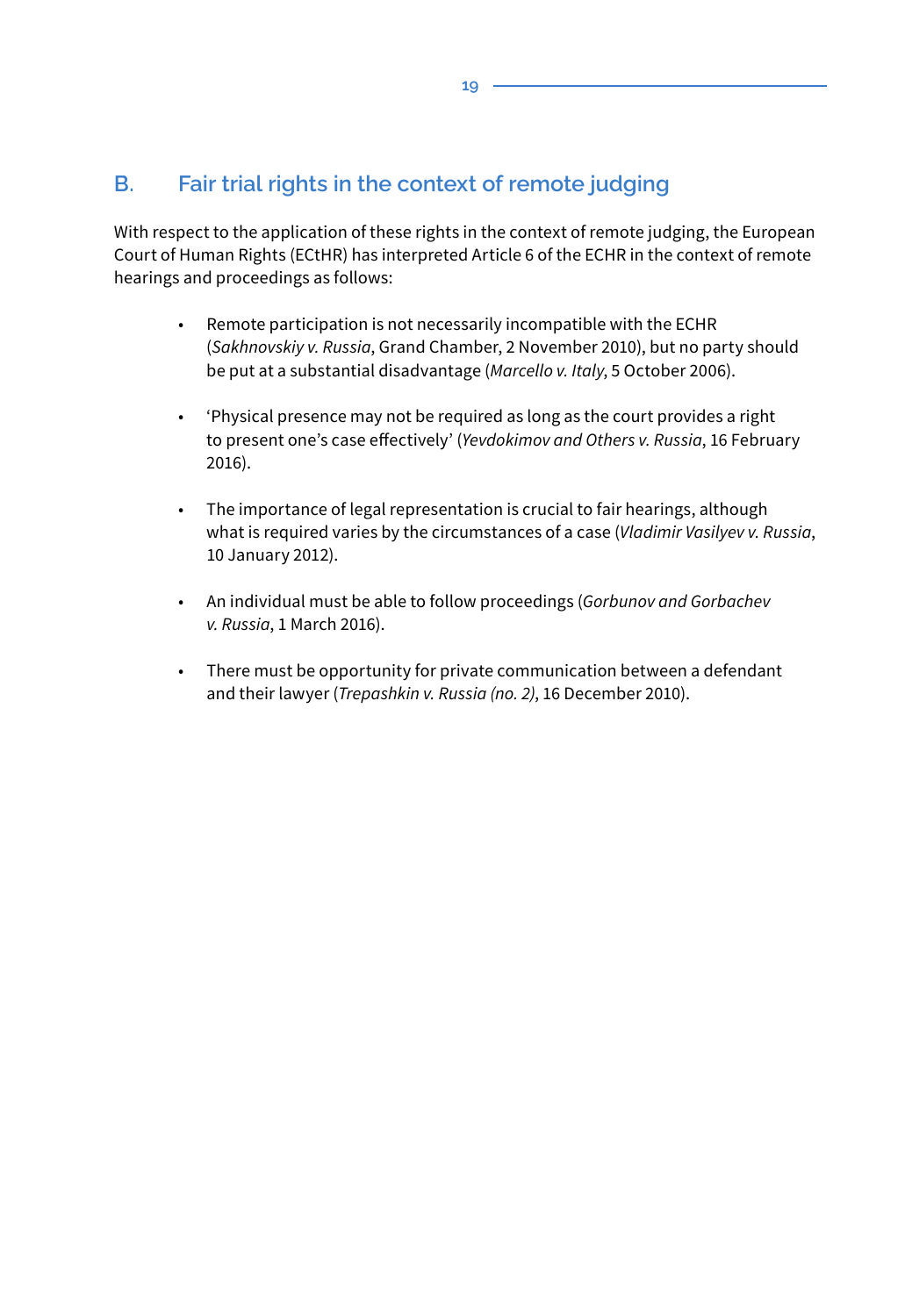# **Relevant Case Law from ECtHR on Article 6, European Convention on Human Rights**

*Sakhnovskiy v. Russia*, Grand Chamber, 2 November 2010 *(Remote participation is not necessarily incompatible with the ECtHR).*

With regards to the use of a video link in the Sakhnovskiy case, the "Court reiterate[d] that this form of participation in proceedings is not… incompatible with the notion of a fair trial and public hearing. [However,] it must be ensured that the applicant is able to follow the proceedings and to be heard without technical impediments and that effective and confidential communication with a lawyer is provided for." It also noted that individuals charged with criminal offences should "be entitled to be present at the first-instance trial hearing," but that attendance does not carry the "same significance for the appeal hearing."

#### *Marcello v. Italy (No.1)*, 5 October 2006 *(Physical presence may not be required but no party should be put at a substantial disadvantage).*

In Marcello v. Italy, the applicant argued that his participation via videoconference during appeal hearings was a violation of Article 6. The ECtHR highlighted that "in the interests of a fair and just criminal process it is of capital importance that the accused should appear at his trial" and "it is difficult to see how he could exercise [rights to defend himself in person, call and examine witnesses and have an interpreter] without being present." However, "personal appearance of the defendant does not take the same crucial significance for an appeal hearing as it does for the trial hearing," and the manner in which Article 6 ECHR applies in Court of Appeal instances depends on the special features of the proceedings as well as how the interests of the defence are presented and protected. Those proceedings "involving only questions of law, as opposed to questions of fact, may comply with the requirements of Article 6 even though the appellant was not given an opportunity of being heard in person." The court concluded that restrictions on an accused may be imposed if good cause exists, depending on whether they deprive the accused of a fair hearing in light of the entirety of the proceedings.

*Yevdokimov and Others v. Russia*, 16 February 2016 *(Physical presence may not be required as long as the court provides a right to present one's case effectively).* The Yevdokimov case involved individuals who claimed violation of Article 6 ECHR on the basis that they had been unable to appear in person in court in civil proceedings where they were the parties. They were at that time in detention, and the domestic authorities refused their presence on the grounds that no legislation existed to bring detainees to court. The ECtHR held Article 6 "does not guarantee the right to personal presence before a civil court but enshrines a more general right to present one's case effectively before the court and to enjoy equality of arms with the opposing side," leaving it to the State to determine how the rights are guaranteed. The ECtHR further opined that "public hearing" means an entitlement to an "oral hearing," but this is not an absolute right and can be limited in exceptional circumstances – e.g., if facts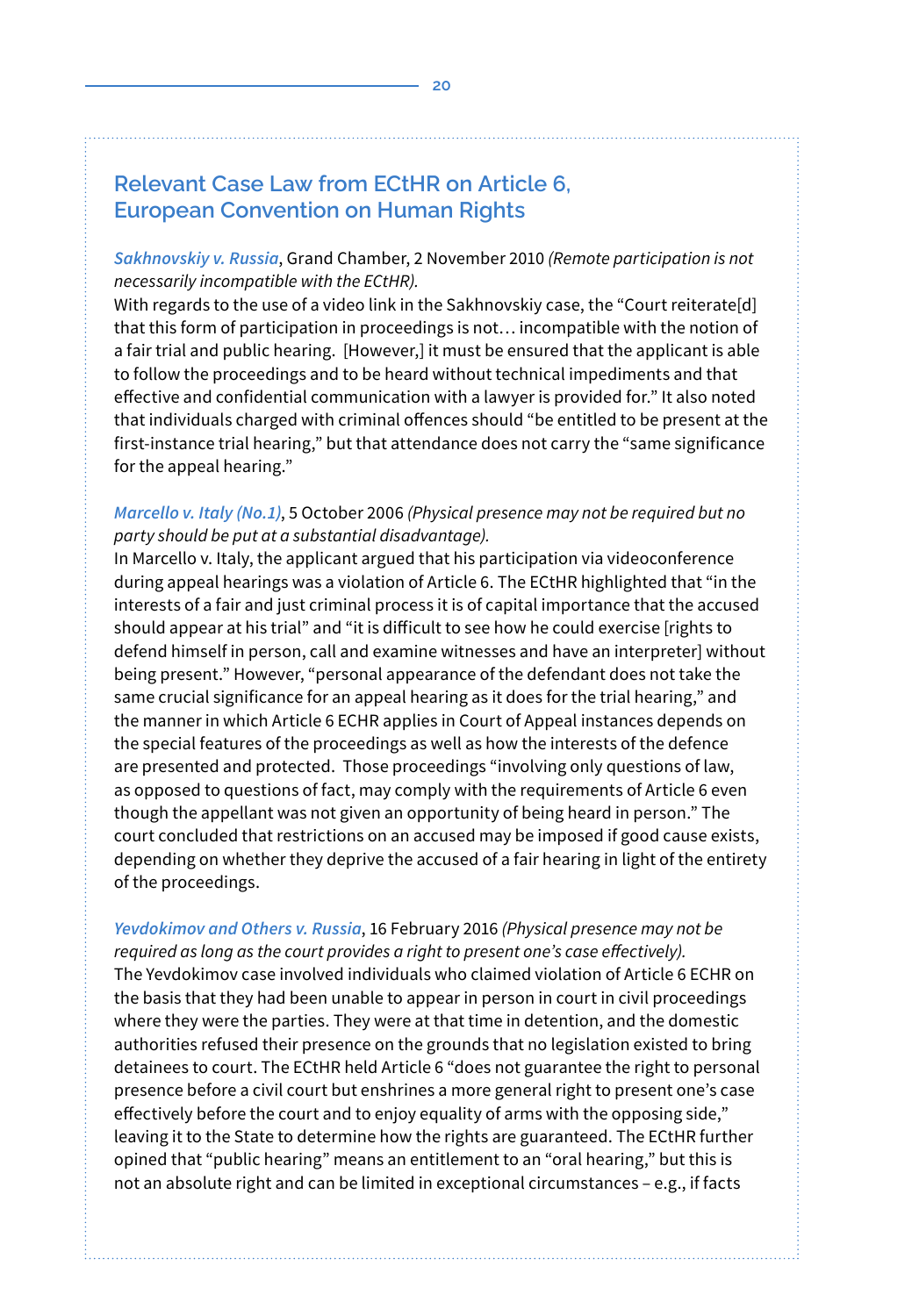or law can be resolved on the basis of written materials. If an oral hearing has been provided at first instance, it may not be required on appeal. Where an individual is in custody, they could be represented by a lawyer in some circumstances. In this case, it found that "by failing to properly assess the nature of the civil claims brought by the applicants with a view to deciding whether their presence was indispensable and by focusing instead on deficiencies in the domestic law, and (ii) by failing to consider appropriate procedural arrangements enabling the applicants to be heard," there was a violation of Article 6.

*Vladimir Vasilyev v. Russia*, 10 January 2012 *(The importance of legal representation is crucial to fair hearings, although what is required varies by the circumstances of a case).* Similar to the Yevdokimov case, Vladimir Vsilyev v. Russia involved an individual who claimed violation of Article 6 of the ECHR on the basis that he had been unable to appear in person in court for the civil proceeding in which he was a party. He was in detention at the time and not given the opportunity to represent himself in the proceedings or have other comparable representation in his place. The Court held that there was a violation of Article 6 § 1 of the ECHR, reiterating that the principles of equality of arms and adversarial proceedings are key elements in the concept of a fair hearing. Parties before the court must have a "reasonable opportunity of being heard with adequate knowledge of the submissions and evidence put before the Court." In this instance, the Court reasoned that Vasilyev's personal testimony describing the conditions of his treatment in custody were indispensable, first-hand knowledge that constituted a key part of his argument. Given his lack of opportunity to testify during the proceedings, the Court held that there was an Article 6 violation. See https://www.globalhealthrights.org/vladimir-vasilyev-v-russia/

#### *Gorbunov and Gorbachev v. Russia*, 1 March 2016 *(An individual must be able to follow proceedings).*

In Gorbunov and Gorbachev, the Court held that proceedings against the applicants were unfair due to insufficient arrangements having been made to ensure effective legal assistance during the appeal hearings. Concerns existed with regards to: the quality of the video link provided to the accused and thus the ability to follow proceedings; the contact between the applicants and their lawyers (video link versus in person); and constraints on that lawyer-client relationship in terms of trust and understanding (due to temporal and logistical issues with privacy).

#### *Trepashkin v. Russia (no. 2)*, 16 December 2010 *(There must be opportunity for private communication between a defendant and their lawyer).*

In Trepashkin, the Court found no violation of Article 6, but it underscored the importance of confidential communication between defendants and their lawyers. The accused should be able to confer with lawyers out of the hearing of third parties, exchange notes and documents freely with their lawyers, and have access to case files. Another factor to consider is the conditions in which the accused is transported and confined to the courthouse, specifically whether it affects the accused's ability to prepare properly for hearings.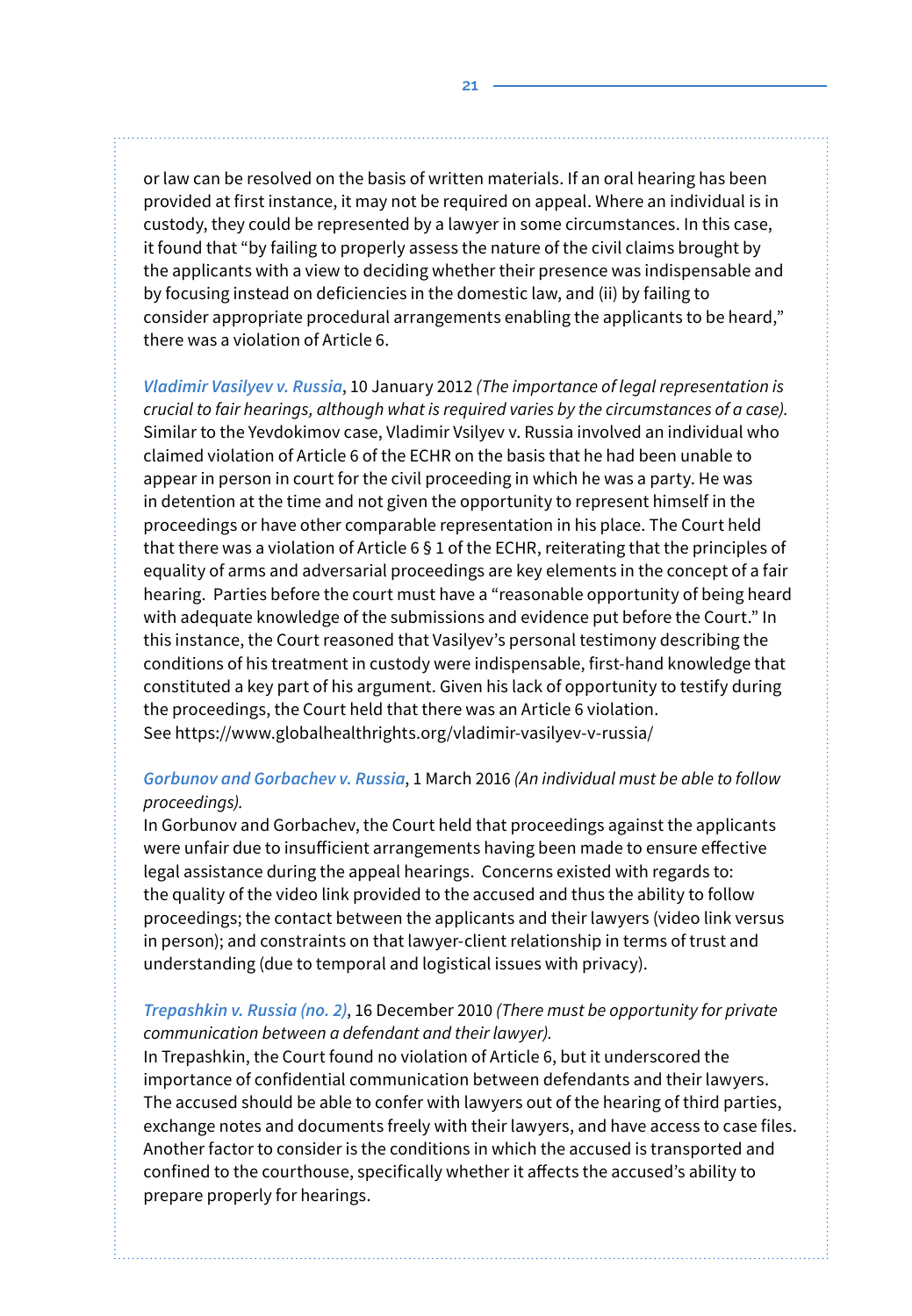According to the Consultative Council of European Judges (CCJE), information technology (IT) should be a tool or means to improve the administration of justice, to facilitate the user's access to the courts, and to reinforce the safeguards laid down in Article 6 of the ECHR.<sup>22</sup> In Opinion No. 14 of the CCJE (Strasbourg 7-9 November 2011).<sup>23</sup> they recommend that:

- 'Judges must … eliminate any risks to the proper administration of justice. IT must not diminish parties' procedural rights. Judges must be mindful of such risks as they are responsible for ensuring that parties' rights are protected' (Article 7).
- 'The use of IT should not diminish procedural safeguards for those who do not have access to new technologies. States must ensure that parties without such access are provided specific assistance in this field' (Article 10).
- 'The use of IT should not, however, diminish the procedural safeguards (or affect the composition of the tribunal) and should in no event deprive the user of his/her rights to an adversarial hearing before a judge, the production of original evidence, to have witnesses or experts heard and to present any material or submission that he/she considers useful. Moreover, the use of IT should not prejudice mandatory hearings and the completion of other essential formalities prescribed by the law. You must also retain, at all times, the power to order the appearance of the parties, to require the production of documents in their original form and the hearing of witnesses. Security requirements must not be an obstacle to these possibilities' (Article 28).
- 'Video-conferencing may facilitate hearings in conditions of improved security or the hearing remotely of witnesses or experts. It could, however, have the disadvantage of providing a less direct or accurate perception by you of the words and reactions of a party, a witness or an expert. Special care should be taken so that video-conferencing and adducing evidence by such means should never impair the guarantees of the defence' (Article 30).
- 'The role of IT should remain confined to substituting and simplifying procedural steps leading to an individualised decision of a case on the merits. IT cannot replace the judge's role in hearing and weighing the factual evidence in the case, determining the applicable law and taking a decision with no restrictions other than those prescribed by law' (Article 31).

<sup>22</sup> Consultative Council of European Judges, Opinion No.14 of the CCJE *Justice and information technologies (IT)*, Adopted by the CCJE at its 12th plenary meeting (Strasbourg, 7-9 November 2011), https://rm.coe.int/168074816b, para 5.

<sup>23</sup> Consultative Council of European Judges, Opinion No.14 of the CCJE *Justice and information technologies (IT)*, Adopted by the CCJE at its 12th plenary meeting (Strasbourg, 7-9 November 2011), https://rm.coe.int/168074816b.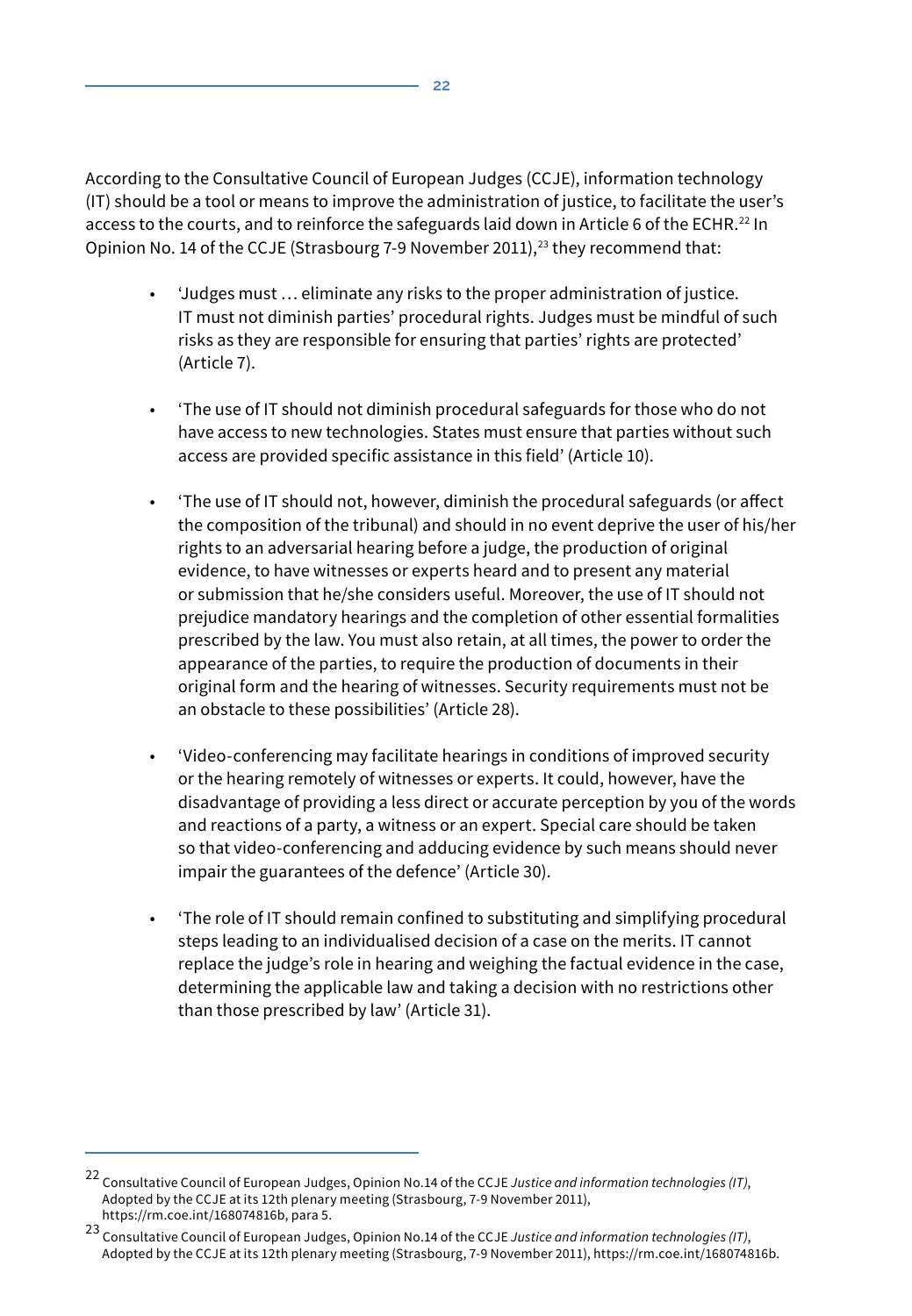- 'Judges should be involved in all decisions concerning the set up and development of IT in the judicial system;
- Consideration must be given to the needs of those individuals who are not able to use IT facilities;
- Judges must retain, at all times, the power to order the appearance of the parties, to require the production of documents in their original form and the hearing of witnesses;
- IT should not interfere with the powers of the judge and jeopardise the fundamental principles enshrined in the Convention.'<sup>24</sup>

You should be alert to the need to ensure that the defendant and other participants make full use of all the safeguards to which they are entitled. Some research has shown that those appearing before the court remotely may be less likely to ask for legal representation because they could consider the process less legitimate or serious.25

<sup>24</sup> Ibid, section F.

<sup>25</sup> Ingrid V. Eagly, *Remote Adjudication in Immigration,* 109 Nw. U. L. Rev. 933 (2015), https://scholarlycommons.law.northwestern.edu/nulr/vol109/iss4/2; Fielding, N., Braun, S. and Hieke, G. (2020). *Video Enabled Justice Evaluation.* Sussex Police and Crime Commissioner and University of Surrey, https://www.sussex-pcc.gov.uk/media/4862/vej-final-report-ver-12.pdf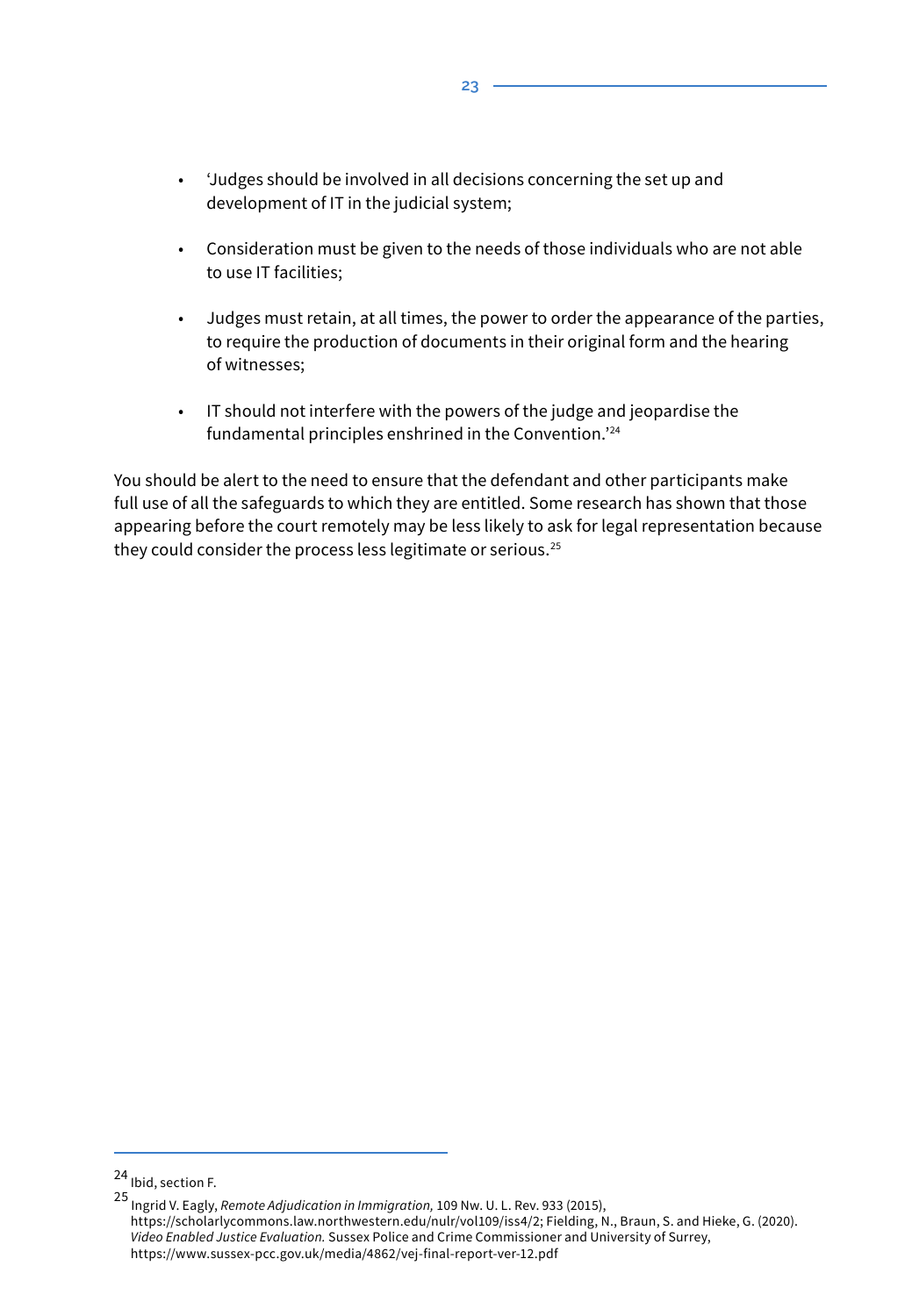# **C. National legal framework**

A national legal framework for conducting hearings remotely provides essential guidance for the court and the participants. Where there is no legal provision for remote proceedings in national law, it may still be feasible to hold them depending on the other procedural standards and regulations in place. As a judge you should:

- Rely on your national legislation when deciding whether to hold a hearing remotely or in person. The court should not organise a remote hearing if the legislation forbids it.
- Read the national legislation carefully to ensure that a remote hearing will not be contrary to any provision of the law.
- Look to any guidelines or other published advice from national higher judicial authorities (e.g., judicial councils), which have recently been drafted and released in many jurisdictions, setting out how to conduct remote hearings and proceedings.
- Look to tools that may have also been developed by local lawyers and bar associations. For example, the Council of Bars and Law Societies of Europe (CCBE) has also formulated Guidance on the use of remote working tools by lawyers and remote court proceedings.<sup>26</sup>

<sup>26</sup> CCBE, *Guidance on the use of remote working tools by lawyers and remote court proceedings,* 27 November 2020, https://www.ccbe.eu/fileadmin/speciality\_distribution/public/documents/SURVEILLANCE/SVL\_Position\_papers/EN SVL\_20201127\_CCBE-Guidance-on-the-use-of-remote-working-tools-by-lawyers-and-remote-court-proceedings.pdf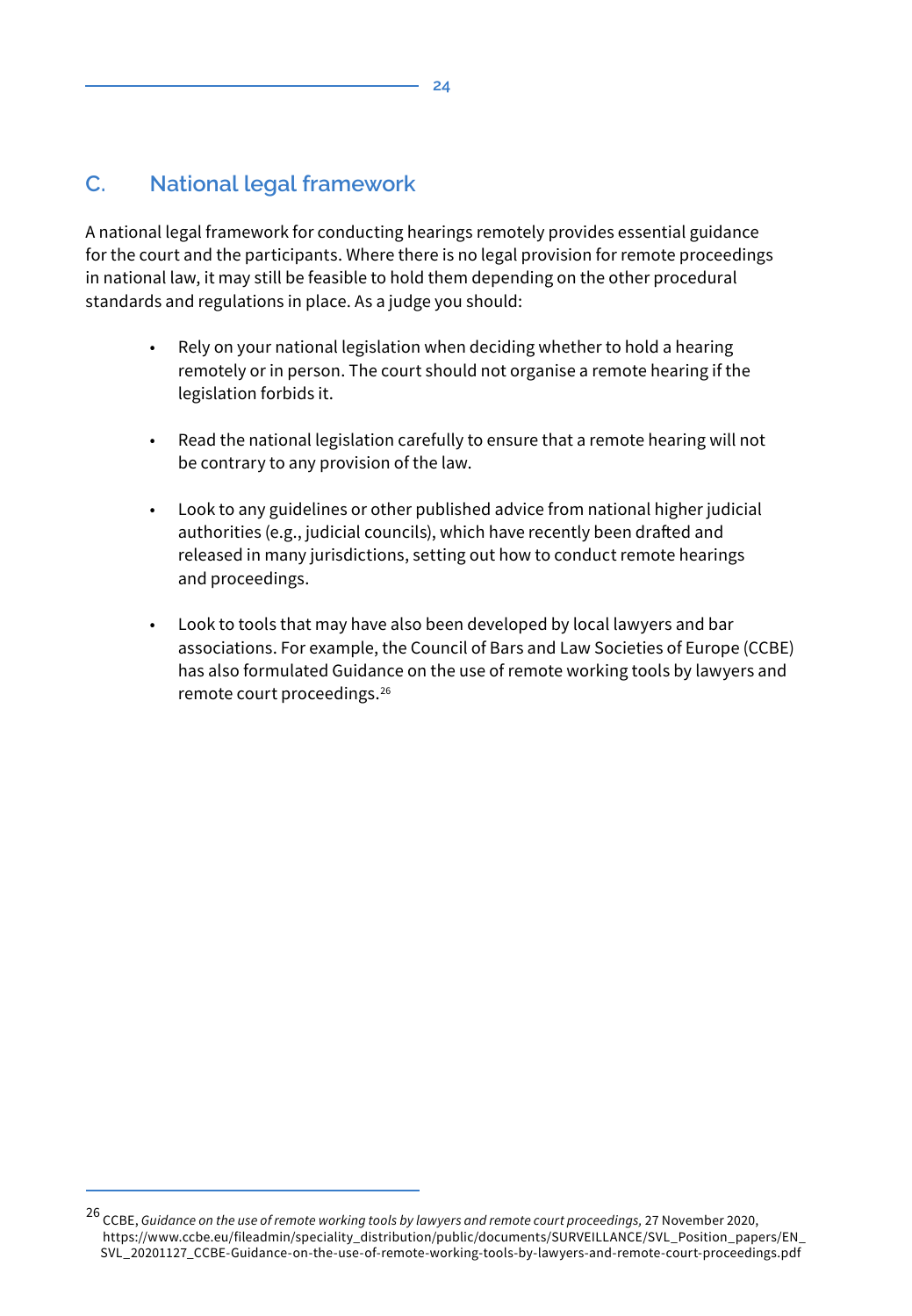# CHAPTER 3: **DETERMINING WHETHER A MATTER IS SUITABLE FOR REMOTE PROCEEDINGS**

# **Checklist**

General factors should be considered such as:

**✓** The complexity of the evidence

- **✓** Whether the parties consent
- **✓** If the individual is in detention
- **✓** Time limits
- **✓** If the defendant has legal representation
- **✓** Length of the hearing
- **✓** Authentication of documents
- **✓** Whether the hearing needs to be in public
- **✓** The circumstances of the participants
- **✓** Cost
- **✓** Vulnerabilities

Evidentiary issues:

- **✓** How to manage evidence
- **✓** Whether parties have access to scanned versions of evidence
- **✓** Whether the court IT platform has an option for uploading evidence
- **✓** Use of official email of the court for correspondence

#### Special considerations for cases which raise particular challenges:

**✓** Children and juveniles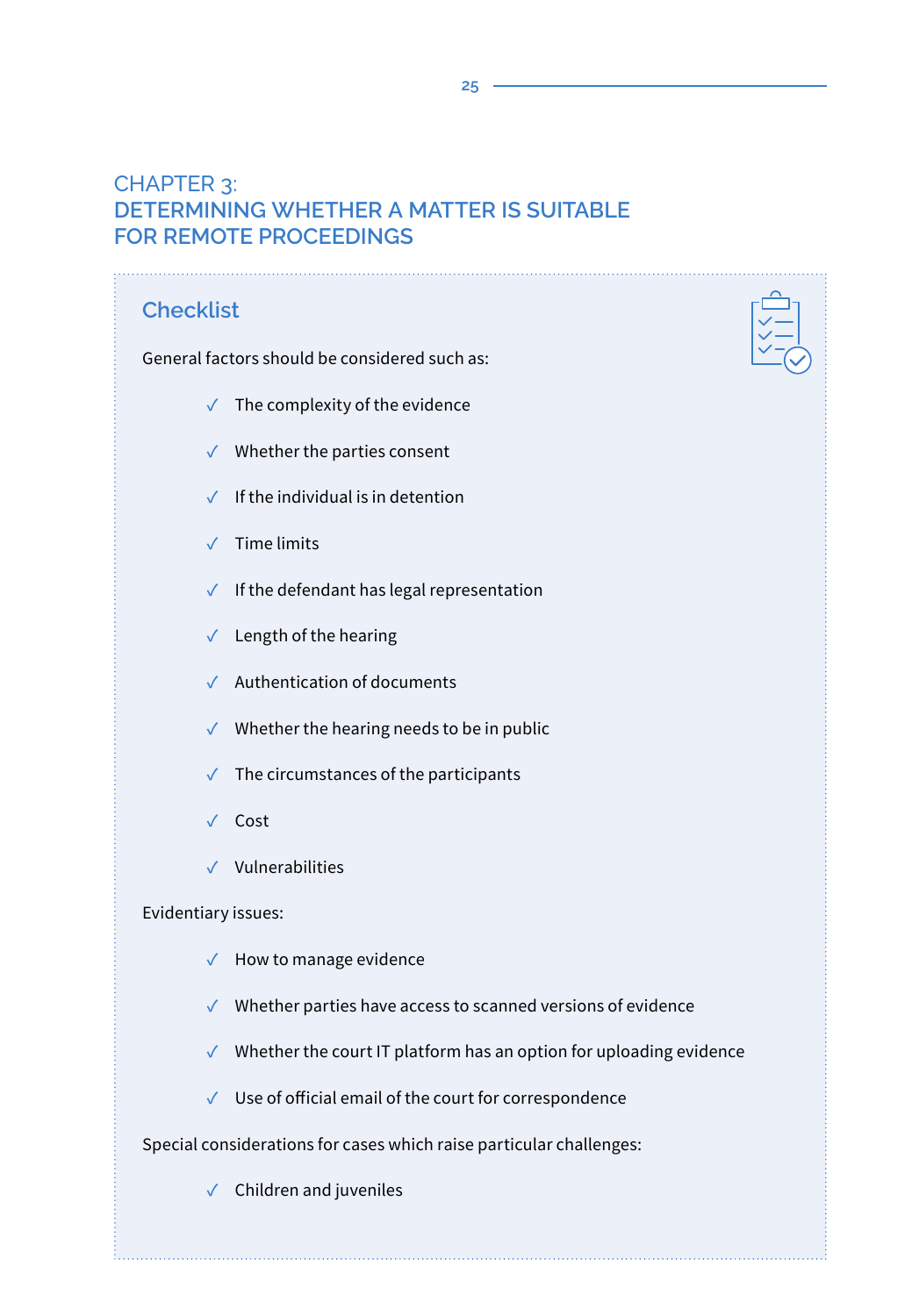- **✓** Disabilities of the parties
- **✓** Sexual violence and domestic abuse cases
- **✓** Language interpretation or other special support is required
- **✓** Where examination of physical evidence is crucial

#### Technical limitations:

- **✓** Seek information about participants' technical capacities
- **✓** Whether the participants have access to the necessary technologies and, if not, whether alternatives can be found
- **✓** Whether confidential communication will be possible
- **✓** The suitability of the court's internet connection
- **✓** The availability of a camera and microphone in the courtroom
- **✓** Consider holding the hearing in segments to avoid lengthy screen-time

It is for you, as the judge, to ultimately determine whether a particular proceeding is suitable to be held remotely.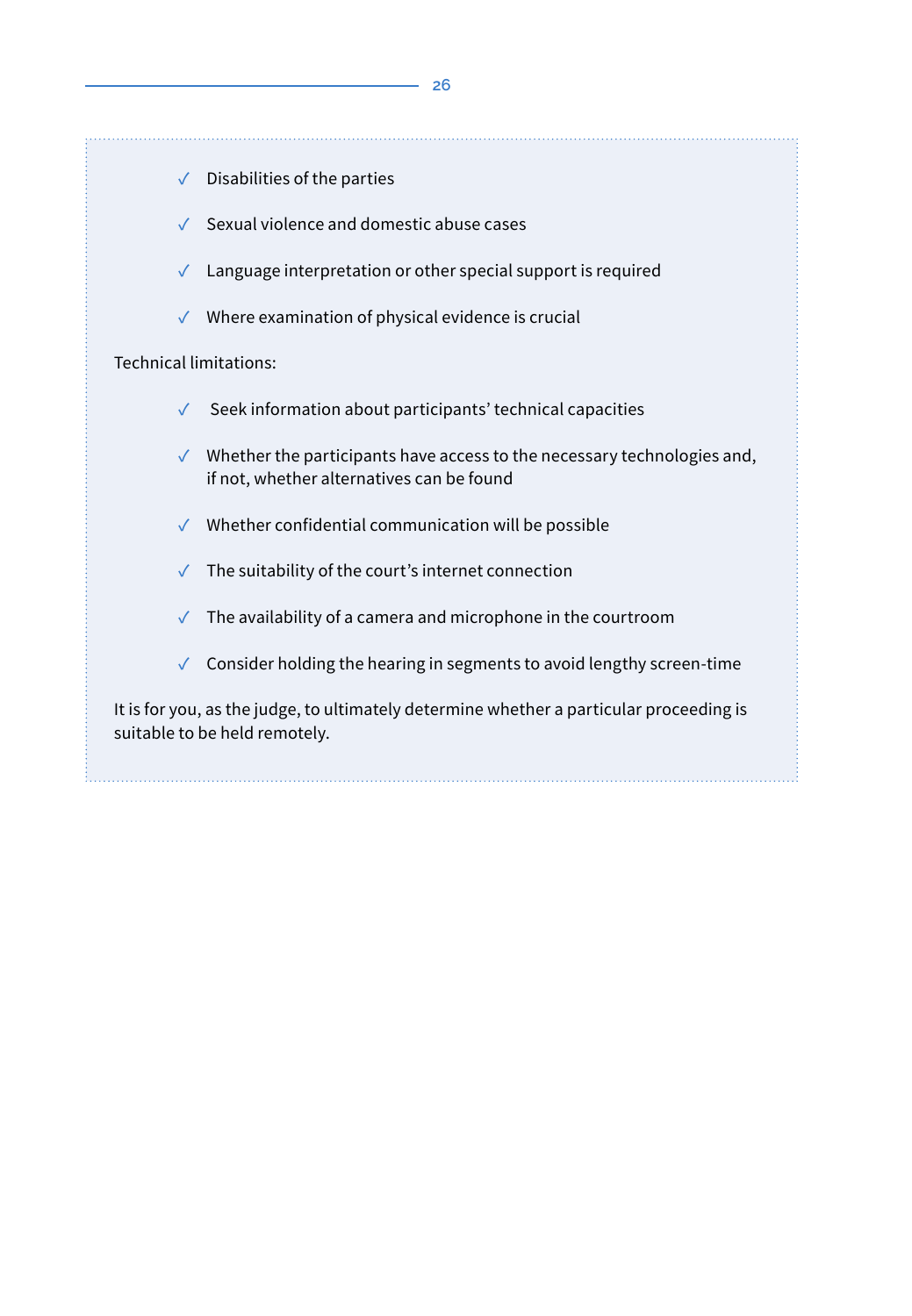### **A. General factors**

There are a number of factors which may assist you:

- Undisputed cases, cases of procedural agreement, and pre-trial hearings may be more suitable for remote proceedings than first appearance hearings, particularly in criminal cases;
- Whether the parties consent;
- Whether the individual is in detention;
	- **<sup>o</sup>** Can the detention facility provide adequate internet connections?
	- **<sup>o</sup>** Will the use of remote hearings expedite the case?
- Whether there are time limits by which the case needs to be heard (e.g., considerations of speedy resolution and the need to hold the hearing within a reasonable time);
- The number of participants, which may also affect the duration of the hearing and provide additional technical challenges;
- Whether the parties have legal representation;
- The length of the hearing (e.g., if it is a preliminary hearing lasting less than an hour);
	- **<sup>o</sup>** In bankruptcy or pre-bankruptcy proceedings, you might want to divide the creditors in groups and have a remote hearing separately for each group when possible. This will enable you to gain more control over the entire hearing and avoid cases where large numbers of creditors are on the screen at the same time.
- Is authentication of documents and identity possible, e.g., through electronic signature;
- Where the evidence is undisputed or is not complex, it may be more suitable for remote proceedings. For example:
	- **<sup>o</sup>** Less complicated civil cases, such as small claims proceedings
	- **<sup>o</sup>** Non-contradictory matters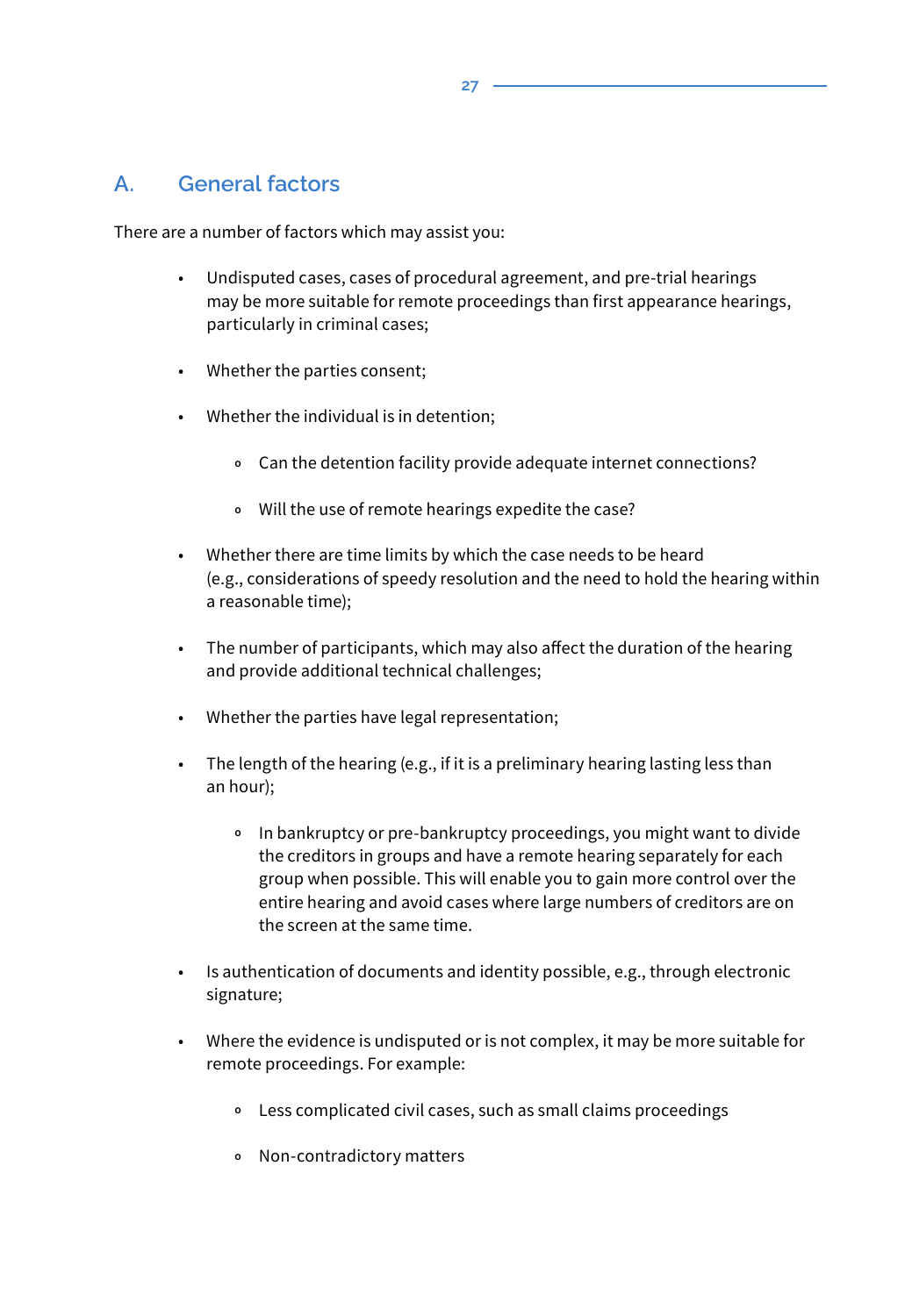- **<sup>o</sup>** Commercial cases with request for payment where the facts of the case are clear and where there is no need to take additional evidence, just paper documents
- How will public participation be facilitated;
- Are there particular circumstances of the participants that favour or require holding the hearing remotely? (e.g., they are in another country, the cost of travel, health issues, childcare, physical safety and security, or other reasons meaning they are unable to attend court);
- Are there vulnerabilities and disabilities of the participants, and will this limit their ability to participate fully, either in-person or online.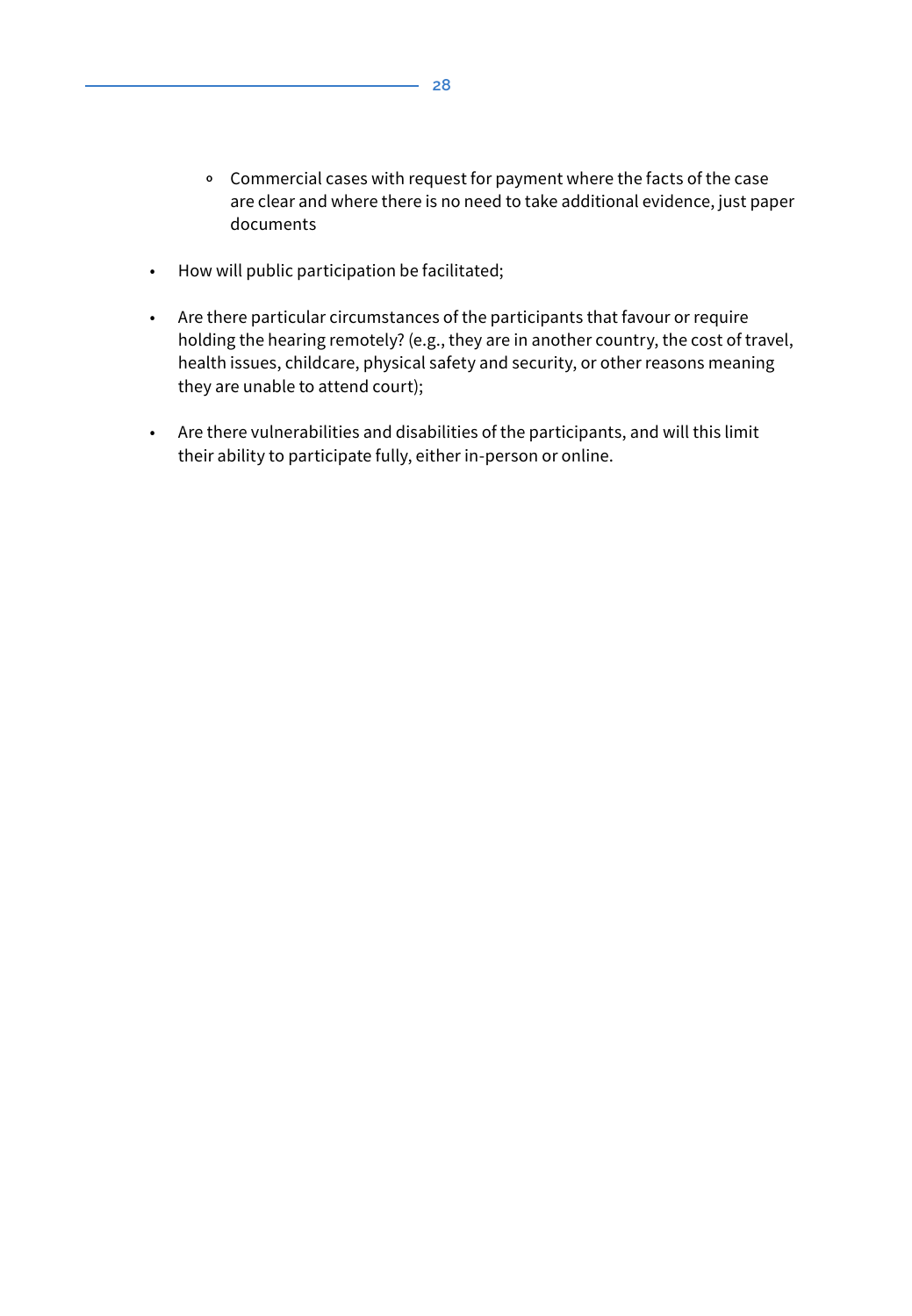### **B. Evidentiary issues**

The nature of the evidence may also be a factor in determining suitability:

- When deciding to hear a case remotely, be aware that you will need to manage how to receive, send, and examine evidence, motions, and decisions remotely.
- Will it be sufficient if the parties have scanned versions of evidence and examine them by sharing the screen with all participants (for example, where the evidence is documentary only and the originals are in the custody of the court).
- Check if the IT platform used by your court has an option for uploading evidence by the parties and if the parties can see their own and each others' files remotely.
- If there are no other options, consider using the official email of the court for exchanging documents with parties.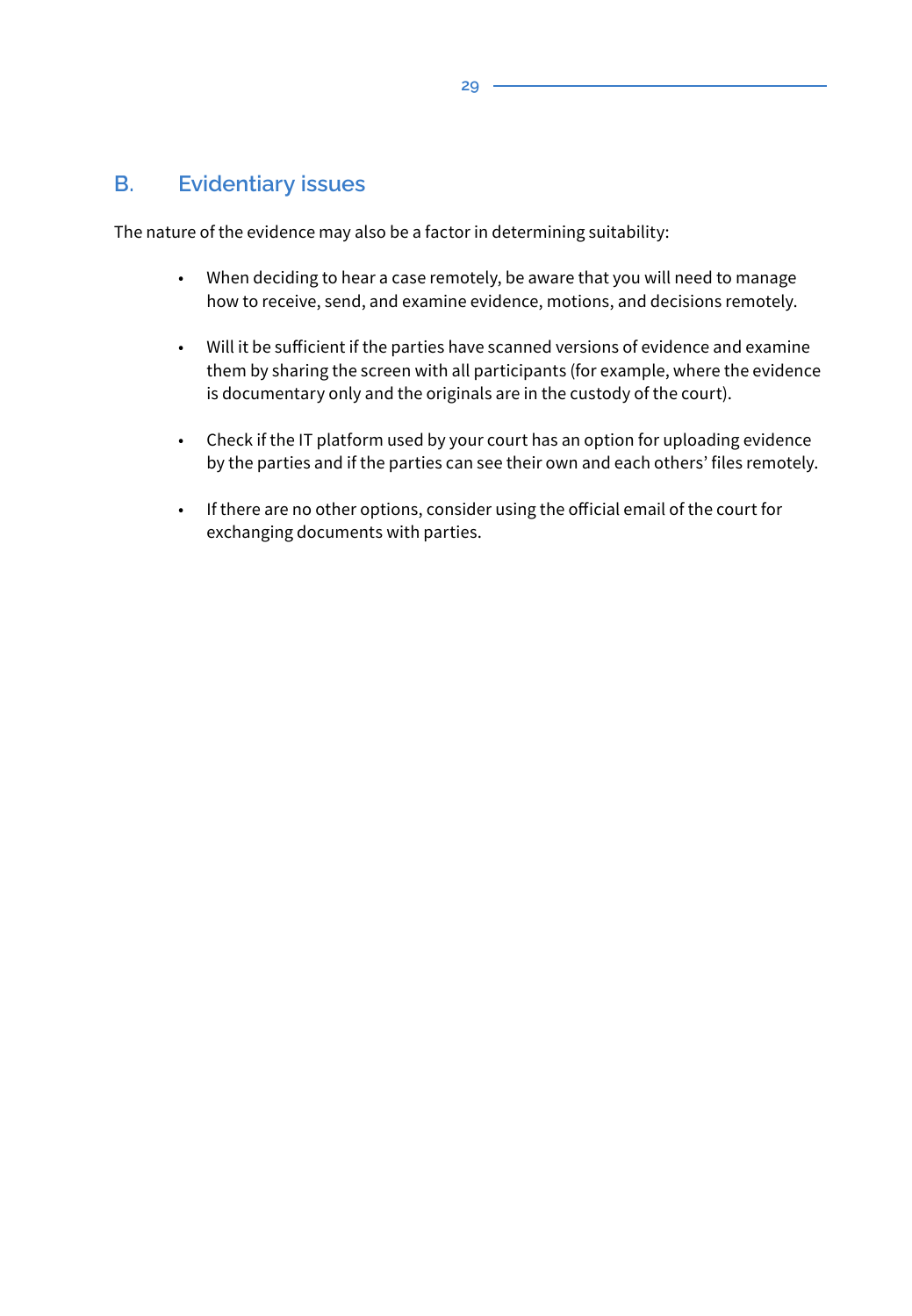# **C. Special considerations**

The following cases may raise particular challenges for remote hearings:

- Cases involving children or juveniles;
- Certain criminal law matters;
- Particular disabilities of parties;
- Sexual and domestic violence cases;
- Cases in which language interpretation or other forms of special support and assistance are required;
- Cases where examination of physical evidence by the judge and by expert witnesses is crucial.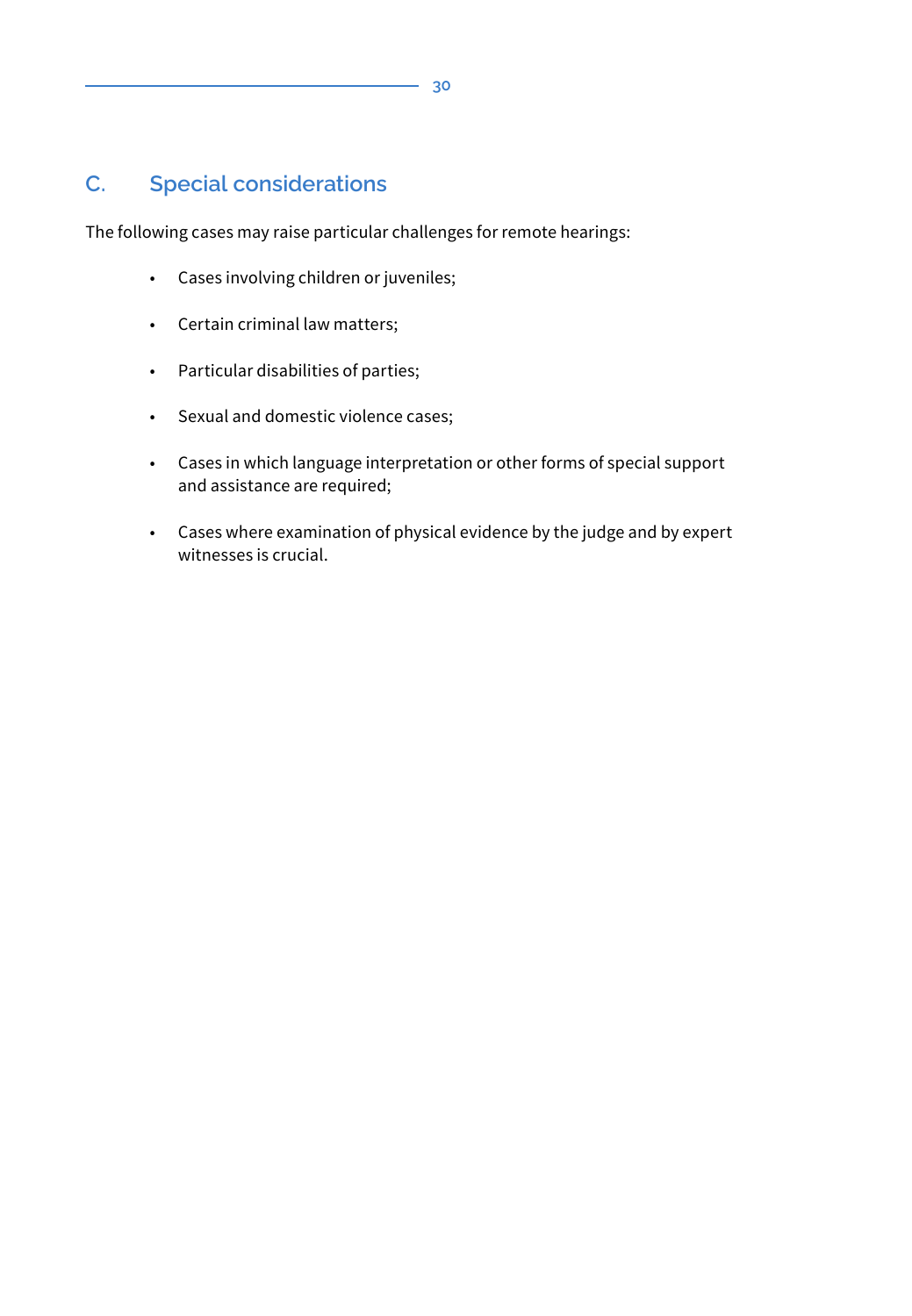# **D. Technical limitations**

When considering the suitability of cases for remote judging, you should keep in mind the technological capabilities of the court, parties, attorneys, and other participants. It is essential to ascertain the following information in advance of the hearing:

- What are the technical capacities of the parties?
- Do participants have access to the necessary technology to enable their full participation (e.g., appropriate bandwidth, audio and visual equipment, etc.)?
- If the participants lack the necessary technology, can alternatives be found—such as using the offices of lawyers, notaries, or other public officials?
- Will the participants be able to communicate in confidence with their legal representatives during the course of the remote hearing?
- What is the internet infrastructure in the court, and does it sustain the platform you want to use (check that with your IT court advisor)?
- Does the courtroom you are going to use for the remote hearing have a proper camera and microphone that will allow you to be heard and seen by participants without constant disruptions?
- Can the hearings be divided into reasonable time segments to reduce the time spent on screen?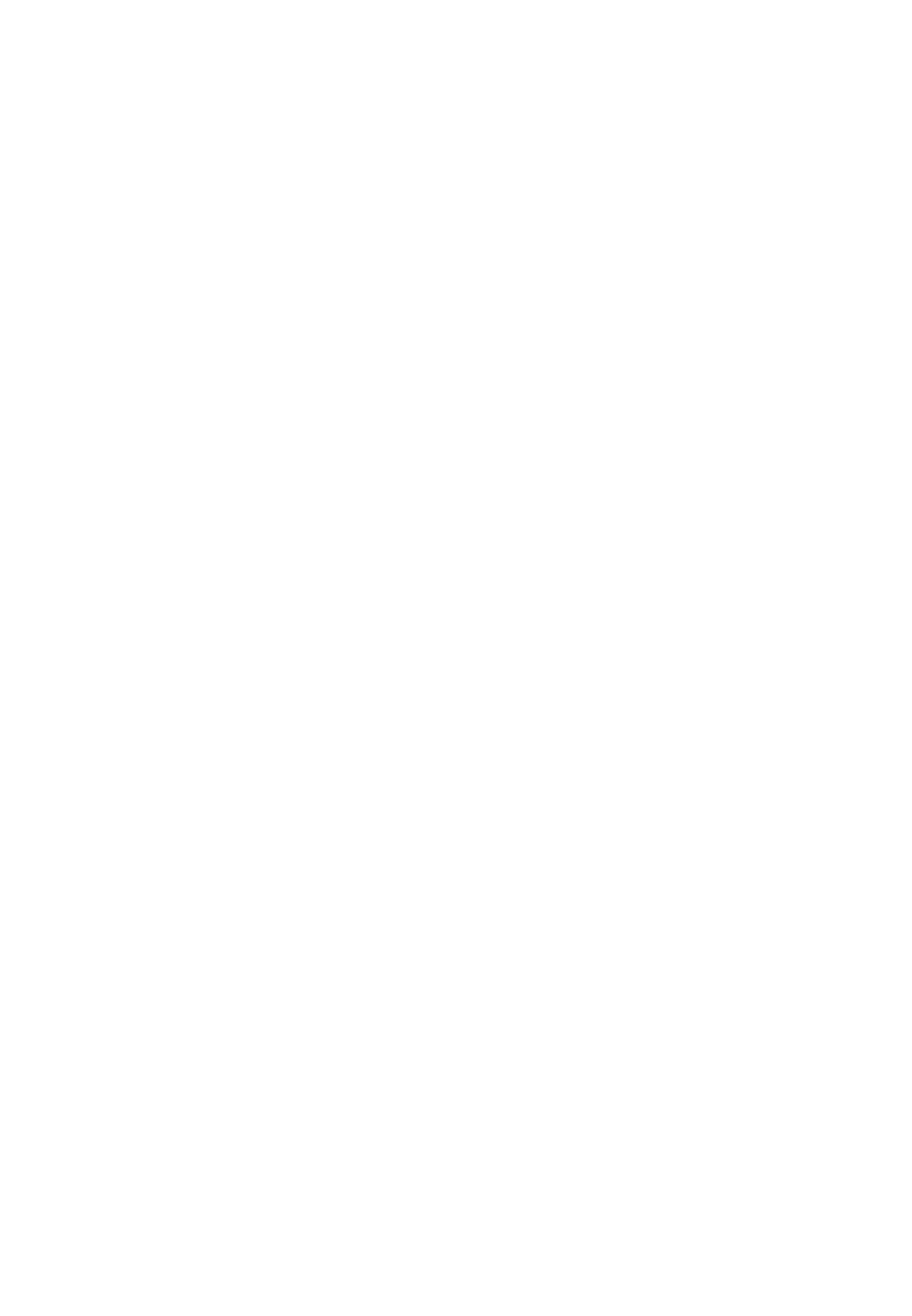# CHAPTER 4: **TECHNOLOGIES AND CASE MANAGEMENT**

# **Checklist** When considering the use of different IT platforms, ask questions about: **✓** Ease of use and reliability **✓** The image of the court on the screen **✓** Safety and security of the platform(s) **✓** Tools to control proceedings, including muting and unmuting participants **✓** Equal opportunities for all parties to participate, including through chat function **✓** Accommodation and accessibility to persons with disabilities **✓** Ability to facilitate private lawyer and client communication **✓** Opportunities to switch from a real to a virtual courtroom **✓** Does it provide the ability to record proceedings **✓** Whether recordings can be paused **✓** Where records of digital proceedings or recordings are saved **✓** The required server capacity **✓** How participants are invited

- **✓** The capacity to schedule hearings using the IT platform
- **✓** Can the platform support or accommodate provision of transcription services
- **✓** Can the platform accommodate translation and interpretation services
- **✓** The possibility of enabling live streaming or a web feed for relevant proceedings.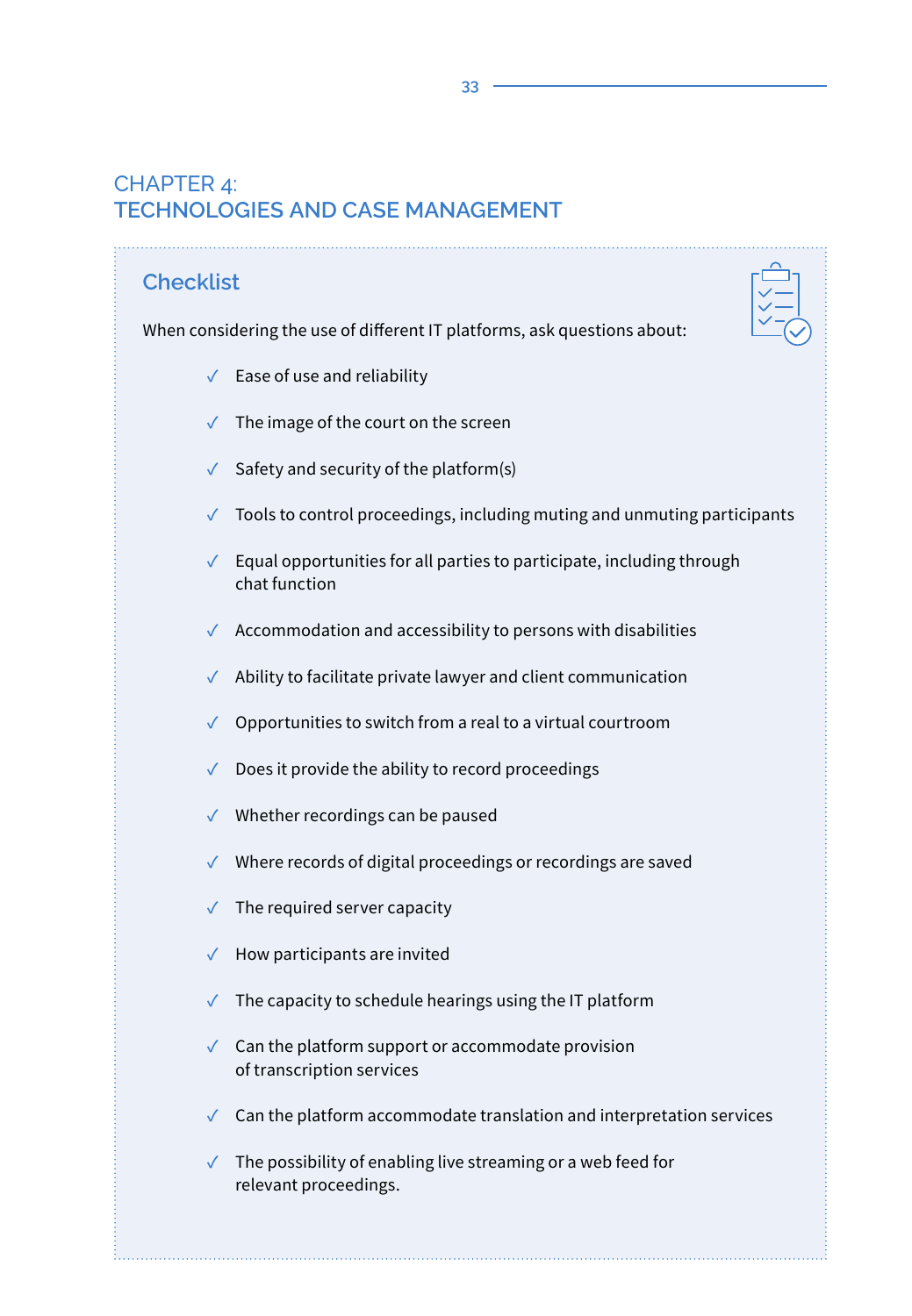# **A. Different technological platforms**

There are currently a large range of viable software platforms in use by courts across the CEE region. These include: Cisco's Webex, Zoom, JITSI, Google Meet, Microsoft Teams, Skype, Polycom Real Presence, BlueJeans, PEXIP, and TrueConf, as well as bespoke platforms for particular courts. In considering a platform for remote proceedings, judges should review whether they:

- Are easy to use;
- Are reliable;
- Are able to provide an appropriate image of the judge, the courtroom, and the participants on the computer screen;
- Are considered sufficiently safe from security breaches;
- Provide specific tools so that the judge can control the procedures and prevent misuse;
- Provide each party equal opportunities to participate;
- Enable you and the parties to have control when questioning a witness.

When comparing platforms, it may also be helpful to consider the following:

- Whether it provides you with similar, or more, ways of managing the process than a non-remote hearing;
- What is the server capacity needed to function effectively;
- What are the features for recording sessions;
- Whether an independent file is created after each pause, for example, or whether the program allows for the recording to be paused and continued;
- Where the records are saved (on the local computer or in the cloud);
- How participants are invited (e.g., by email);
- Whether there is the capacity to mute and unmute individual participants;
- Whether there is a chat function;

**34**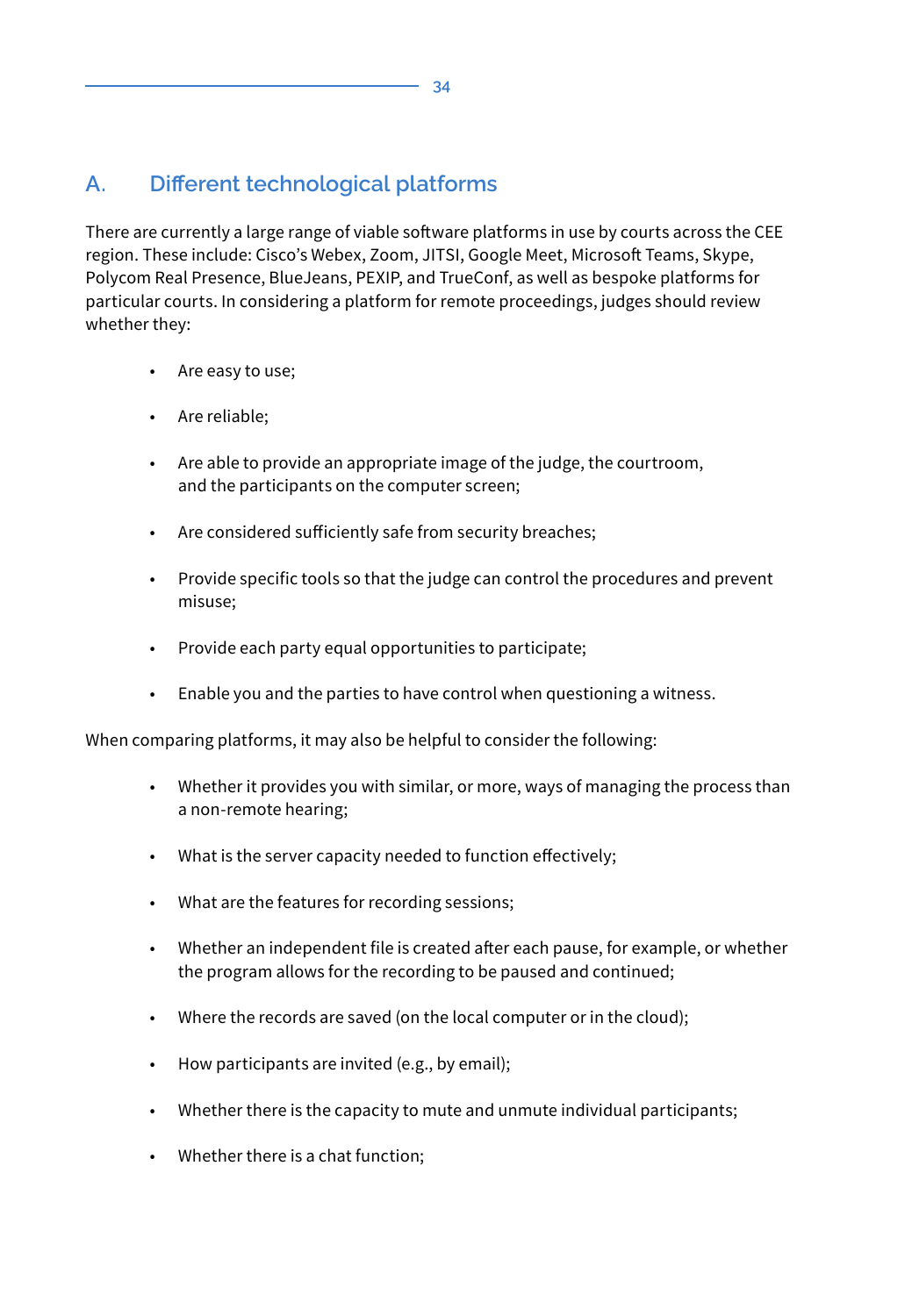- The timeframe in which a hearing can be scheduled (e.g., a minimum/maximum time in advance);
- How accessible it is to persons with disabilities (e.g., visually impaired, deaf, mental capacities, etc.) or other vulnerabilities;
- How are transcription, translation, and interpretation services provided for;
- Whether the platform can provide live streaming or a web feed in proceedings that are deemed public, and whether it has facilities for relaying this to the media.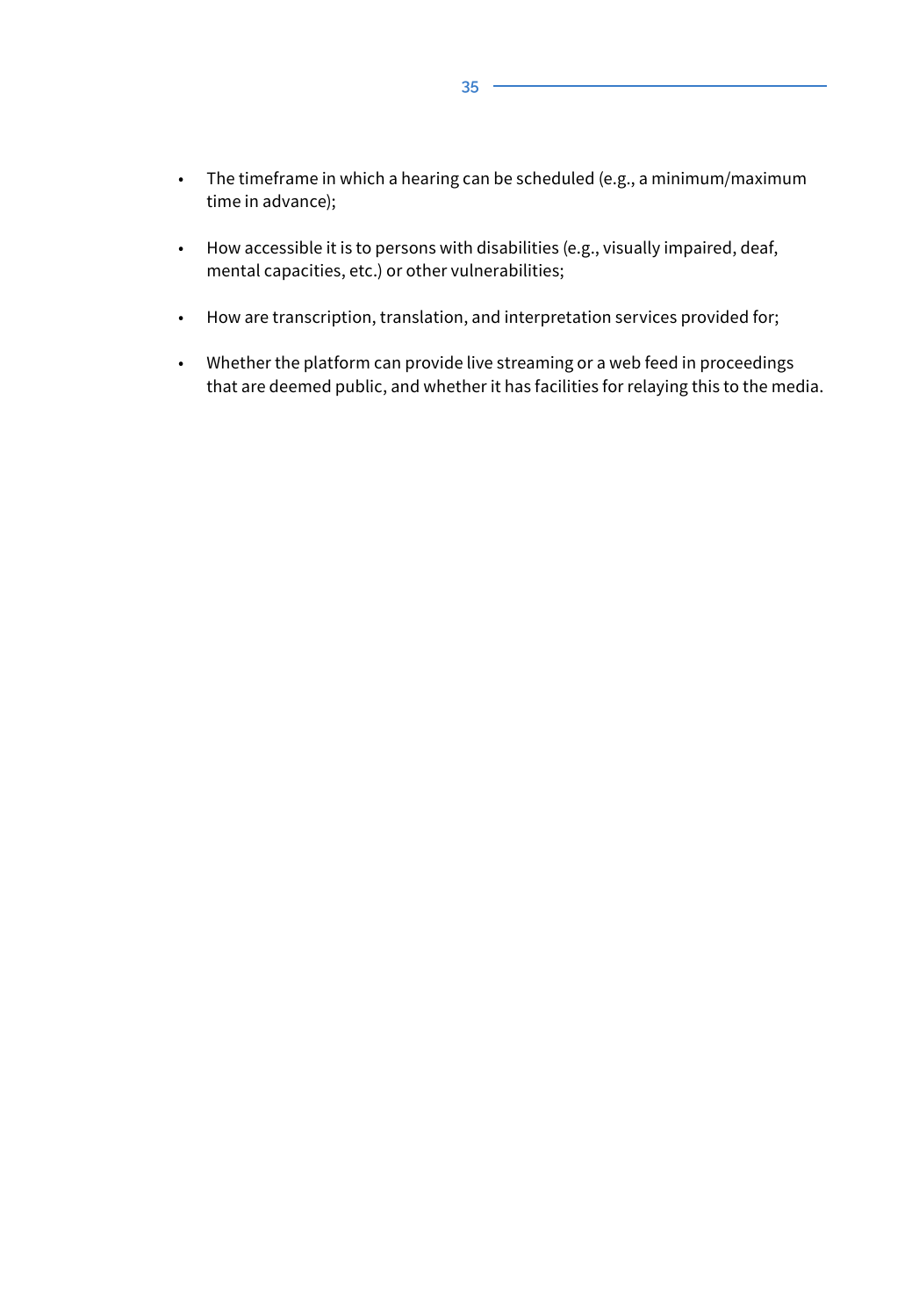# **B. Case management**

Digital case management, where available, serves as an efficient way of logging the files, storing evidence, and exchanging necessary written data between participants and the court. Some of these systems allow participants to not only communicate remotely, but also ensure a high level of security and enable authentication of documents, case allocation, as well as scheduling of hearings.

In some jurisdictions, files may be kept both in paper form and electronically; in others, the formal file may be kept only in paper. You should be aware of data being lost if electronic evidence is converted into paper form. Specifically, the 'metadata' that electronic files also include, which is electronic information about other electronic data, might be lost if files are converted to paper format. For example, the electronic data also contains information such as the author and date of creation or any revisions. If the court is only provided with printouts of electronic data (e.g., email), then some of this metadata will be lost.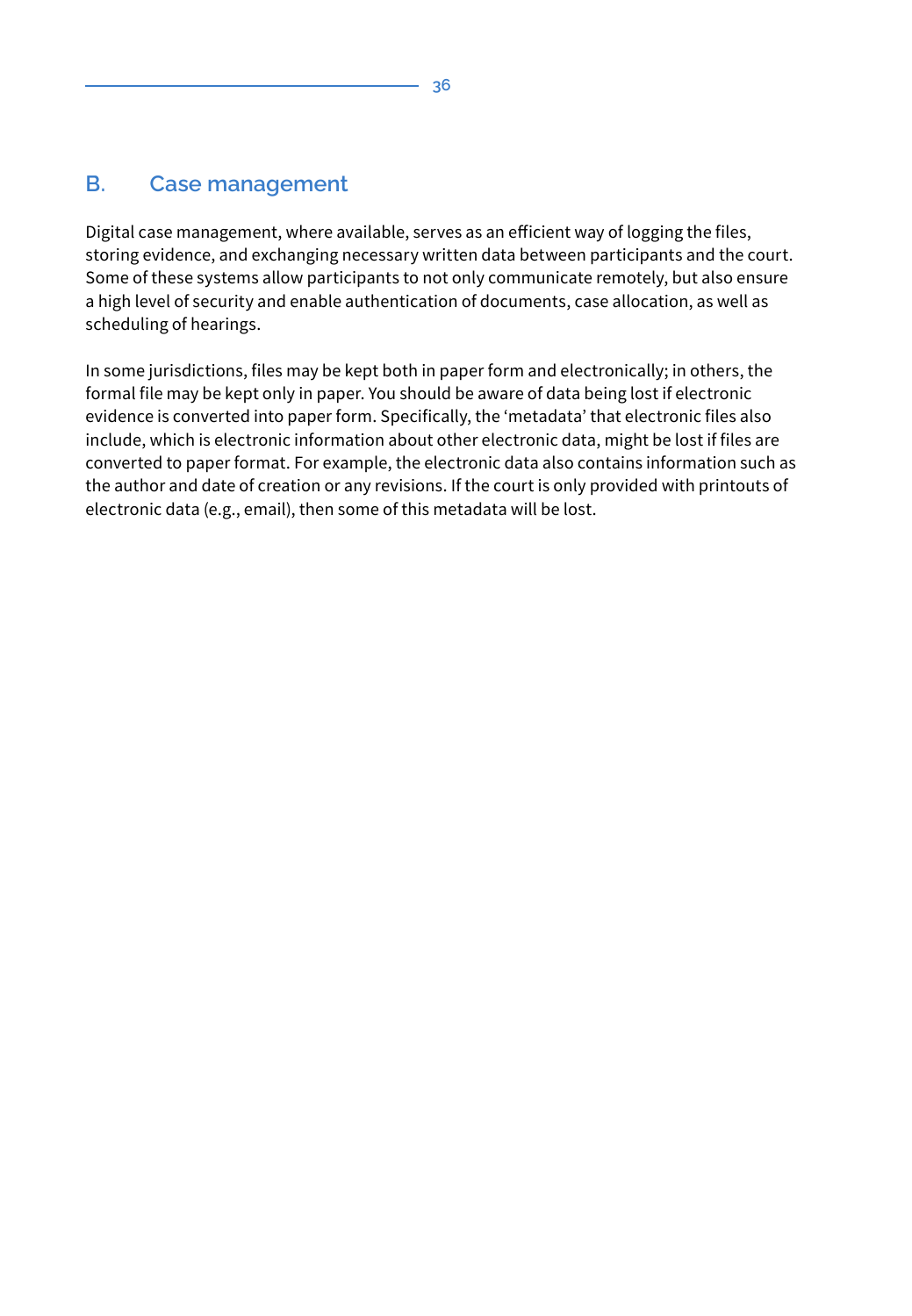## **C. Hybrid hearings**

One option available to many courts is to schedule a 'hybrid' hearing, where some of the participants will be in the courtroom and others will join the hearing remotely. Various factors should be considered:

- You should ensure that the advantages and disadvantages of in-person and remote participation are explained and understood by the parties and that the decision is made with fully informed consent, in order to uphold the principle of equality of arms.
- Consider that hybrid hearings present new kinds of potential technical problems, particularly with regard to microphones and camera placement. Discuss the nature of the planned hybrid hearing with your IT support personnel, in advance, if possible.
- All participants, whether present in person or joining remotely, should be able to participate fully and equally in the proceedings. This can be managed by the court continuously verifying the connection—the ability of the participants to hear, speak, and see everything.
- If a remote participant is a witness, you should consider the authenticity, reliability, and credibility of the witness as well as the absence of influence from other individuals.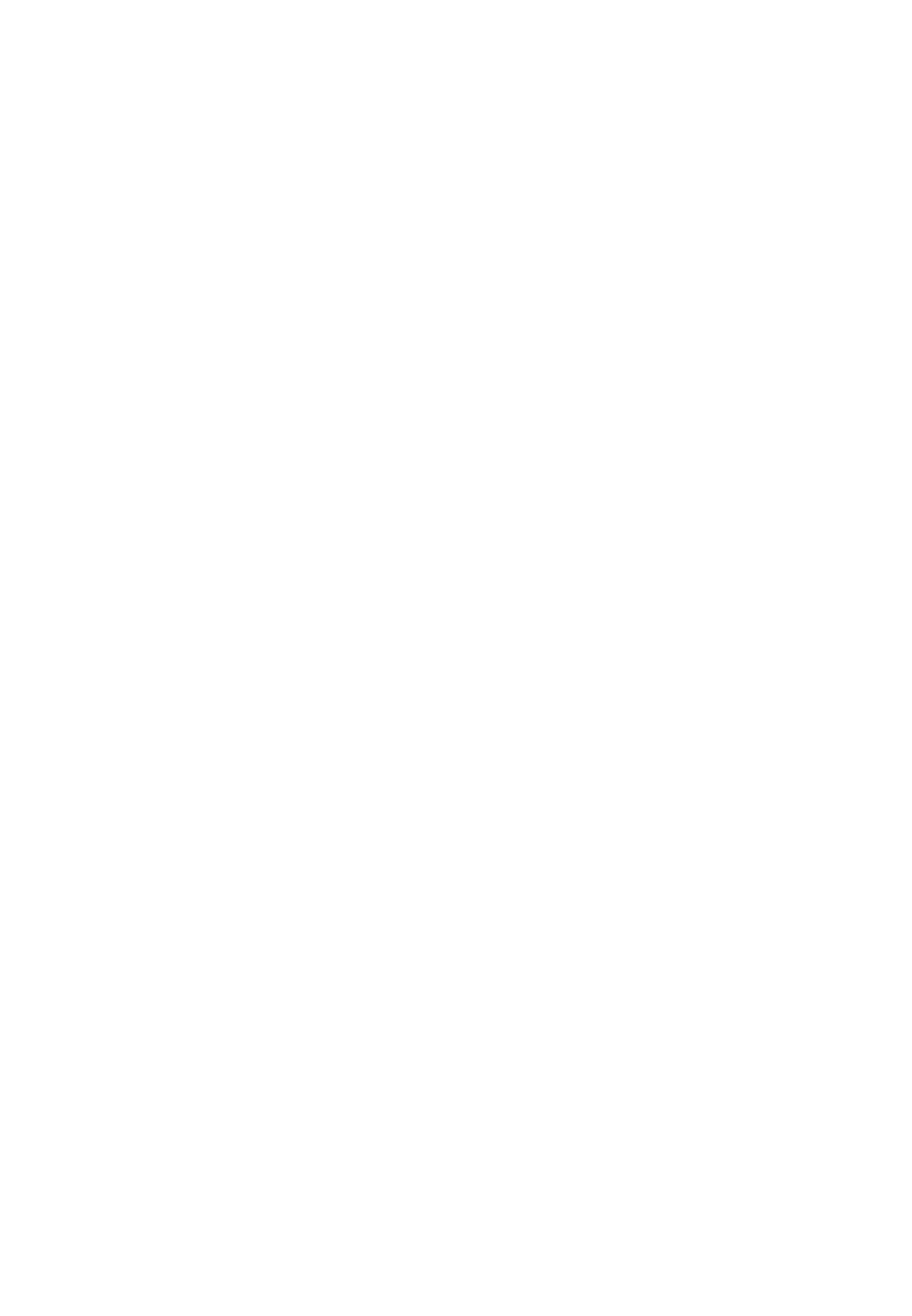# CHAPTER 5: **PRACTICAL TIPS FOR MANAGING REMOTE HEARINGS**

| <b>Checklist</b>                                                                                                                                                                                        |  |  |
|---------------------------------------------------------------------------------------------------------------------------------------------------------------------------------------------------------|--|--|
| $\checkmark$ Preparation is key to successful remote hearings.                                                                                                                                          |  |  |
| √ Advance training on use of the relevant IT platform is obligatory.                                                                                                                                    |  |  |
| $\checkmark$ The decorum and authority of the courtroom must be upheld in online<br>settings through the use of formal language, dress, and adapted rituals<br>and by managing disruptive participants. |  |  |
| $\checkmark$ The court should ensure a safe and secure environment for<br>all participants.                                                                                                             |  |  |
| $\checkmark$ Public access, where required by law, must be ensured.                                                                                                                                     |  |  |
| Questions to ask when preparing for a remote hearing:                                                                                                                                                   |  |  |
| $\checkmark$ Is a remote hearing suitable for the specific case, bearing in mind the legal<br>framework and subject of the case?                                                                        |  |  |
| $\checkmark$ Has consent of the parties been obtained?                                                                                                                                                  |  |  |
| $\sqrt{\phantom{a}}$ Has consideration been given to the needs of participants with<br>vulnerabilities and disabilities?                                                                                |  |  |
| √ Which type of remote proceeding is more suitable - 'hybrid hearing'<br>or remote hearing?                                                                                                             |  |  |
| $\checkmark$ What preparations can be made in advance of the hearing?                                                                                                                                   |  |  |
| Questions to ask during a remote hearing:                                                                                                                                                               |  |  |
| $\checkmark$ What are your options for checking the identity of the remote<br>participants?                                                                                                             |  |  |
| $\sqrt{\phantom{a}}$ When and how will you explain the rules and the process of the hearing<br>and the technical issues?                                                                                |  |  |
| How will you ensure that the participants conduct themselves<br>$\checkmark$<br>appropriately during the hearing?                                                                                       |  |  |
|                                                                                                                                                                                                         |  |  |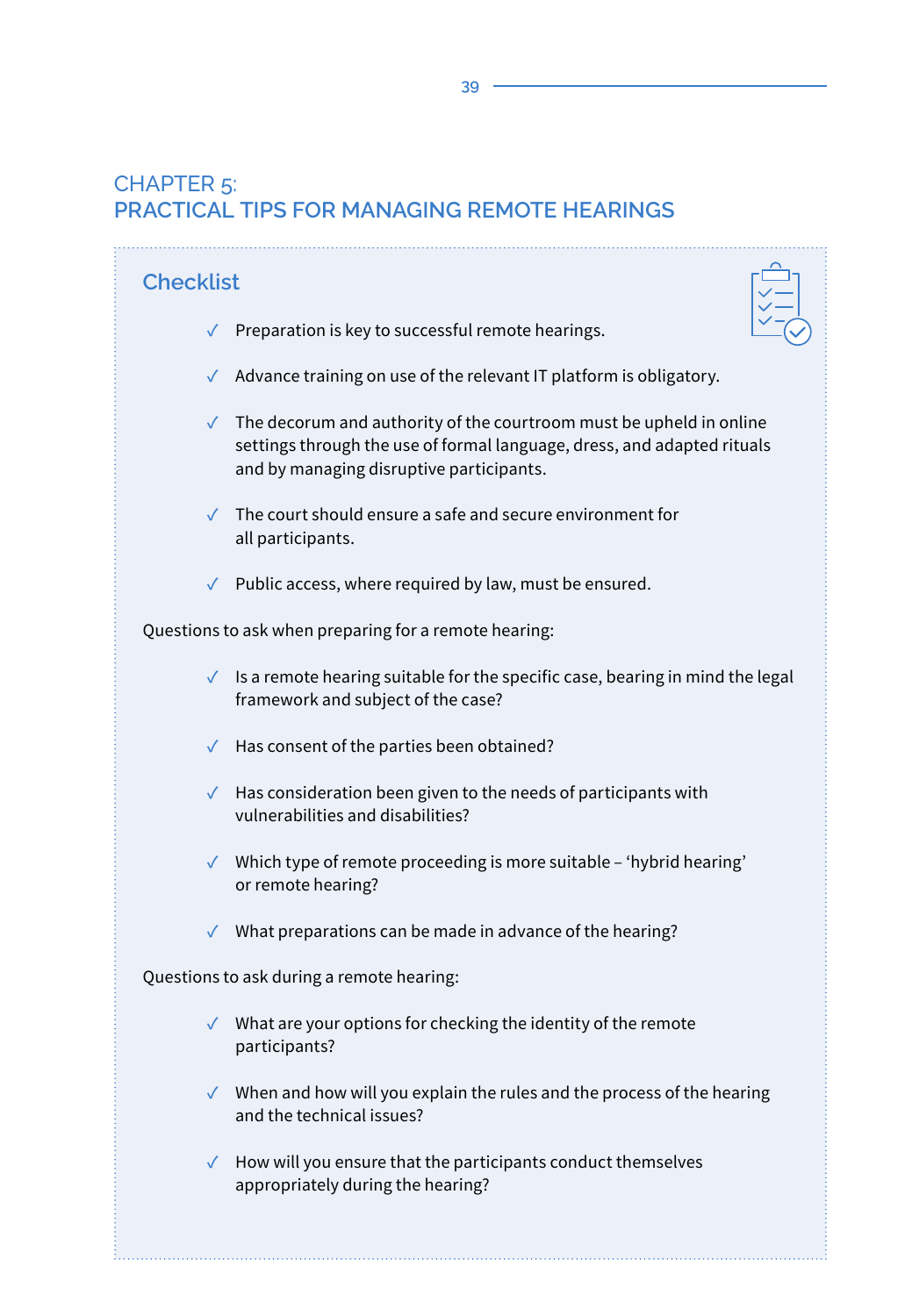

- **✓** How can private lawyer-client communication be ensured?
- **✓** How can undue interference on remote witnesses be prevented?
- **✓** How will you deliver the judgment?
- **✓** How will you ensure that the hearing is public?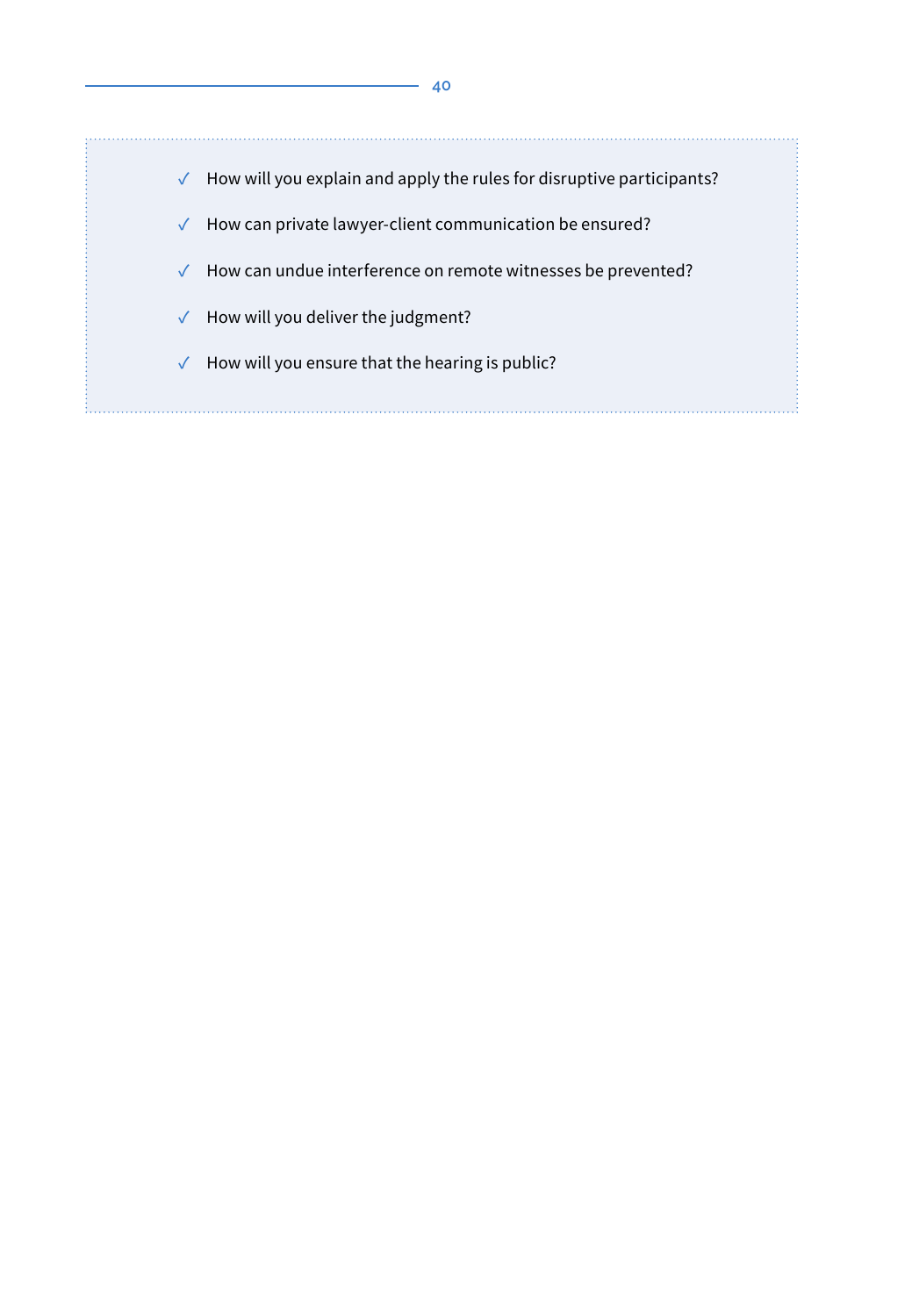# **A. Preparing for a remote hearing**

#### *1. Initial Considerations*

In order to ensure the hearing is conducting appropriately, you (and court staff) must prepare in advance.

- Determining the knowledge and experience of participants with using remote technology may help avoid challenges during the hearing. Some participants may have little knowledge of the software or other technical issues presented in a remote hearing, and they may not understand how to participate. Providing information (and training, if necessary) in advance of the hearing can avoid problems on the day of the hearing itself.
- It is strongly advised that the participants, whenever possible, join remote hearings using a stable internet connection via LAN/Ethernet internet instead of WiFi connections. The court should so advise participants in advance of the hearing
- Test equipment and software platforms in advance of the hearing; become familiar with how to use the selected platform and ensure others are also familiar.
- The court must ensure enough time is provided for the remote hearing.
- You should be confident using the technology and equipment needed for the remote hearing. However, technical difficulties will occur and should be expected. If possible, you should have an IT specialist available to help manage technical problems during the hearing.
- Before the start of the hearing, all technical requirements must be checked and tested, including test calls to ensure everyone has a good connection.
- You should also prepare yourself physically and psychologically given the impact that prolonged on-screen concentration can have on your health.

#### *2. Issuing guidance in advance*

Guidance should be provided to participants before the hearing on the preferred conduct, obligations, and procedures during the hearing. This guidance should be available on the website of the court, along with some tutorial videos.

• Have an assistant or a secretary collect the emails of participants in order to then send them an invitation to the hearing. If a participant does not have an email, they could be asked to create one.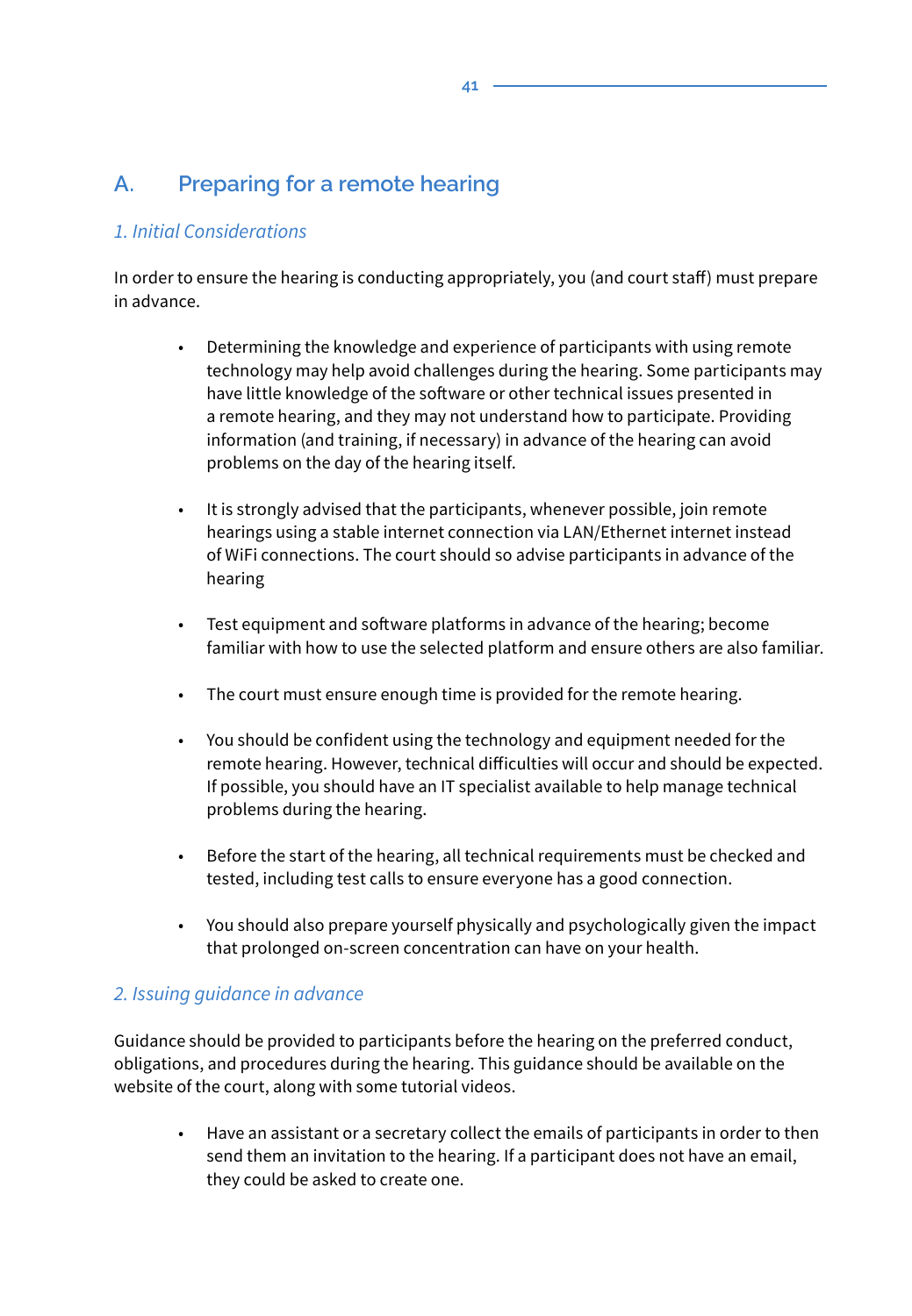- Consider whether the rules will be the same for remote hearings as for in-person hearings and how those rules will be applied in remote hearings.
- When preparing for the hearing, the court should send in advance (by e-mail or other legal service) the guidance, rules on behaviour, and relevant warnings or cautions to the parties. An electronic link to the remote hearing could also be sent at this stage.
- In situations where the court is sending a subpoena or other order to the parties setting the hearing date, the court should send to participants the electronic order or subpoena with the same information as in non-remote cases. It is essential to draft such an order or subpoena in a manner that makes it clear that the hearing will be remote.
- Ideally court staff, rather than you as the judge, should ensure proper preparation in advance of any remote hearing. This should include court staff:
	- **<sup>o</sup>** Checking if participants have the necessary technical capacities to join the hearing.
	- **<sup>o</sup>** Sending participants information on how to use the platform and any contact information if there are technical questions or other problems with accessing the remote hearing.
	- **<sup>o</sup>** Sending forms in advance via email (e.g., oath) and login details for the hearing, as appropriate.
	- **<sup>o</sup>** Offering to test connections with participants in advance of the hearing, including a test call on the day of the hearing.
	- **<sup>o</sup>** Requesting that all participants call in/log on a short time before the hearing is due to start.
- Confirm that the link to the software platform is correct and operable.
- The judge and the participants must be properly dressed, according to the dress code and customs of that court. This is particularly important to clarify in advance of the hearing given that some of the participants may be joining the hearing from their homes. If someone is not dressed appropriately, you should intervene and seek a change. The court must inform participants of the rules in advance.
- It is prudent to ask participants for their consent for participation in a remote hearing, even if that is not required by the law.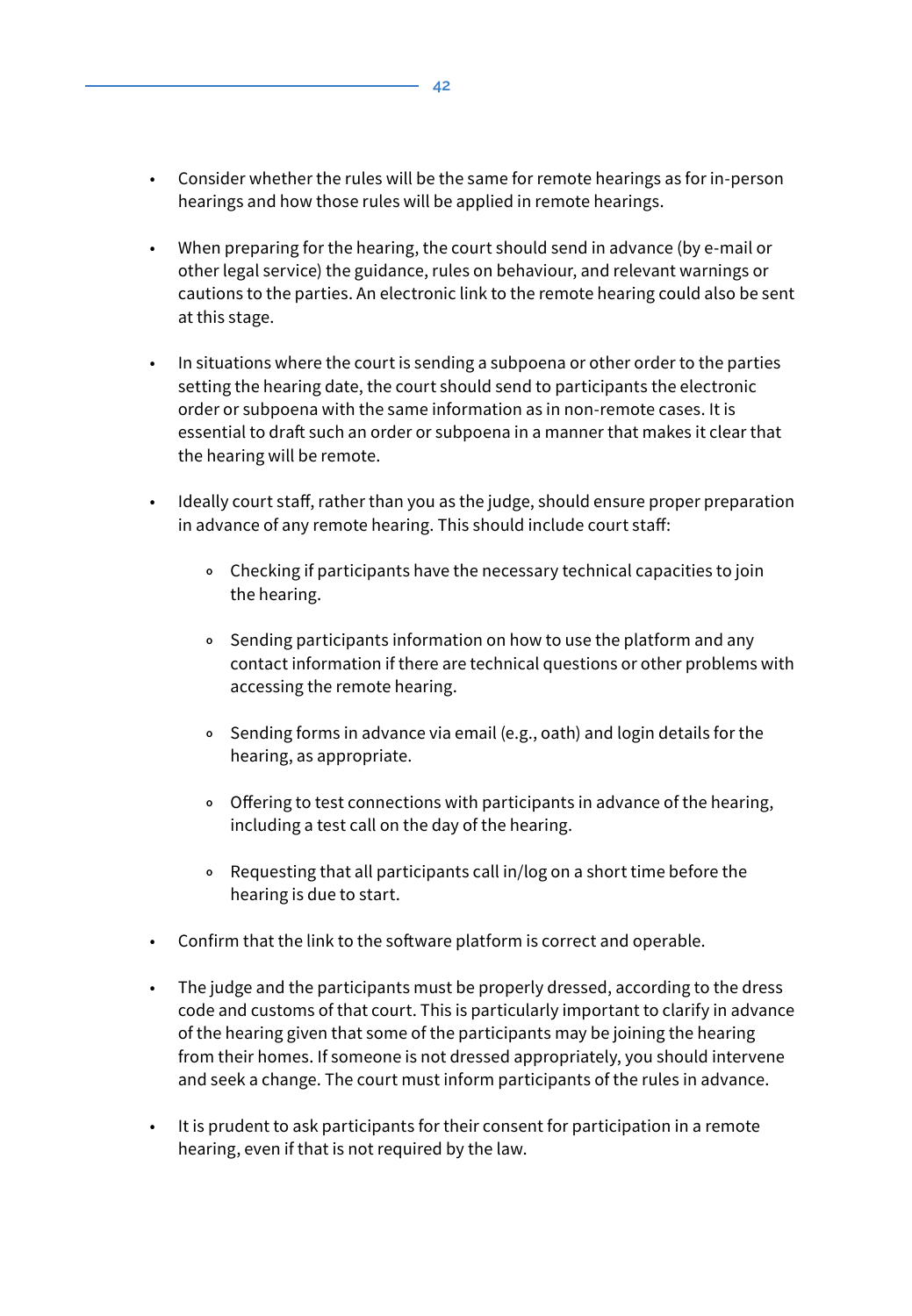- At the commencement of the remote hearing, you should make sure that all present have received and understood the guidance and that they are aware of their obligations, restrictions, and the manner of conduct. You should review the rules at the start of the hearing, explaining clearly and in detail how the hearing will be conducted and the consequences of disruption.
- Consider how to handle the following contingencies in advance of the hearing:
	- **<sup>o</sup>** How warnings will be given.
	- **<sup>o</sup>** Use of the 'mute' function to stop interruptions or disruptive or inappropriate behavior (e.g., using 'mute all' can avoid potential challenges that one participant will feel unfairly excluded).
	- **<sup>o</sup>** Determine in advance under what circumstances it may become necessary to exclude or remove a party from a hearing and how this will be achieved with the particular platform.
	- **<sup>o</sup>** How to adjourn or postpone hearings.
	- **<sup>o</sup>** How to make and save necessary recording or transcription of the hearing
	- **<sup>o</sup>** How to enter a note in the record or transcript of the hearing, setting out what has happened.
	- **<sup>o</sup>** Ensure that participants are familiar with all relevant rules.
- You should be aware of the circumstances of the participants and their physical location, including whether they are participating from outside the country. In cases where parties are participating from another jurisdiction, the court must confirm in advance whether the software program and procedures used for the remote hearing can be used in the other jurisdiction.
- Cases involving domestic violence or sexual abuse will require particularly sensitive handling. If the hearing is in private (e.g., in family cases, domestic violence cases, or sexual abuses cases), the parties should be on their own, unless you give them permission for someone else to be with them. For example, in cases with child witnesses or victims, the presence of a parent, psychologist, or social worker may be required. If necessary, you should consider whether, given the challenges that may arise, the hearing should be held only in-person.

#### *3. IT support (for judge, staff, and parties)*

Even if you and the parties have adequate working knowledge of how to use the relevant technology, IT support and assistance may be needed for problems arising during hearings.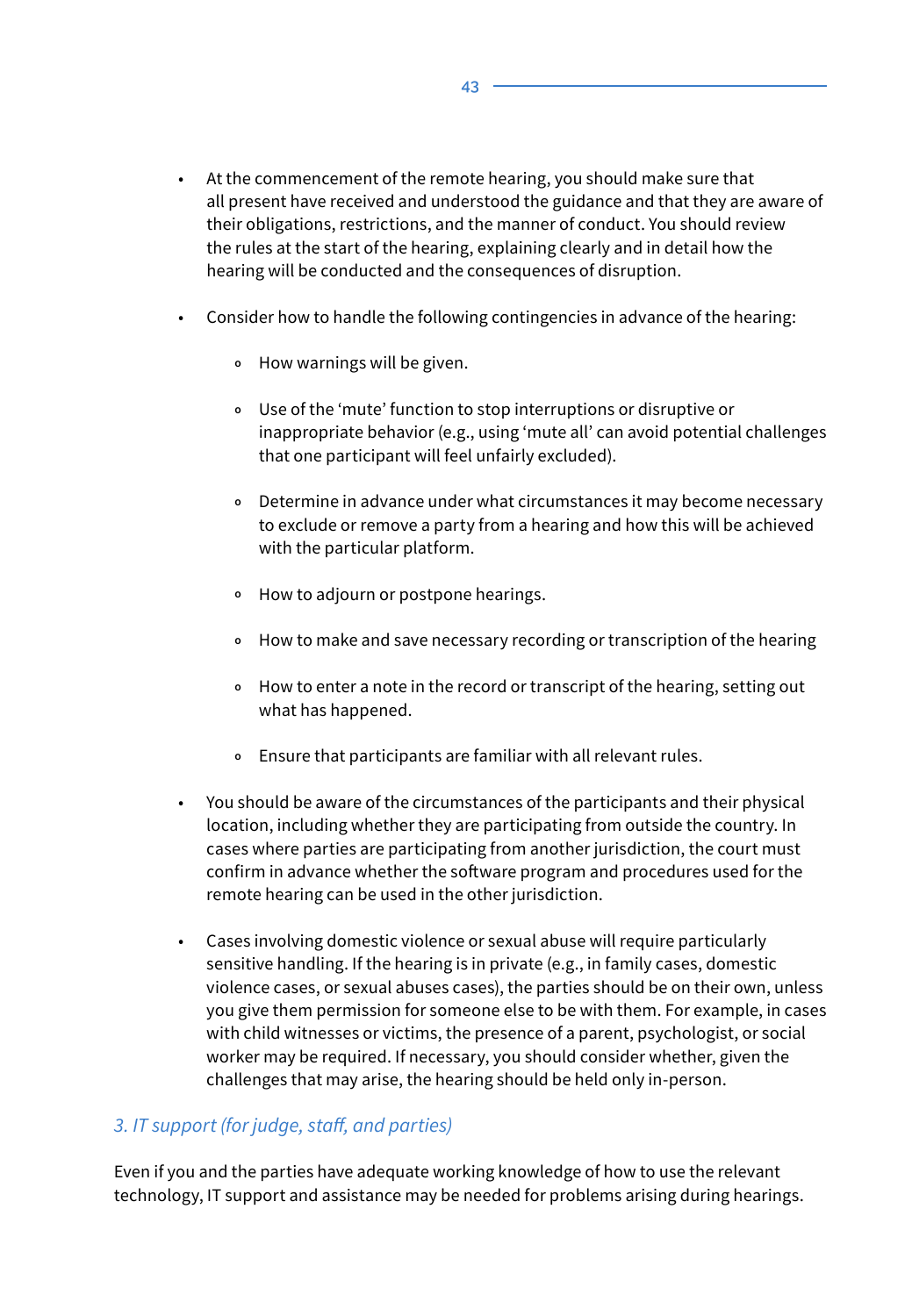- An increased number of IT specialists should be provided to the court. Having an IT expert available during the remote hearing provides security and stability to the process.
- You will need a good knowledge of the technology in order to make the necessary preparations in advance and to conduct the hearing smoothly. You and your court staff should be trained on the various technologies needed to hold these hearings and on court etiquette, suitably adapted for remote hearings. Whilst IT support is desirable, it may not always be available.
- Good IT support allows you to focus on managing the substantive and procedural aspects of the hearing.
- It minimizes technical delays or interruptions.
- Parties and other participants may not be as comfortable with using the software and are also entitled to such IT support.
- Familiarize yourself with communication 'soft skills' to relate to the various parties online and to better manage the challenges and stresses associated with remote judging.

#### *4. Scheduling hearings*

- When scheduling a hearing, you should be aware of whether parties are joining from different time zones or different jurisdictions.
- Ensure more time than for an in-person hearing, keeping in mind, for example, technical difficulties, delays, the need to explain the procedure, having to repeat statements in case of poor connection, etc.
- More frequent breaks may be required; research has noted the psychological impact of 'Zoom fatigue.'<sup>27</sup>
- Consider having participants provide a scanned ID in advance of the hearing.
- As necessary, provisions should be made for the necessary technology and equipment to be provided to participants who will not otherwise have remote access. This includes proper accommodation of those with disabilities, similar to accommodations and adjustments which would normally have been made to them for in-person hearings held at court.

<sup>27</sup> Bailenson, J. N. (2021). *Nonverbal Overload: A Theoretical Argument for the Causes of Zoom Fatigue. Technology, Mind, and Behavior*, 2(1), https://doi.org/10.1037/tmb0000030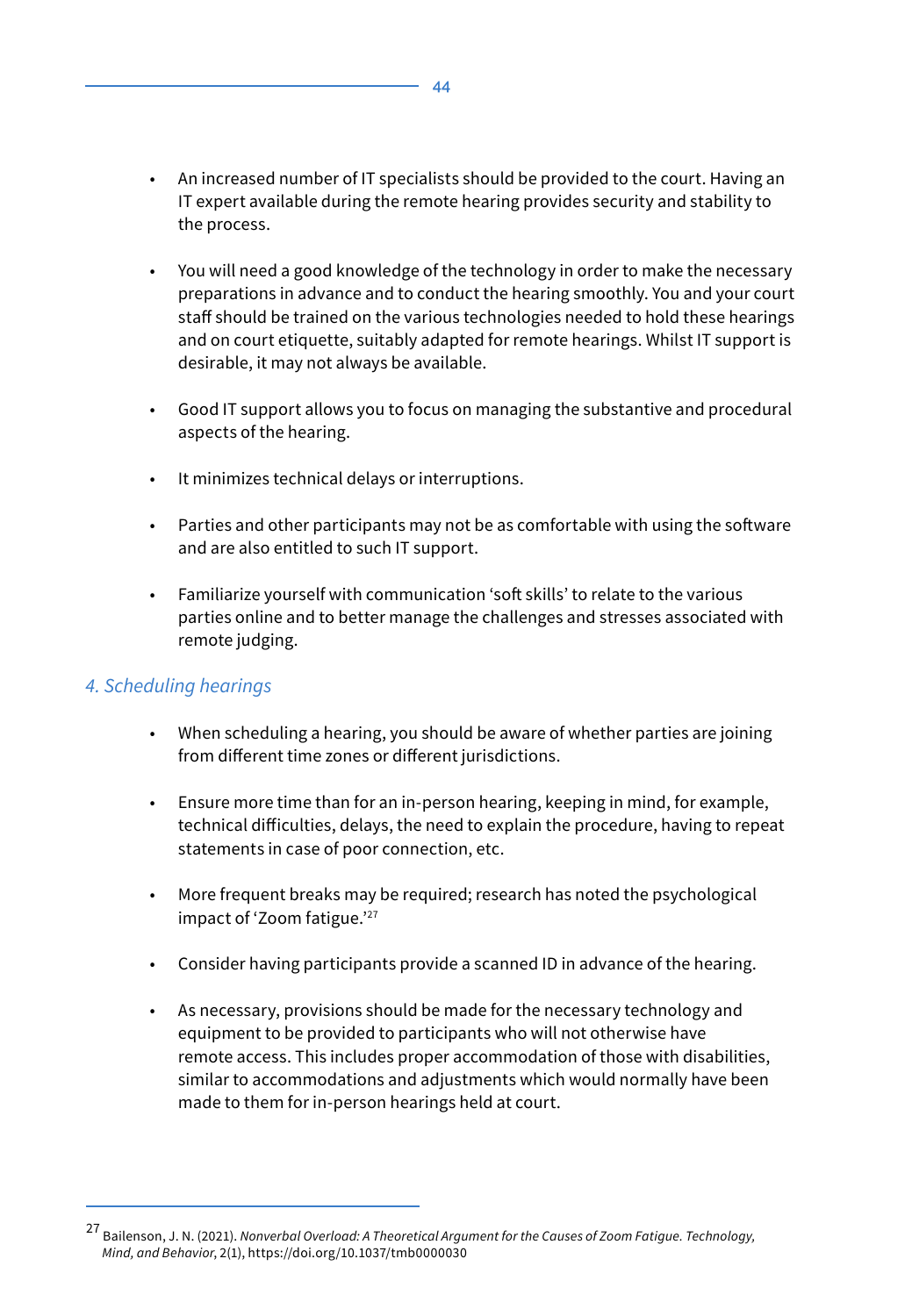#### *5. Keeping a written record of the hearing*

Producing a written record or minutes from a remote hearing may pose particular issues in terms of how to produce, sign, and reduce [it/them] to written form:

- If the national law requires, the hearing should be recorded.
- Consider whether to record the video hearings in those instances where national law and regulations permit recording the hearing (or are silent on the matter).
- Where required, the court should produce a record or minutes of the proceedings and send it via email to the participants to check and sign it, electronically, if possible.
- The entire remote justice procedure should be carefully and fully outlined and explained in the court hearing transcript – including information about the platform used for videoconferencing, the physical location of the remote participants, explanations about the procedural rules being used, and warnings provided to the participants.
- In cases where the hearing is recorded, attention should also be given to requirements under laws ensuring personal data protection and privacy, such as the the General Data Protection Regulation (GDPR). You should consider whether portions of the hearing should not be recorded, for example, when the identities of the participants are checked or they discuss personal information. This may be particularly important in cases where the hearing is broadcast live or may be re-broadcast.
- Consider the technical requirements if you should need to periodically pause, silence, or hide participants from the camera at moments during the hearing.

#### *6. Being aware of unconscious bias*

You should be aware of unconscious bias if individuals are giving testimony by video link. For instance, some research has shown that children giving evidence by video link can be perceived as less credible because their demeanour cannot be fully assessed or because jurors question why they are giving evidence remotely.<sup>28</sup>

<sup>&</sup>lt;sup>28</sup> Goodman, G. S., Tobey, A. E., Batterman-Faunce, J. M., Orcutt, H., Thomas, S., Shapiro, C., & Sachsenmaier, T. (1998). *Face-to-face confrontation: Effects of closed-circuit technology on children's eyewitness testimony and jurors' decisions.* Law and Human Behavior, 22(2), 165–203. https://doi.org/10.1023/A:1025742119977; Antrobus, E., McKimmie, B.M., and Newcombe, P. (2016). *Mode of children's testimony and the effect of assumptions about credibility.* Psychiatry, Psychology and Law, 23:6, 922-940, pp.3 DOI: 10.1080/13218719.2016.1152927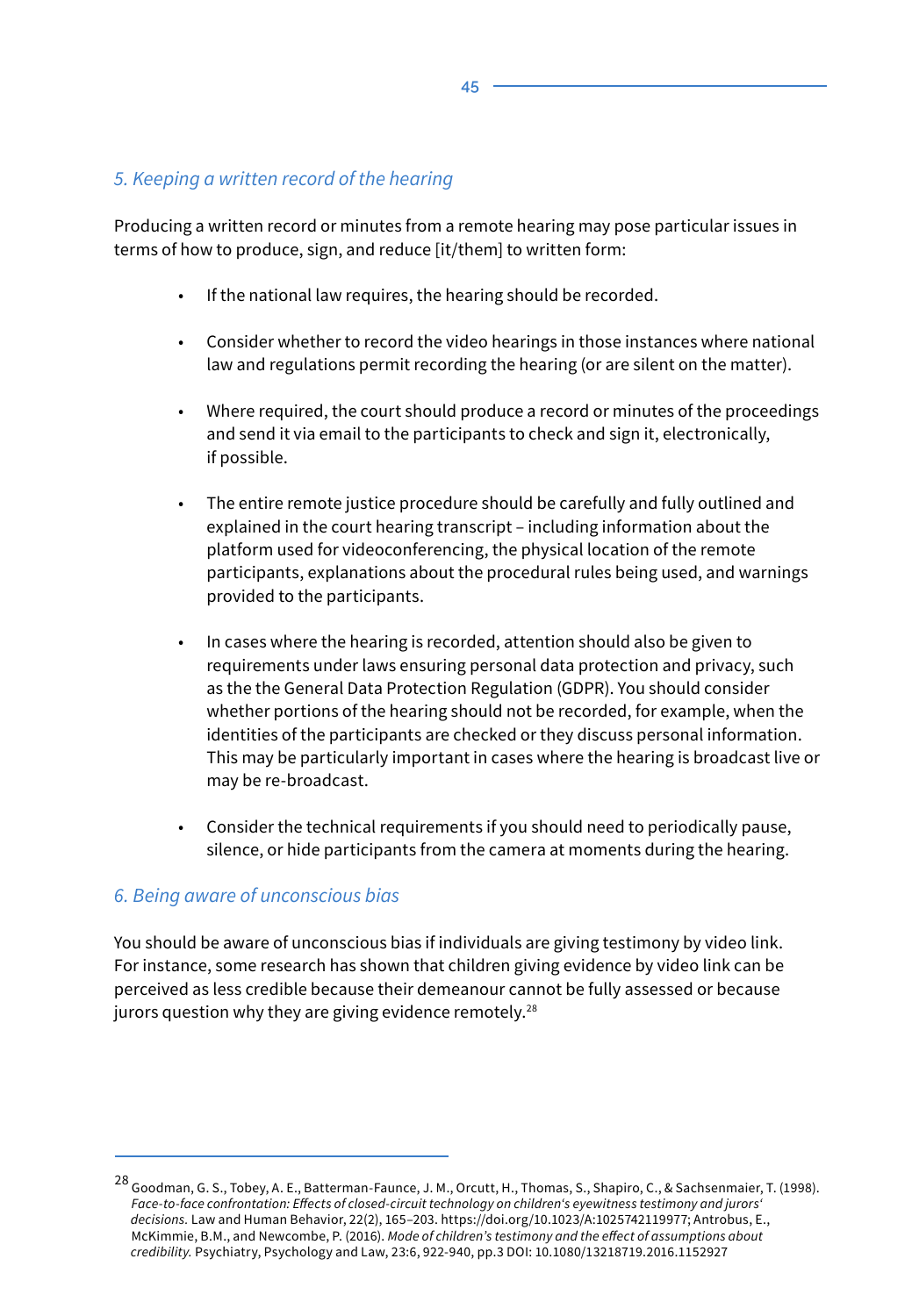# **B. Identification of parties**

There are various ways of verifying participants' identities:

- By showing an ID or passport to the camera. If there are doubts or there is no clear view of the document, the proceeding should not continue until this is resolved. For purposes of privacy, this segment of the hearing should not be broadcast online or recorded.
- By requesting the participants to send to the court a scanned copy of their ID cards or passports in advance of the hearing. This can then be compared to the IDs shown on camera at the beginning of the hearing, allowing the court to compare and confirm the relevant versions.
- By previous registration with the relevant ID. The participant could be registered online, by use of electronic signature, through a national database or other digital platform. When identity is confirmed, the hearing can proceed.
- By confirmation at the office of a notary/lawyer or other authority. The participant could attend the remote hearing from the office of a public notary, lawyer, or other authority. This solution provides both confirmation of identity and a secure environment for the participant to participate in proceedings.
- By identification by police. The police could identify the participant in their home, for example, at the start of the remote hearing.
- By recognition by parties or witnesses. If there is no other way of identification at the court's disposal, other participants, if possible, could identify the individual and confirm their identity. False statements are punishable by law.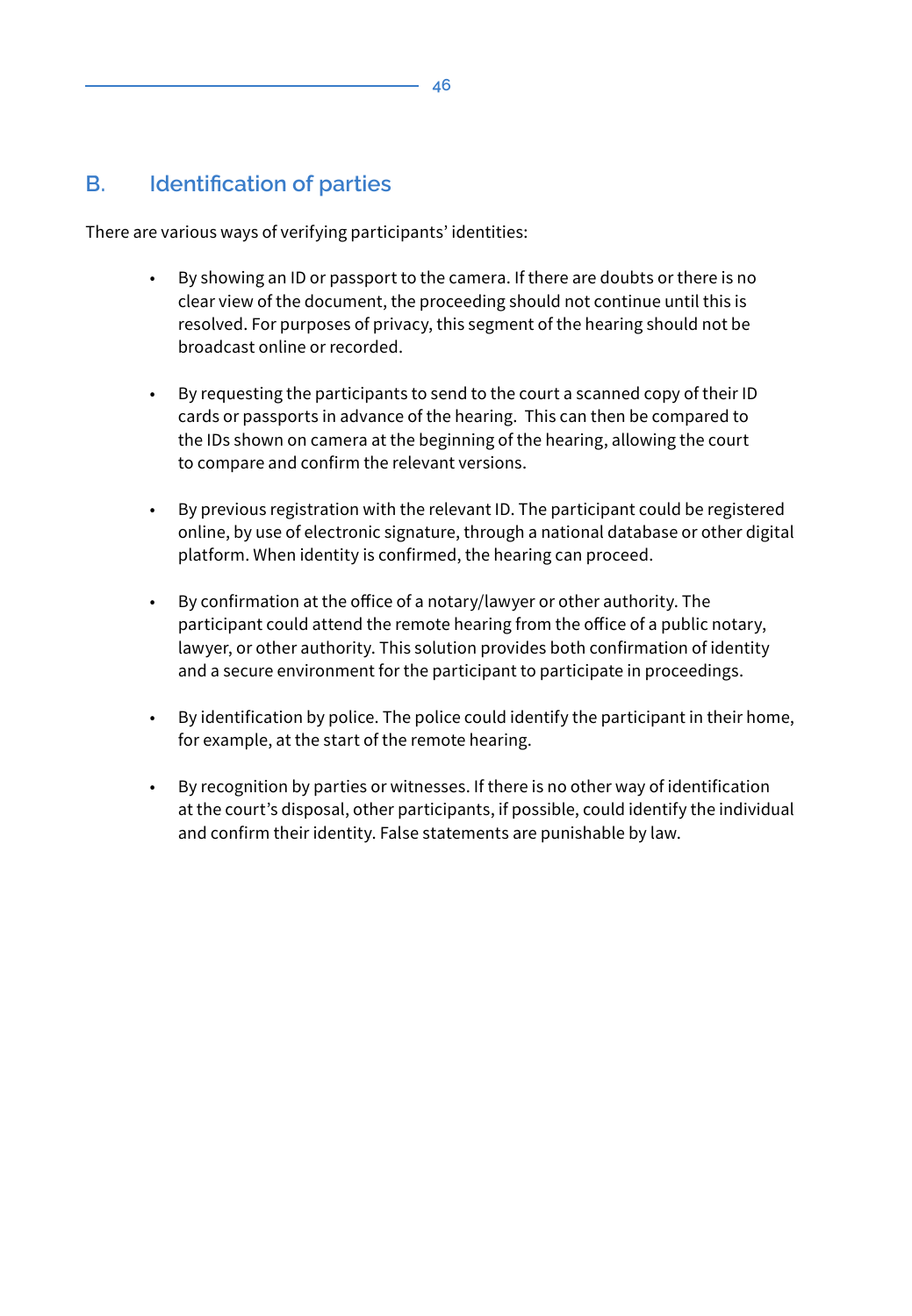# **C. Principles of conduct during remote proceedings**

You have the responsibility to manage the court, ensure compliance with court rules, and ensure that there is appropriate decorum. This will require vigilance and patience during the proceedings. International and national standards of fair hearings, including the Bangalore Principles, $29$  should be used as the benchmark against which to uphold the authority of the court.

#### *Recommendations for national authorities, Councils of Justice, Judicial Associations, and other competent authorities:*

- All authorities, such as Judicial Councils, Ministries of Justice, Judicial Academies, etc., have a responsibility to prepare judges and participants for remote judging.
- Manuals from competent judicial authorities on how to conduct remote hearings should be developed and widely shared with judges (e.g., through podcasts, videos on their sites, and other promotions).
- Such manuals should be provided to the participants with the notice of hearing and be available on the court website.

#### *1. At the start of the hearing:*

- Remote hearings should be clerked, and the clerk should manage the admission of the parties before you are admitted into the virtual court room.
- The judge should, at the outset of the remote hearing, set out what the various processes will be (e.g., mute/video and other facilities, introducing who is in court, and how to raise questions).
- Explain how technical difficulties will be handled.
- Assure the parties that all legal requirements are met and that the remote hearing will be full and fair.
- When appropriate, and in line with the rules for that court, explain that the hearing will be digitally recorded, but that the participants may not make their own recordings.
- Explain the consequences for disrupting proceedings.
- Allow participants the opportunity to ask questions about these matters.

<sup>29</sup> Bangalore Principles of Judicial Conduct, adopted by the Judicial Integrity Group in 2001, as revised at the Round Table Meeting of Chief Justices in The Hague, Netherlands, on 25-26 November 2002, https://www.unodc.org/pdf/ crime/corruption/judicial\_group/Bangalore\_principles.pdf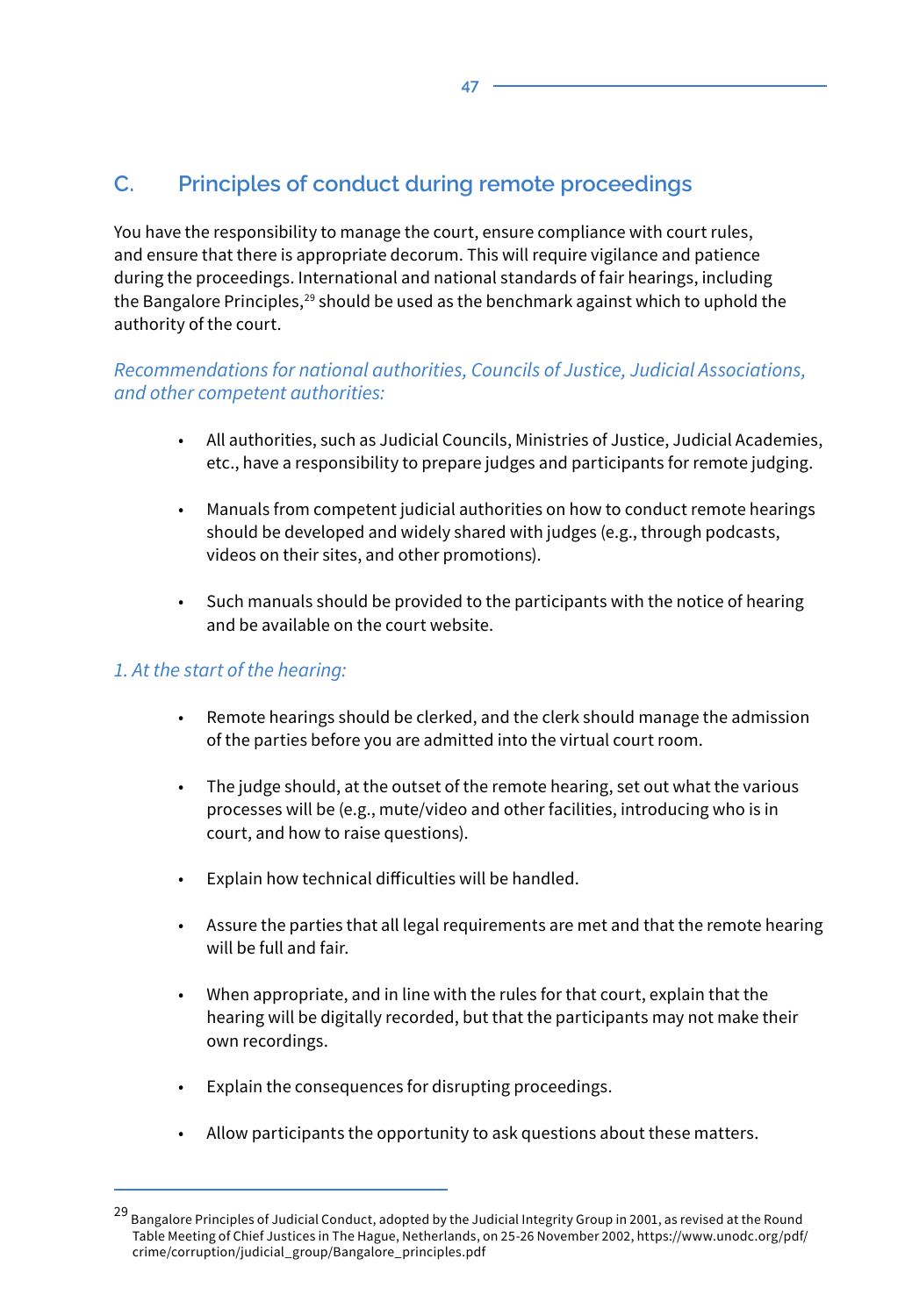• At this stage, you should consider postponing the hearing if the participants do not have the necessary technology in place to ensure their full participation

#### *2. Decorum*

- The decorum of the remote hearing is an important element in guaranteeing the court's authority.
- Court insignia should be visible. Therefore, the digital platform must ensure the court (the judge) is positioned centrally on the screen and other participants are respectively aligned and arranged, according to their role in the process.
- Proper lighting and background also play important roles in creating the professional and serious atmosphere necessary to uphold the authority of the court and for it to be able conduct the hearing smoothly.
- Use of formal language and phrases, as well titles of the parties, is obligatory for all the participants.
- Ensure that participants comply with the usual rules of court etiquette and good practice, including:
	- **<sup>o</sup>** How to address the judge and one another.
	- **<sup>o</sup>** The processes for asking to speak.
	- **<sup>o</sup>** The rules regarding the format and sequence of the particular hearing.
	- **<sup>o</sup>** Consequences for disruptive participants; conveying understanding, if necessary, that disruptive participants will be muted.
- Recognize that a remote hearing may take longer and require additional comfort breaks. Breaks should be sufficiently frequent (e.g., five to fifteen minutes every 60-90 minutes) to avoid visual impairment and pain. Participants should be permitted to move during the break periods (leave the room or building).
- Monitor the participants throughout the proceeding to ensure they are participating fully (e.g., checking if the screen has frozen, etc.) and react quickly and appropriately if there are problems. You may need to repeat what has just occurred if a participant was unable to follow the proceedings.
- You should draw upon other court staff, including IT specialists if available, to ensure the smooth running of the remote hearing.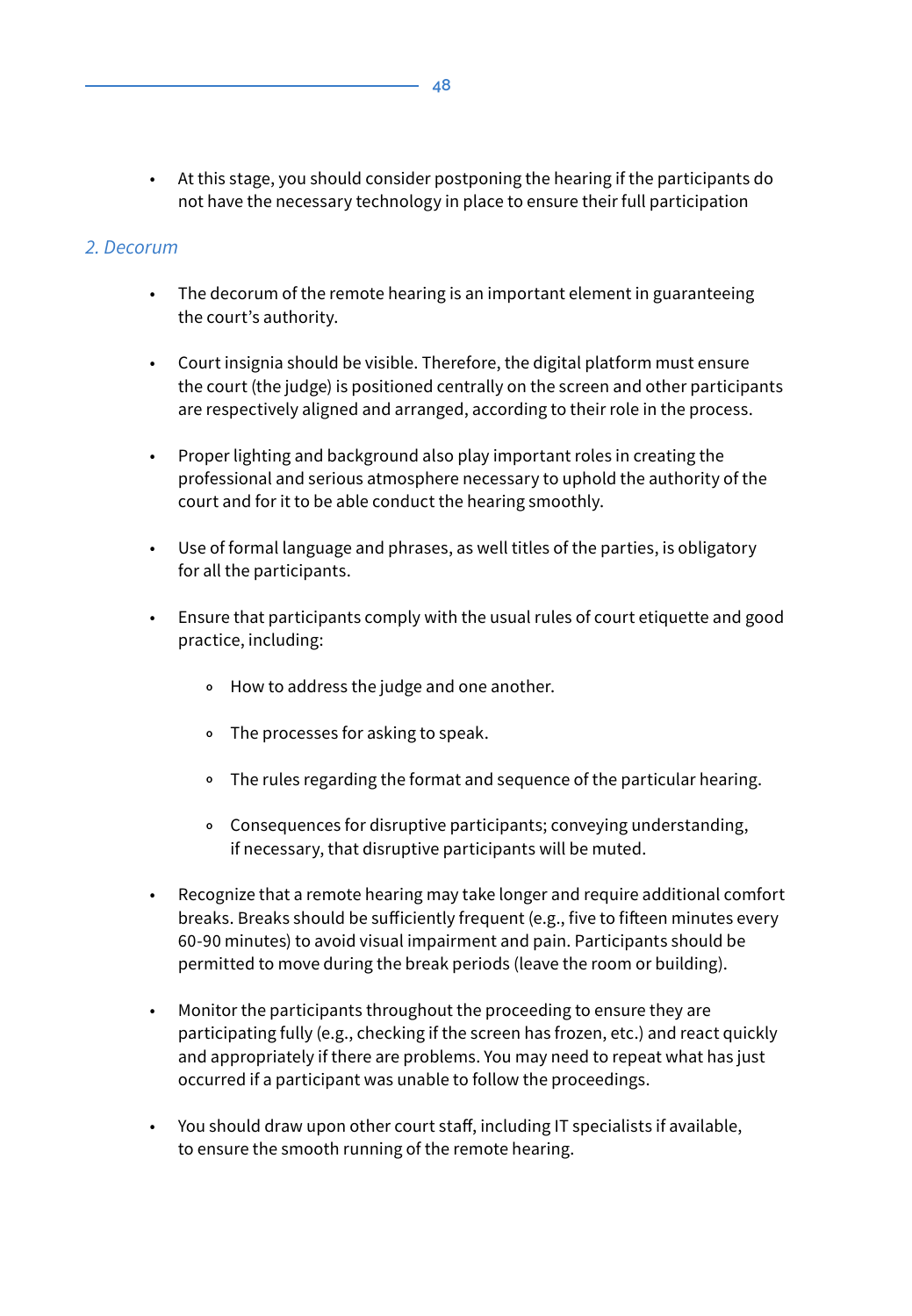### *3. Managing disruptive participants and consequences and penalties for disruption*

It is the duty of you as the judge to maintain and ensure order during the hearing. This includes sanctioning disruptive action by any participant. International and national standards on fair hearings should be maintained in managing disruptive participants. If there are no specific rules for remote hearings, then the same rules with respect to in-person hearings should apply.

- Parties should be reminded, in those jurisdictions where it is applicable, that it is an offence for a person to make or attempt to make an unauthorized recording or transmission of court proceedings – which includes images. Thus, it is unlawful to take photographs or videos of a hearing conducted remotely.
- Parties should also be reminded that giving a false statement is a crime.
- A disclaimer on the screen during the remote hearing could also assist in providing a constant reminder to all participants.
- You should monitor the participation and behaviour of participants during the hearing to ensure their full attention and engagement.
- Warn participants of problematic behaviour.
- 'Mute' participants as necessary.
- Pause or adjourn the hearing.
- Subject to the laws and rules of your jurisdiction, impose a fine or other procedural discipline.

#### *4. At the end of the hearing:*

- Confirm that all parties have been able to follow the proceedings.
- Provide the judgment, if appropriate, or, if not, inform the parties when they might receive it.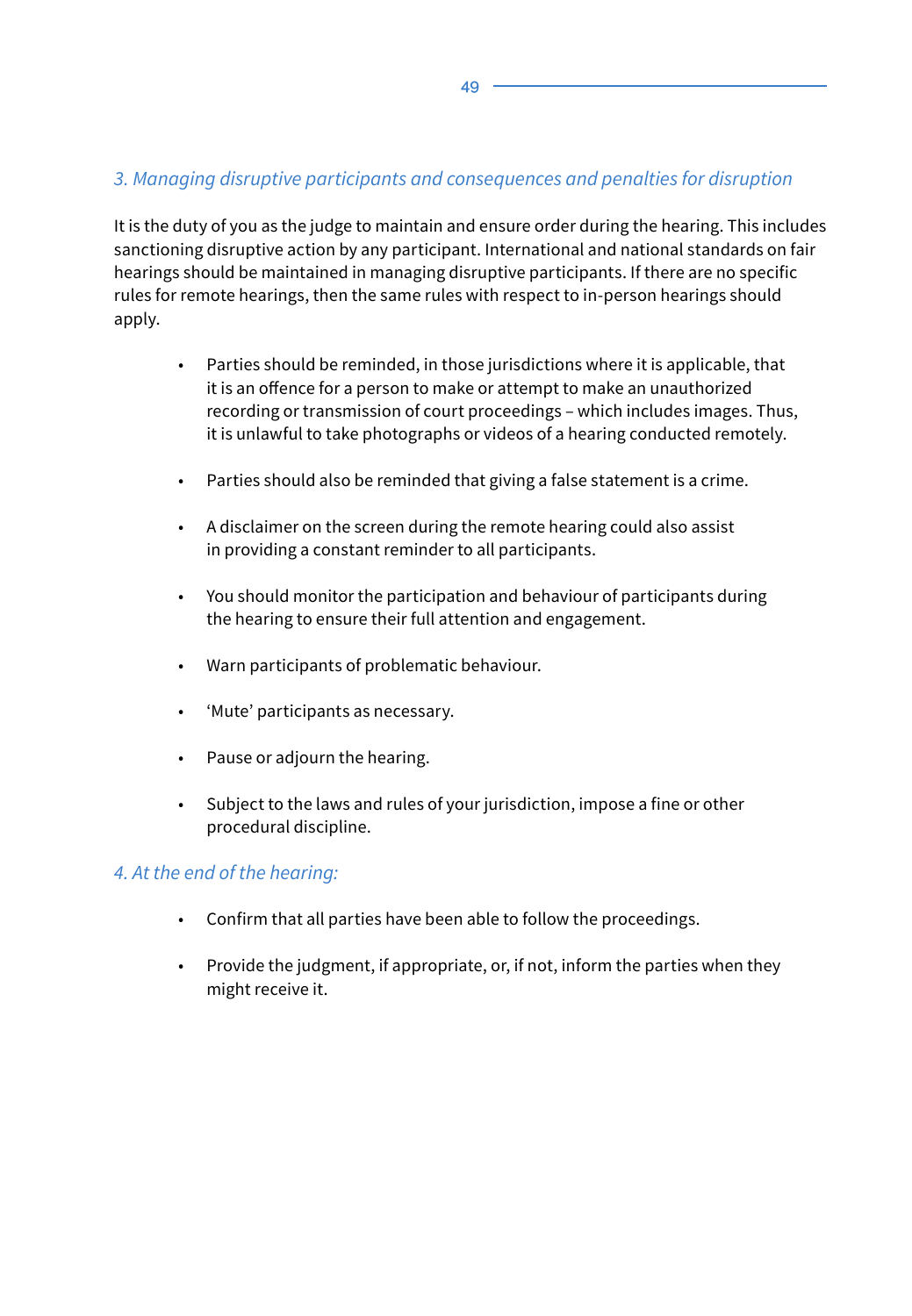# **D. Communication between client and lawyer**

Communication between a party and their lawyer is a guaranteed right. It may be facilitated in various ways during remote hearings. It is necessary to identify software platforms for hearings that can provide appropriate mechanisms and functions to facilitate such private and privileged communication. Examples include:

- **'Break-out rooms'** some platforms provide for separate break-out rooms which could be used for private and secured communication between two or more users.
- **'Private Chat' option** some platforms provide for a separate, secure private chat option that may be used for counsel-client communication during the hearing.
- **'Leave a party alone.'** The court could announce a short break requiring other participants to leave the platform for a set period of time.
- Use of **other private channels**. The court should allow participants to communicate via other applications, or phone, as long as there are no restrictions by law (for example, the participant might communicate with her attorney via WhatsApp, while the hearing itself is conducted on Zoom)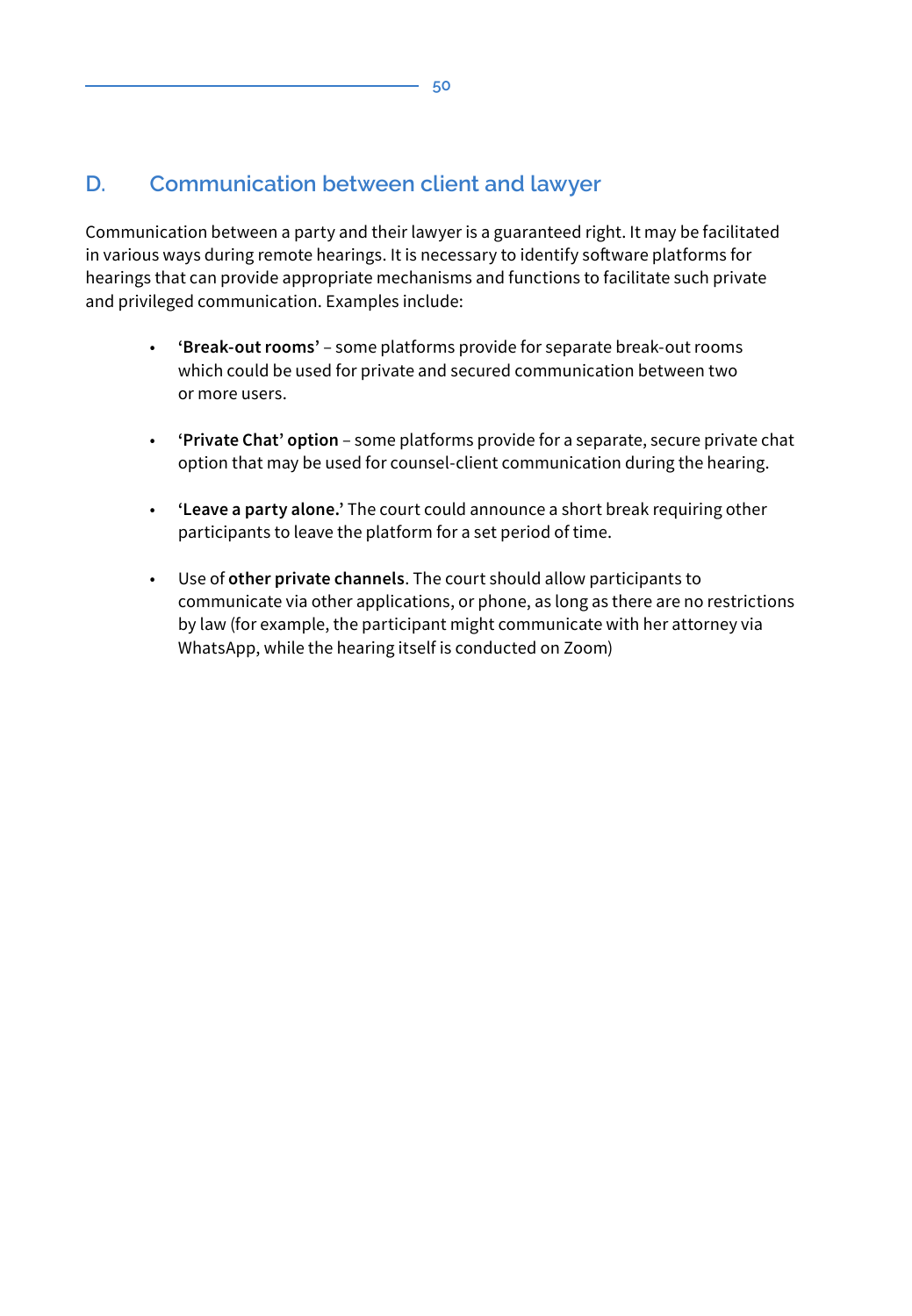### **E. Witness testimony**

You must remain vigilant, active, and sensitive to the needs and challenges of witnesses giving testimony remotely. In particular, you must be alert to any vulnerability arising from, for example, a party's age, mental or physical capacity, or health. Given some of the challenges with assessing credibility of a witness remotely, you may wish to consider whether sworn written testimony can be used more extensively.

#### *1. When should the court interrupt or stop the testimony of a witness?*

- If there are insufficient guarantees of a secure environment for the witness, you should also consider stopping or adjourning the hearing.
- If the court is not able to identify the witness and there is no positive recognition, then the testimony should be adjourned until identification is completed.
- If the connection is poor, you should consider stopping the testimony and adjourning until the connection is secure and stable.

#### *2. Support for and managing witnesses with vulnerabilities, including disabilities*

- Particular attention should be paid to vulnerable witnesses (e.g., children, persons with medical/health conditions, or abused individuals/victims) as well as those who need an interpreter. These witnesses should be provided with additional support by professionals (or guardians) where appropriate.
- As necessary, witnesses should be provided with a court-registered interpreter if they do not speak the language which is the official language of the court. This may require special software platforms or special online accommodations. Do not underestimate the technical challenges of conducting a remote hearing in more than one language; the technical challenges are significant and not all platforms are suitable. These considerations must be worked out in advance and should be done at the expense of the court.

#### *3. Preventing and managing undue interference*

- As part of the right to a fair hearing and the principle of equality of arms, witnesses must not be subject to undue influence or interference.
- Ask witnesses to make a statement at the start of their testimony that they are not being subject to any undue interference and that there is no one in the room with them.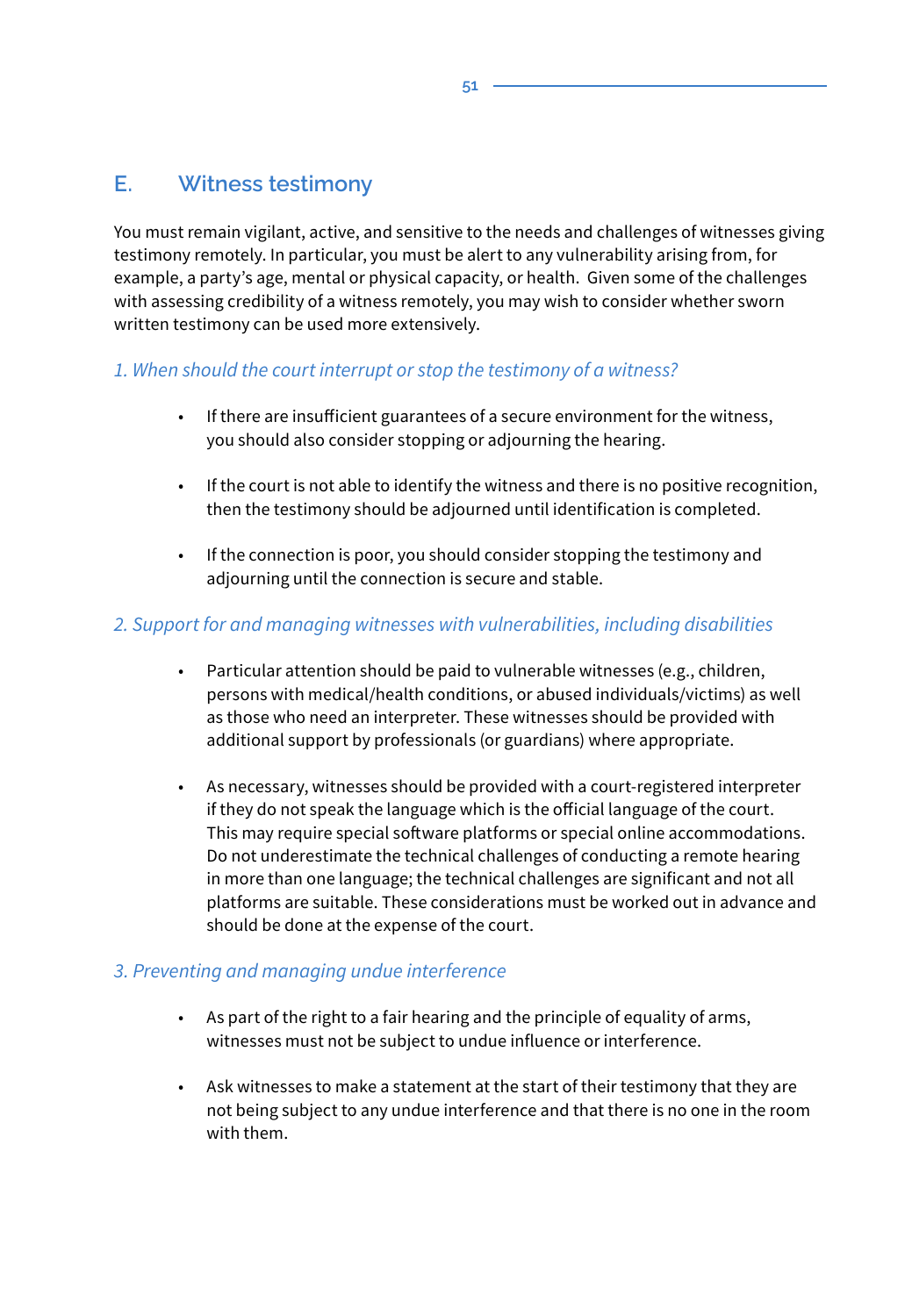- Where the court has concerns about interference with the witness, the court may direct the witness to give testimony from a location that is officially registered, such as a courthouse, another appropriate state agency, the offices of lawyers for the relevant parties, or mediators' offices.
- The court may consider providing rooms in the courthouse for witnesses to give their testimony. Such rooms sould have a computer that has the necessary IT to enable their participation in the hearing.
- In the case of vulnerable witnesses, the court should consider having persons present with the witness who can offer professional support for the witness.
- Consider utilizing the services of notaries to:
	- **<sup>o</sup>** Enable witnesses to provide their statement in writing.
	- **<sup>o</sup>** Provide office space and the necessary technical equipment for witnesses to participate in a remote hearing.
	- **<sup>o</sup>** Verify the identity of the witness and then confirm this before the court, prior to testimony being taken by the court.
- Where witnesses are giving testimony from a private location, such as their home, they should provide the address to the court.
- Ask the witness to 'show' you around the room in which they sit by holding and rotating the camera on their device. This procedure could be repeated throughout the hearing as necessary.
- Ask the witness to give testimony from a room with only one door and then ensure the camera is focused on that door during the proceedings. You can then call on any person entering the room to leave immediately.
- Ask the witness to sit away from the screen so as to avoid them reading any material from the computer. If there is a concern that the witness has been reading from a prepared script, consider asking them questions to ascertain if this is the case.
- Provide a confidential chat facility, mobile phone number, or other electronic device to permit the witness to engage directly with you if they have concerns.
- Utilize separate 'rooms' on the platform in which witnesses can wait before you permit them to 'enter' the hearing.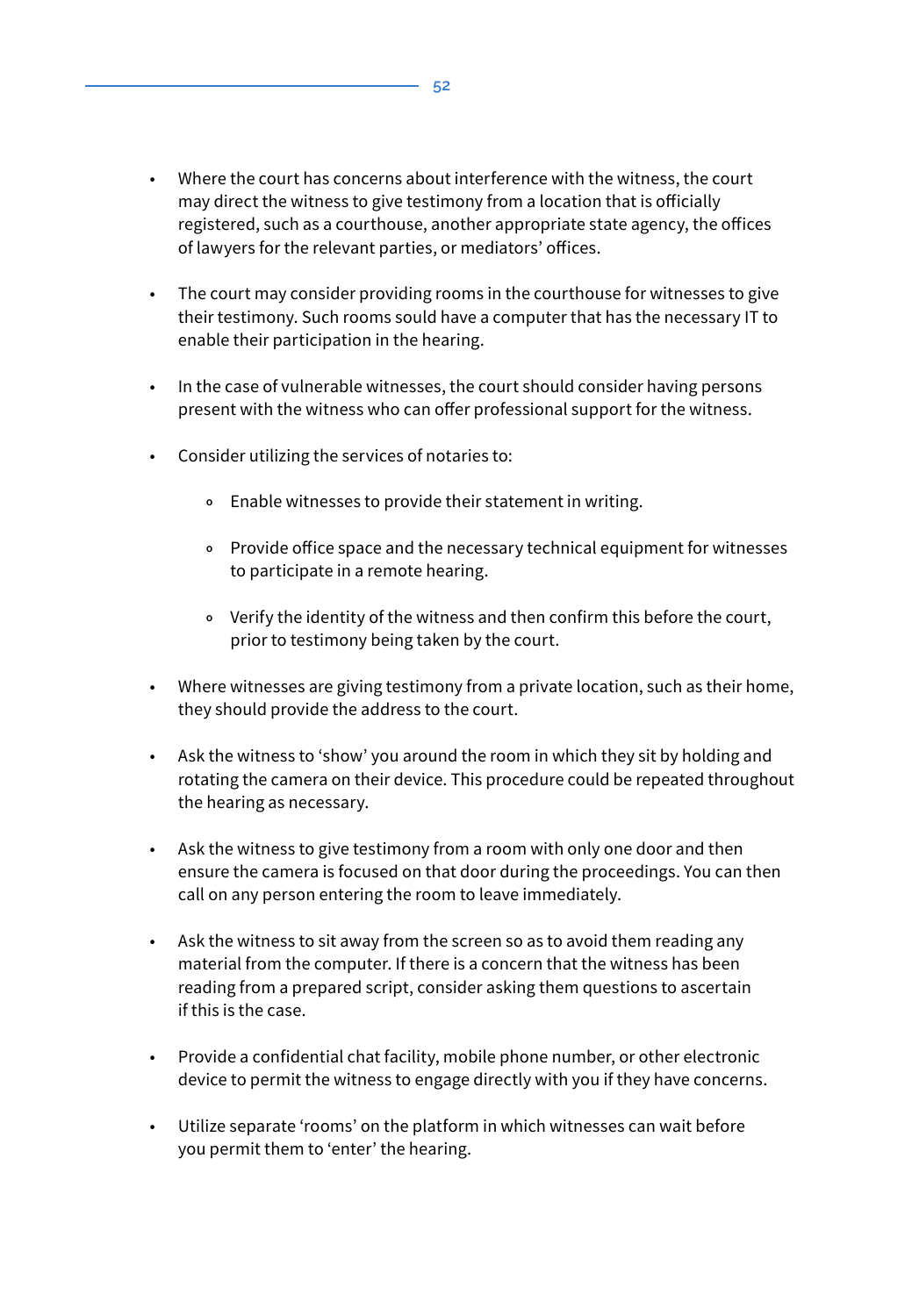- Explain how witnesses and other participants may attract your attention during the hearing (e.g., through hand gestures, using the 'chat' function, asking you questions directly, etc.).
- Take into account all of these issues and the risk of undue interference in assessing the credibility of the witness.
- If several witnesses in the same location are to be questioned remotely, there is a risk that witnesses may communicate with each other. This risk may present additional logistical challenges that vary with the relevant physical layout. Such risks can be minimized in various ways; for example, the court may choose a larger room with enough empty chairs where those who have given their testimony can then sit, visible to the court, until all witnesses have been questioned.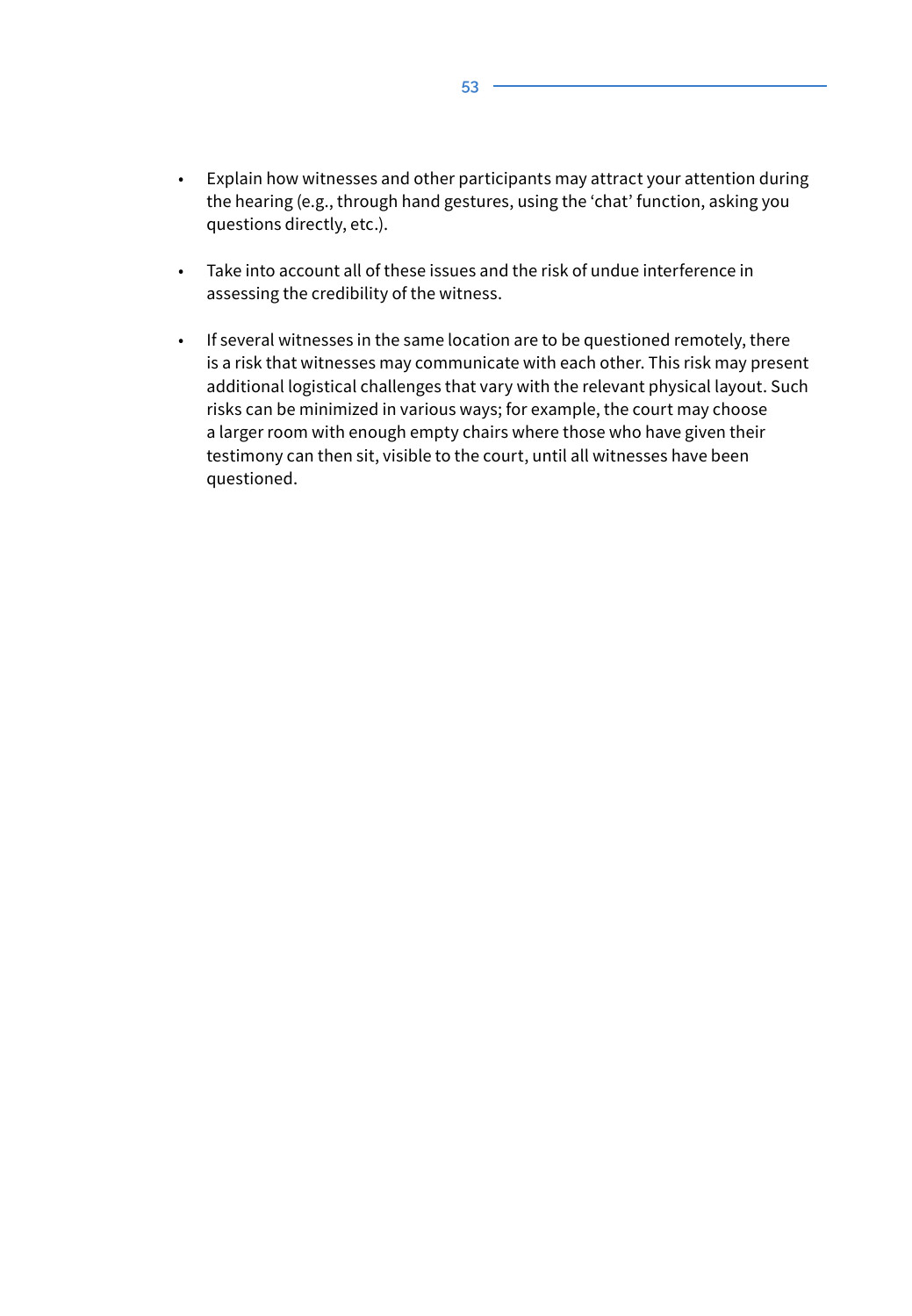**54**

#### **F. Public access**

- Consider both legal requirements and technical options for opening a hearing to the public.
- Will the hearing be accessible to all or only to pre-registered participants or those authorized to attend? If so, how will the latter be managed (e.g., through password protected log-ins, etc.)?
- Will pre-registration for the hearing be required? Hearings could be streamed online to a wider public audience or to a smaller number of attendees who have previously registered and subscribed.
- Instruct observers, including the general public and media, at the outset of the hearing that unauthorised recordings or transmission of the hearing is illegal. Further advise on the consequences of such action.
- In some situations, a recorded broadcast could be made available, following the live hearing, on the court's website or video channel sites (e.g., YouTube).
- Media representatives could help facilitate online access to a hearing.
- A secure link from one room in the court house for journalists to follow the hearing could also be considered.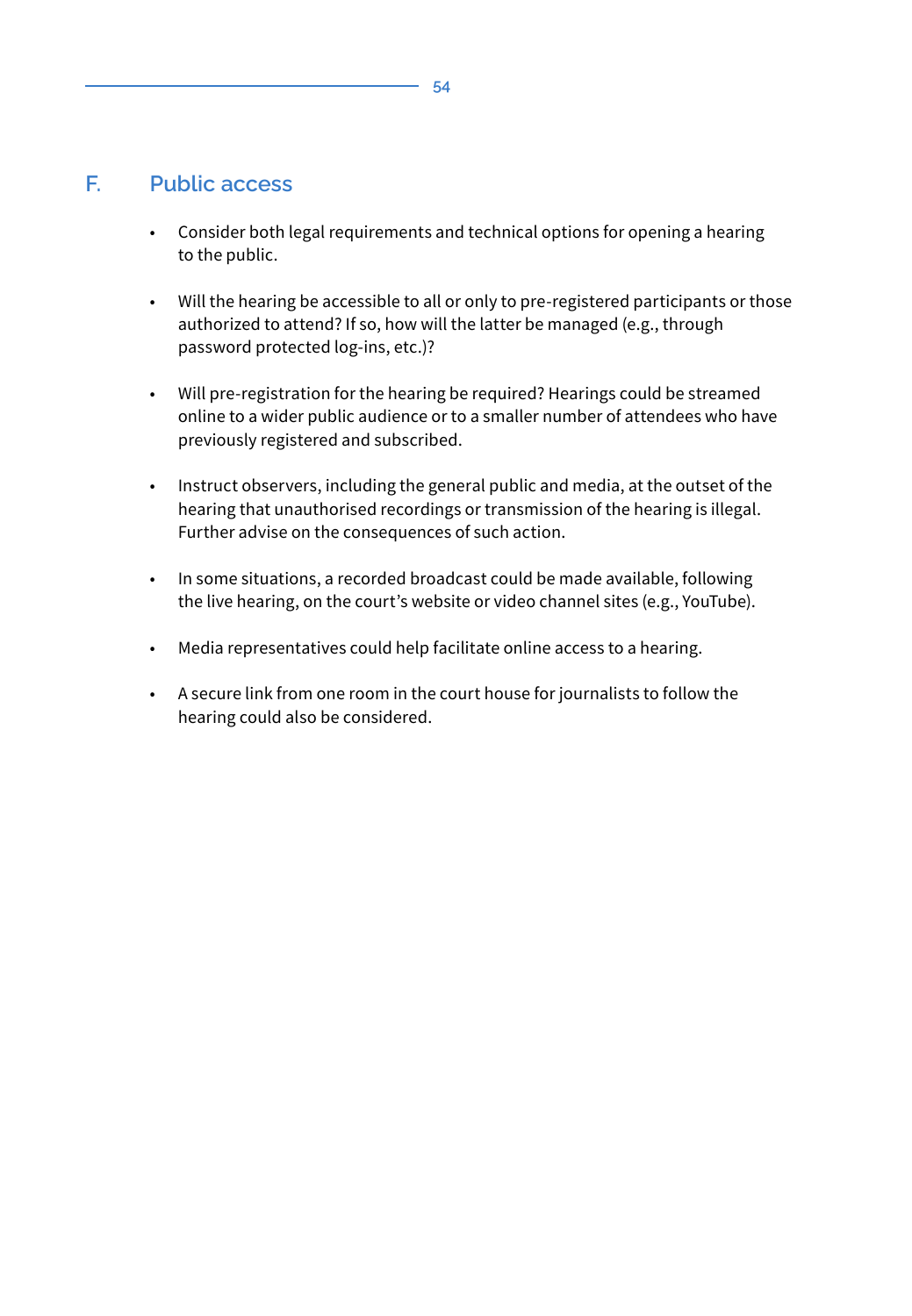# CHAPTER 6: **DATA SECURITY, PRIVACY, AND STORAGE**

| <b>Checklist</b>                              |                                                                                                                                                                                                                              |  |
|-----------------------------------------------|------------------------------------------------------------------------------------------------------------------------------------------------------------------------------------------------------------------------------|--|
|                                               | $\sqrt{\phantom{a}}$ Remote hearings should adhere to the standards of the GDPR<br>and/or any other domestic laws and regulations on protection<br>of data and privacy.                                                      |  |
|                                               | $\sqrt{\phantom{a}}$ Privacy and security are integral to data integrity and can be ensured<br>through using encrypted cloud-based platforms, providing a back-up<br>system, and creating a list of participants in advance. |  |
|                                               | $\checkmark$ You should be aware of the locations of participants in a remote hearing.                                                                                                                                       |  |
|                                               | √ Consider file-sharing via a conference or cloud storage platform and the<br>challenges posed by email.                                                                                                                     |  |
|                                               | $\checkmark$ It is for ultimately for the court to determine the probative value of<br>evidence received remotely or through digital means.                                                                                  |  |
| To authenticate and store documents securely: |                                                                                                                                                                                                                              |  |
|                                               | $\checkmark$ Copies of messages or emails should include the electronic timestamps,<br>showing the date and time of each message as well as the contact<br>information of the sender.                                        |  |
|                                               | √ All documents received by the court, if not already in PDF format, should<br>be converted and locked in PDF format to prevent subsequent editing<br>or tampering.                                                          |  |
|                                               | √ Access to evidence shared and stored digitally should be controlled and<br>access points limited.                                                                                                                          |  |
|                                               | $\sqrt{\phantom{a}}$ The court must name each evidentiary submission and exhibit clearly<br>and ensure they are easy to locate.                                                                                              |  |
|                                               |                                                                                                                                                                                                                              |  |
|                                               |                                                                                                                                                                                                                              |  |
|                                               |                                                                                                                                                                                                                              |  |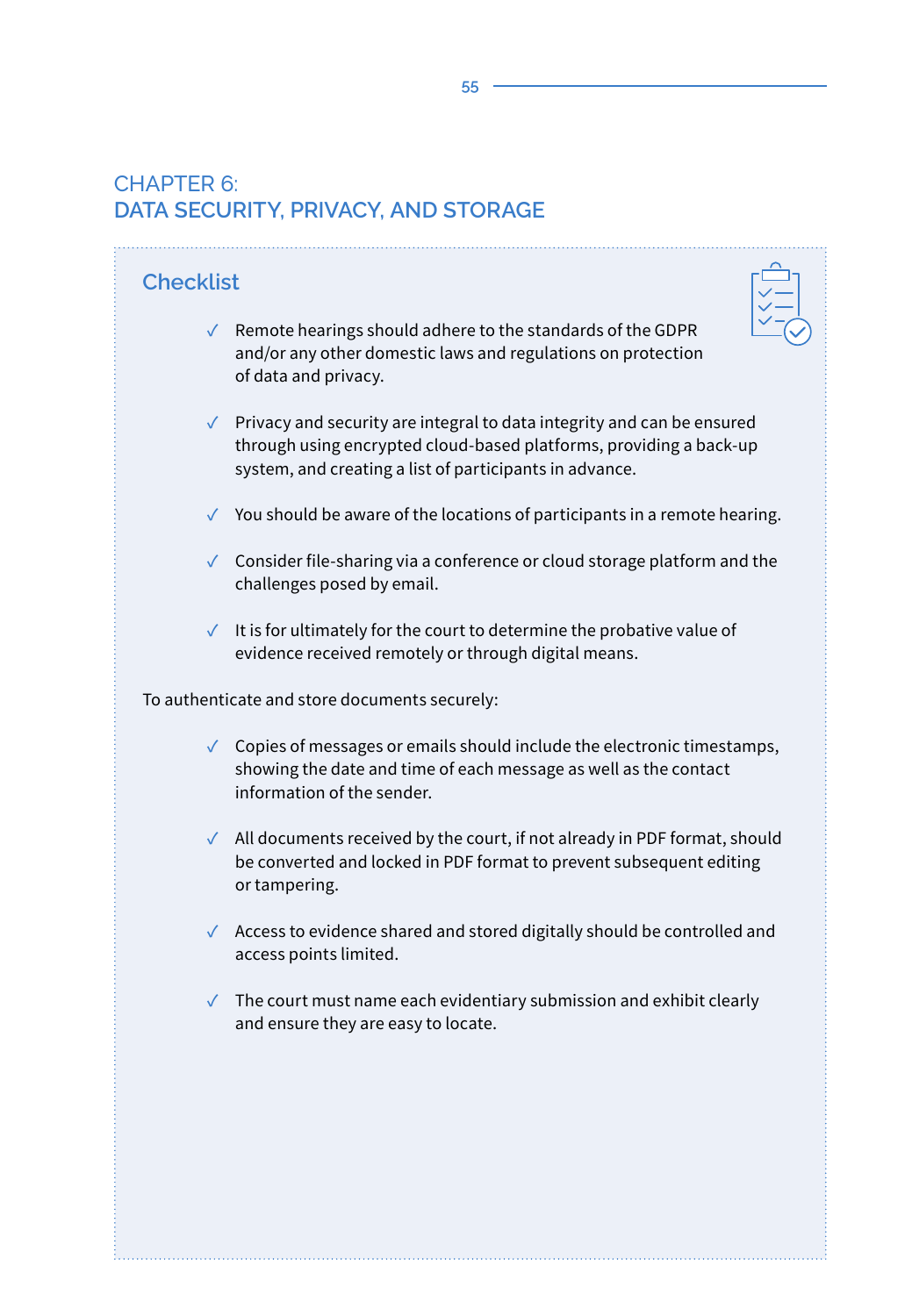# **A. Introduction**

The Guidelines of the Committee of Ministers of the Council of Europe on electronic evidence<sup>30</sup> provide a number of fundamental principles to keep in mind when managing electronic evidence:

- 'It is for courts to decide on the potential probative value of electronic evidence in accordance with national law.'<sup>31</sup>
- 'Electronic evidence should be evaluated in the same way as other types of evidence, in particular regarding its admissibility, authenticity, accuracy, and integrity.'
- 'The treatment of electronic evidence should not be disadvantageous to the parties or give unfair advantage to one of them.'
- 'It is also necessary to ask what the legal basis is for submission of evidence electronically.'
- 'The General Data Protection Regulation (GDPR) applies in the EU and is based on seven principles: Lawfulness, Fairness, and Transparency; Purpose limitation; Data minimisation; Accuracy; Storage limitation; Integrity and Confidentiality (security); and Accountability.'
- 'You should be aware of the issues relating to electronic evidence, but it is for the parties to submit data in a secure manner to the court.'

Furthermore, under the principle of equality of arms, the Guidelines also state:

• 'Treatment of electronic evidence should not be disadvantageous to parties to civil or administrative proceedings. For example, a party should not be deprived of the possibility to challenge the authenticity of electronic evidence; or if a court only allows a party to submit electronic evidence in printout format, this party should not be deprived of the opportunity to submit relevant metadata to prove the reliability of the printout.'<sup>32</sup>

 $30$  Guidelines of the Committee of Ministers of the Council of Europe on electronic evidence in civil and administrative proceedings, (Adopted by the Committee of Ministers on 30 January 2019, at the 1335th meeting of the Ministers' Deputies), CM(2018)169-add1final: https://rm.coe.int/guidelines-on-electronic-evidence-and-explanatory-memorandum/1680968ab5

<sup>31</sup> See also, European Court of Human Rights, *García Ruiz v. Spain,* No. 30544/96, paragraph 28.

<sup>32</sup> Guidelines of the Committee of Ministers of the Council of Europe on electronic evidence in civil and administrative proceedings, (Adopted by the Committee of Ministers on 30 January 2019, at the 1335th meeting of the Ministers' Deputies), CM(2018)169-add1final: https://rm.coe.int/guidelines-on-electronic-evidence-and-explanatory-memorandum/1680968ab5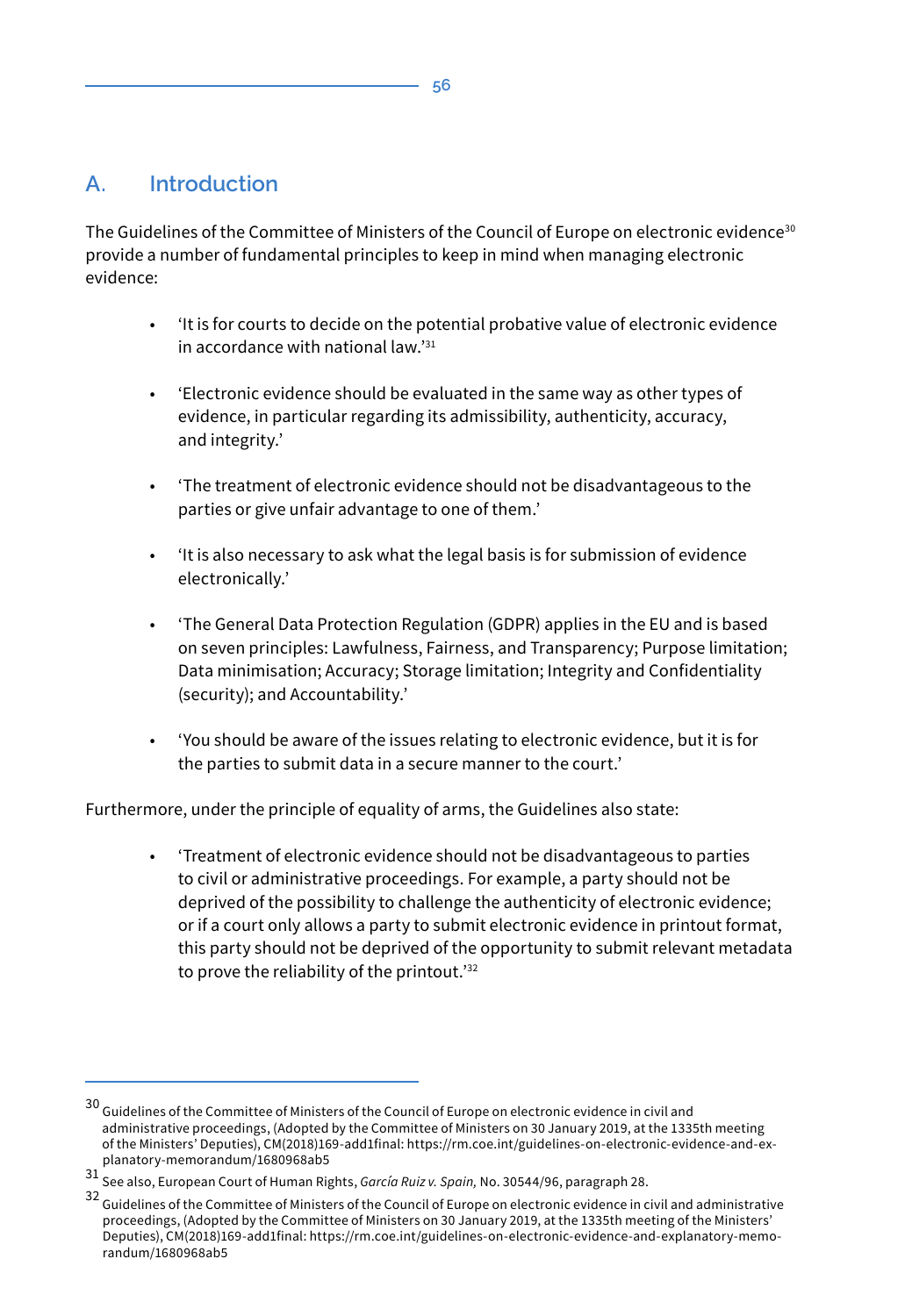As the Committee of Ministers Guidelines explain:

- 'Electronic evidence should be neither discriminated against nor privileged over other types of evidence.'
- 'Courts should also adopt a neutral approach to technology. This means that any technology that proves the authenticity, accuracy, and integrity of data should be accepted.'

The GDPR and domestic laws on protection of data and privacy will apply to remote hearings and communications in judicial proceedings within the EU, and the processing of personal data outside the EU may be subject to data protection regimes equivalent to that of the GDPR.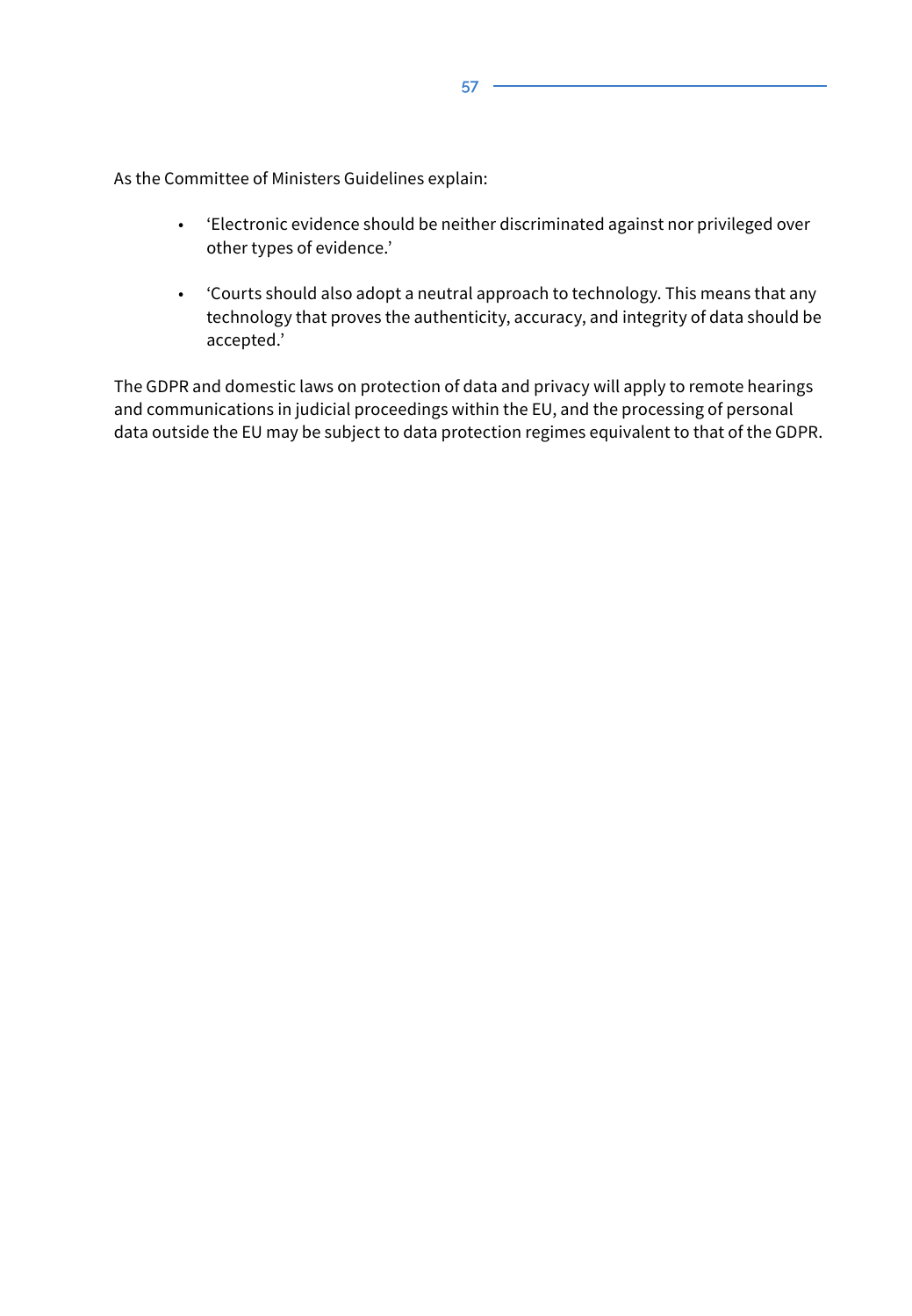# **B. Types of documentary evidence**

Documentary evidence includes email, photos, videos, etc. in both hard and soft copies. The most common types of evidence shared in remote hearings are: documents, emails, videos, and text messages. For physical evidence (weapons, etc.), items can be photographed or videotaped and those images then made available via screen sharing.

- The court must allow for digital evidence to be submitted electronically. The court must, as necessary, guide the parties through the process and provide technical conditions for sharing and use of such evidence.
- As the judge, you must at all times hold the evidence on electronic devices maintained by you or the court.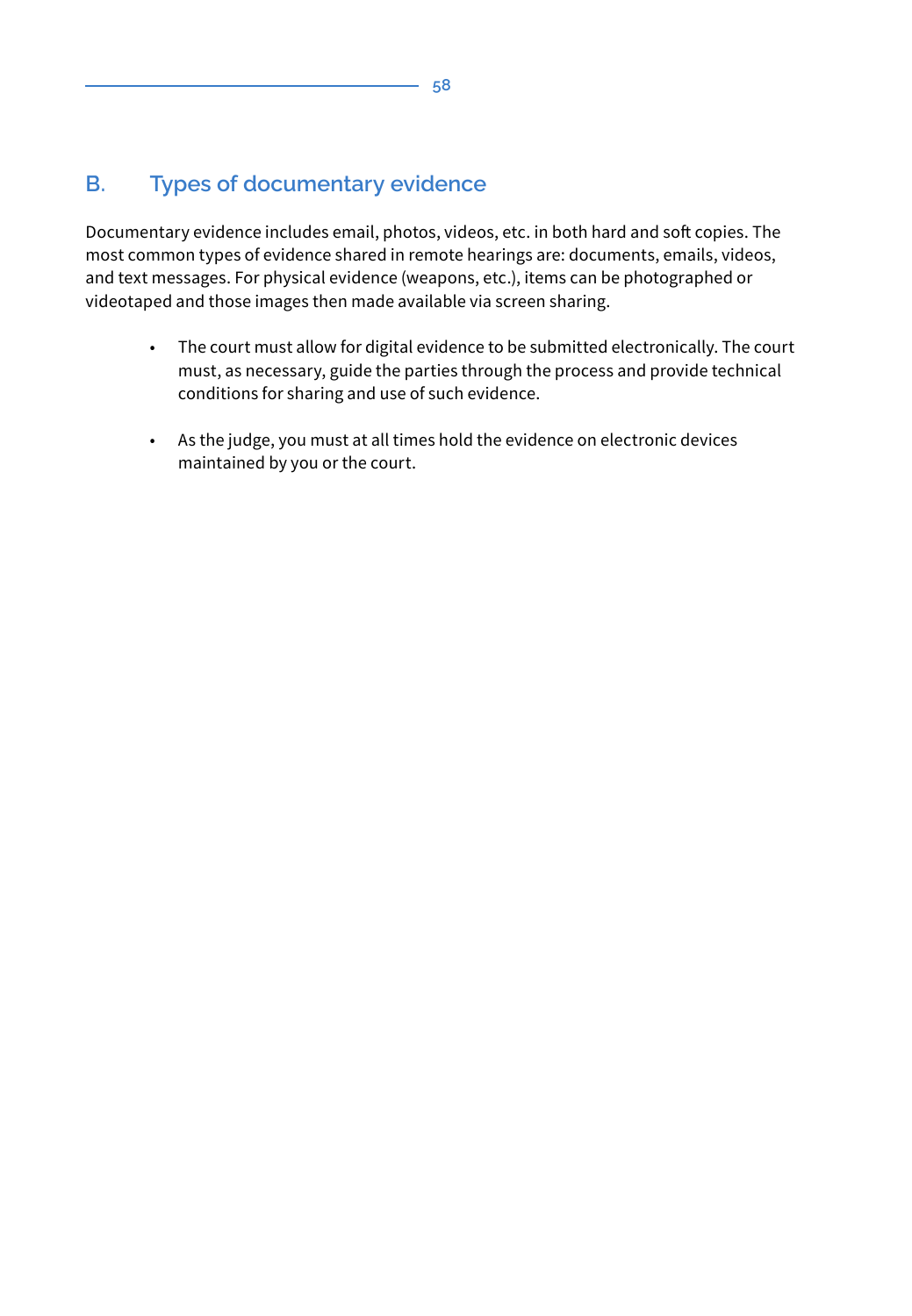# **C. Privacy and confidentiality issues**

Privacy and security are integral to data integrity, and data integrity is crucial for a fair hearing. Privacy can be ensured by the following:

- Courts should use encrypted, cloud-based video conferencing.
- As has been noted above, it is strongly advised that the participants, whenever possible, join remote hearings using a stable internet connection via LAN/ Ethernet internet, instead of WiFi connections. The court should so advise participants in advance of the hearing.
- While conducting the remote hearing, the court should always provide a back-up system for each hearing and assign an IT specialist to monitor the electronic compliance of the system and provide technical support.
- A list of participants, their full names, professional affiliation, and details of the locations from which they will be joining the hearing should be agreed and circulated to the parties in advance. Where the hearing is public and/or will be covered by the media, the participants should be so advised in advance.
- You or the IT controller must only allow individuals on the approved or preregistered list of participants to join the remote hearing, subject to prearranged conditions regarding the public nature of the hearing
- There should be the possibility for separate virtual break-out rooms. These should be password protected.

Privacy threats can be divided into several categories:

#### *1. Unauthorized access to evidence*

The unauthorized access to evidence in remote hearings and the sharing of digital evidence risks intrusion of privacy and can jeopardize the entire judicial process.

#### *2. Location*

You must be aware of the location of the parties and witnesses in remote hearings. The location may present security and privacy concerns, especially in cases of domestic violence. Some jurisdictions require witnesses to swear under oath that no one else is present or listening. As noted above, techniques such as asking witnesses to pan around the room to demonstrate that no one else is present can be used to limit such interference.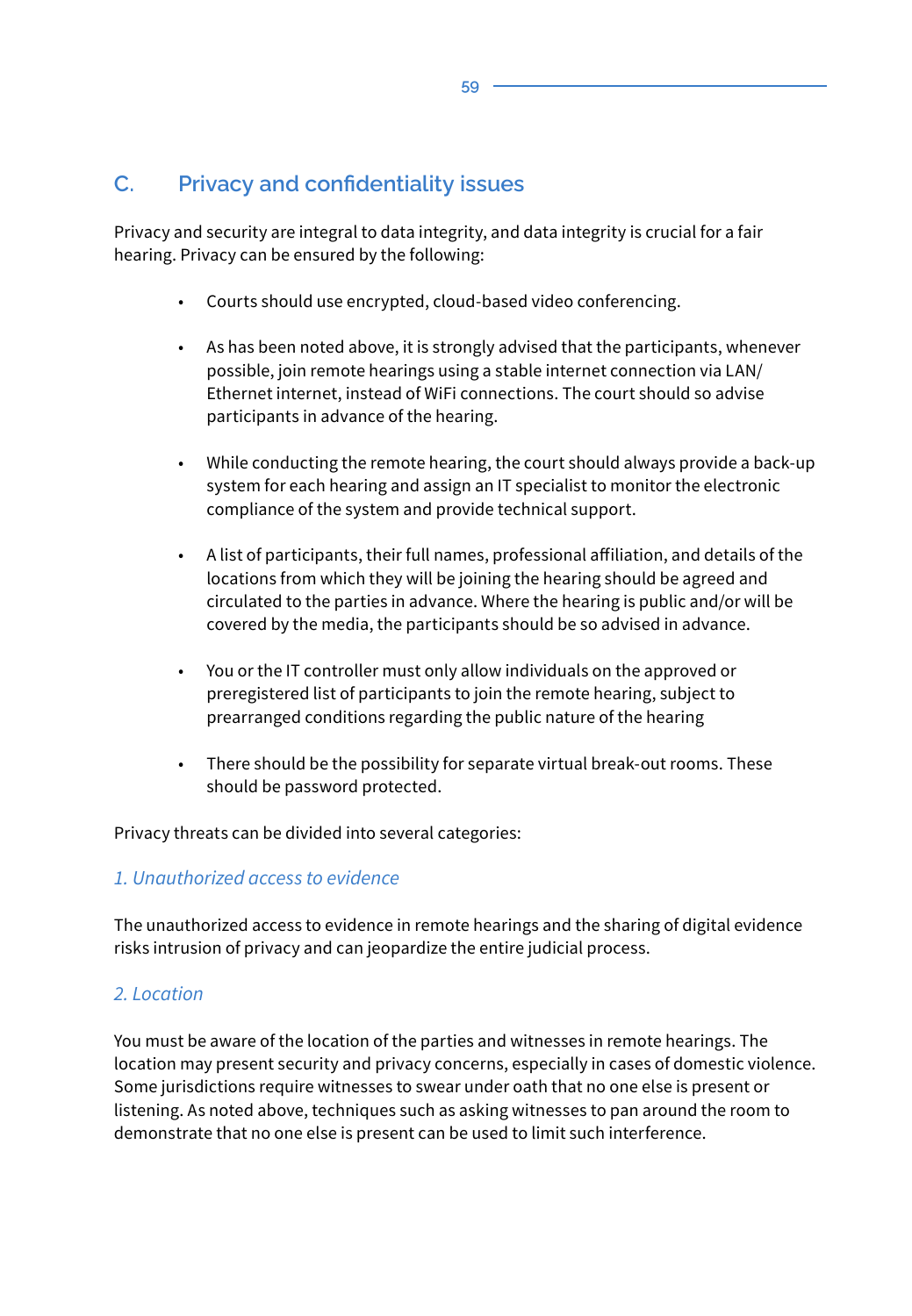#### *3. File-sharing*

File-sharing via the conferencing platform or a cloud storage platform is more secure than using e-mail. However:

- You must always consider the sensitivity of the information, the type of hearing involved, and the level of security required.
- Email is widely accessible, but it may not be a particularly secure method of transmission for sensitive information. Emails can contain errors, such as the wrong subject line, failing to attach the intended file, or attaching a completely unrelated file. The date sent and received can result in confusion over which is the most current version. Additionally, in terms of security, emails are the common entry points for destructive viruses and malware.<sup>33</sup>

<sup>33</sup> Federal Bureau of Investigation. 2021. *CJIS Security Policy Resource Center.* [online] Available at: https://www.fbi.gov/services/cjis/cjis-security-policy-resource-center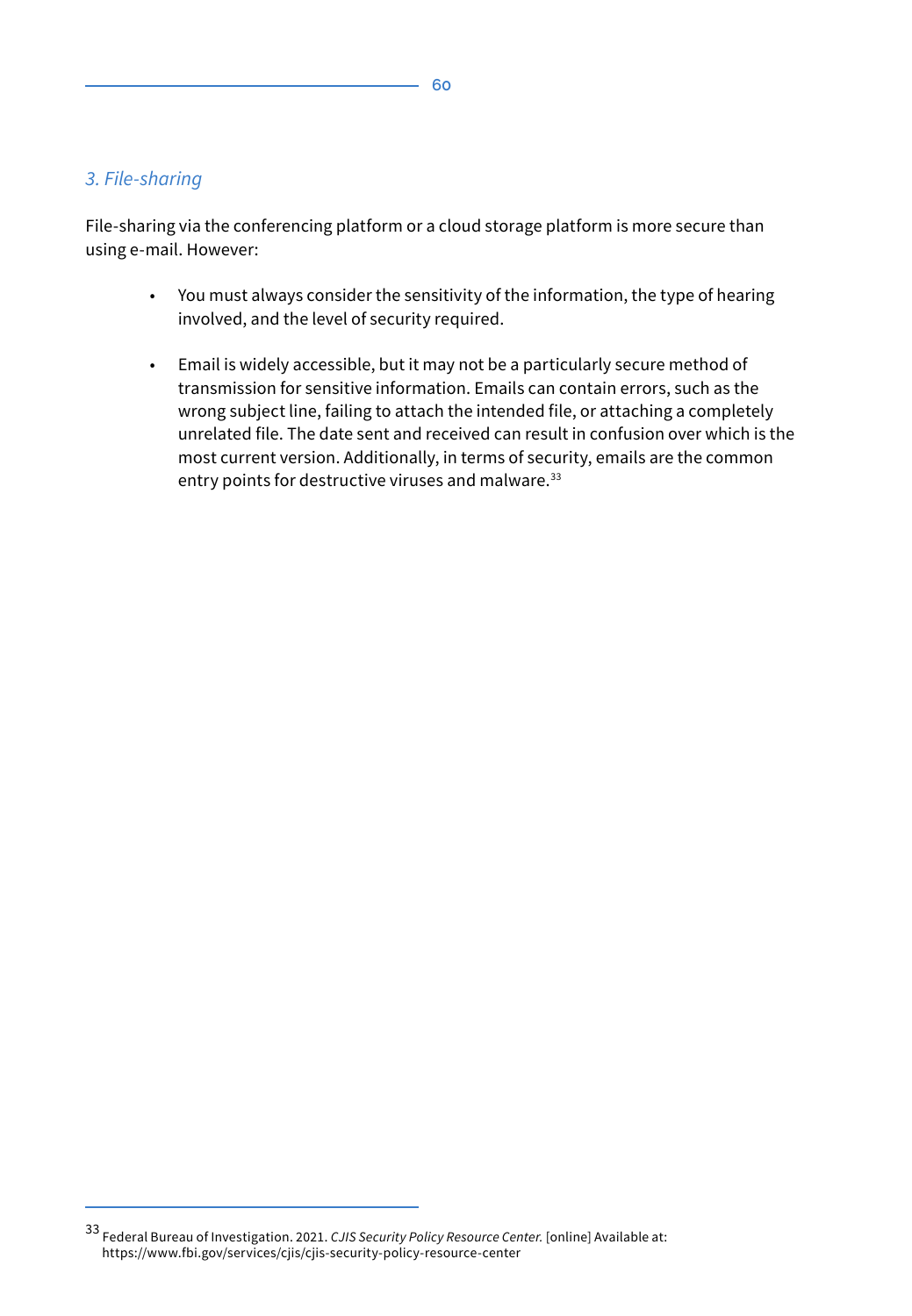# **D. Authenticating documents and ensuring data security**

Data manipulation and alteration pose significant risks to the integrity of evidence. Electronic evidence can be modified to change the date, time, and content. Good evidence handling practices are important to ensure that digital evidence is protected from both intentional and unintentional modification 34

- Evidence should be submitted in its original form.
- The party relying on the evidence should be able to provide detail of its authenticity, such as through metadata and from trust providers.
- Courts should always consider the reliability of the evidence, including its source.
- Screenshots of messages are useful and include identifying information linking the message to the sender. A testimony or affidavit that the copy is a true and accurate representation of the text messages can serve as authentication.
- Where possible, copies of text messages or emails should include the electronic timestamps showing the date and time of each message as well as the contact information of the sender (phone number and/or email address). $35$
- To prevent modification, all documents should be converted and locked in PDF format.
- Notarization of documents is an often-used method for providing authenticity of court documents and statements submitted by the parties. They can, however, be costly in terms of time and money. The courts should also consider the use of electronic signatures as a mean for providing authentication of documents when presenting evidence.<sup>36</sup> The eIDAS regulation<sup>37</sup> provides a framework for electronic signatures and authentication services.

<sup>34</sup> UNODC. 2021. *Cybercrime Module 6 Key Issues: Handling of Digital Evidence.* [online] Available at: https://www.unodc.org/e4j/en/cybercrime/module-6/key-issues/handling-of-digital-evidence.html

<sup>35</sup> *Text Messages as Evidence: A How-To Overview.* MassLegalServices, 24 October 2019, https://www.masslegalservices.org/content/text-messages-evidence-how-overview

<sup>36</sup> Autenti. 2021. *What methods can be used to authenticate people who place an electronic signature?* [online] Available at: https://autenti.com/en/blog/what-methods-can-be-used-to-authenticate-people-who-place-an- -electronic-signature

<sup>37</sup> European Commission. 2021. Shaping Europe's digital future: eIDAS Regulation. [online] Available at: https://digital-strategy.ec.europa.eu/en/policies/eidas-regulation; Regulation (EU) No 910/2014 of the European Parliament and of the Council of 23 July 2014 on electronic identification and trust services for electronic transactions in the internal market and repealing Directive 1999/93/EC, https://eur-lex.europa.eu/eli/reg/2014/910/oj. The regulation on electronic identification and trust services for electronic transactions in the internal market is also known as the "eIDAS Regulation."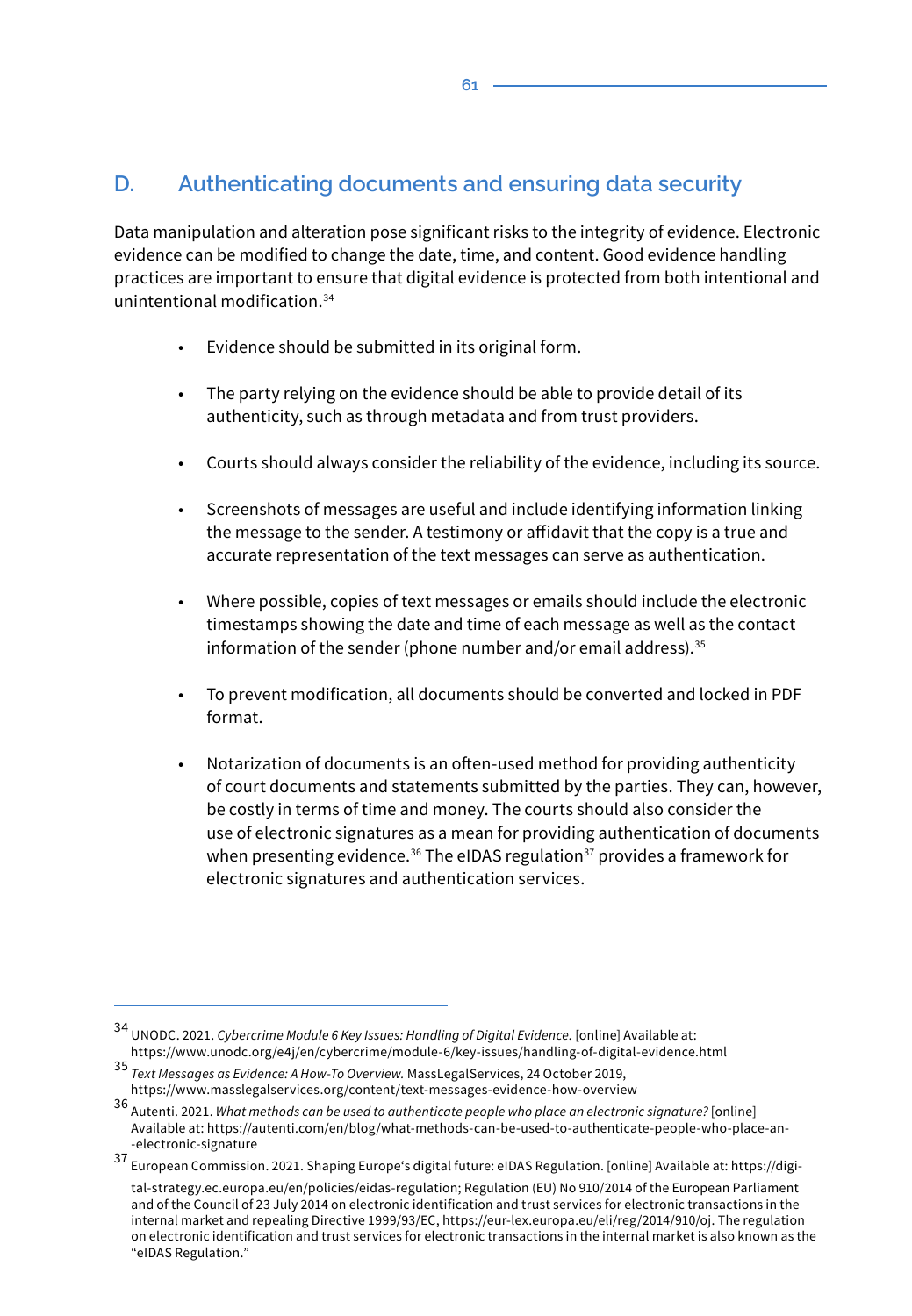National legislation and rules will set out what is required in terms of authenticating documents. Examples include:

- That the document be submitted electronically and accompanied by a letter;
- That the document be submitted with an electronic signature.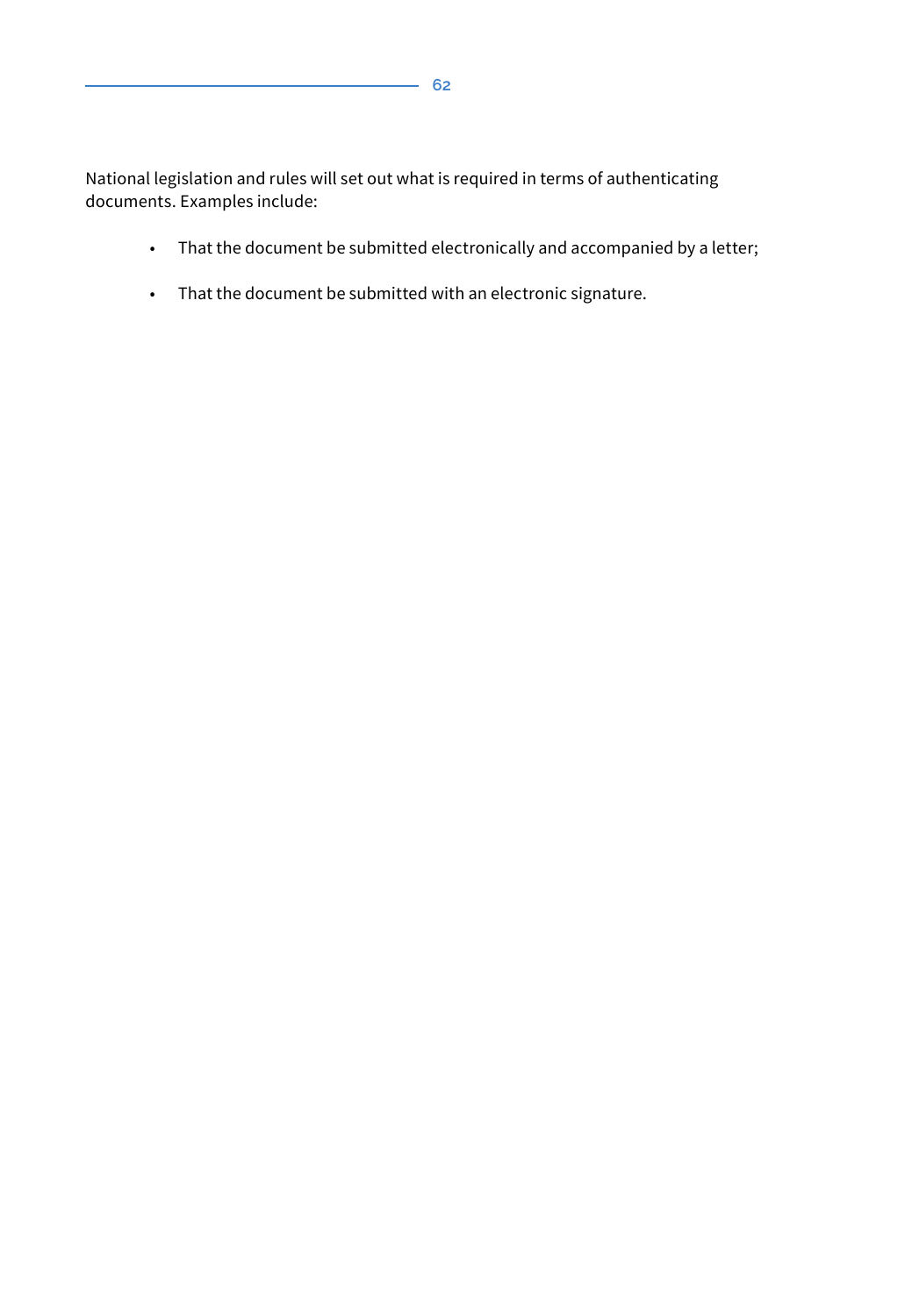### **E. Sharing and storage**

Access to evidence shared and stored digitally should be controlled and access points limited. Electronic audit logging should document when files are accessed and by whom. The Committee of Ministers Guidelines<sup>38</sup> provide helpful guidance on storage and preservation and archiving data:

- 'Electronic evidence should be stored in a manner that preserves readability, accessibility, integrity, authenticity, reliability, and, where applicable, confidentiality and privacy.'39
- It should be stored in its "original format" (i.e., not as printouts) and in line with relevant laws.40
- 'The readability and accessibility of stored electronic evidence should be guaranteed over time, taking into account the evolution of information technology.'<sup>41</sup>
- 'The integrity of electronic evidence should be maintained at all stages.'<sup>42</sup>
- 'Courts should archive electronic evidence in accordance with national law. Electronic archives should meet all safety requirements and guarantee the integrity, authenticity, confidentiality and quality of the data, as well as respect for privacy.'<sup>43</sup>

 $^{38}$  Guidelines of the Committee of Ministers of the Council of Europe on electronic evidence in civil and administrative proceedings, (Adopted by the Committee of Ministers on 30 January 2019, at the 1335th meeting of the Ministers' Deputies), CM(2018)169-add1final: https://rm.coe.int/guidelines-on-electronic-evidence-and-explanatory-memorandum/1680968ab5

<sup>39</sup> Ibid, Guidelines: "Storage and preservation", sec. 25, p. 11.

 $^{40}$ lbid, Explanatory Memorandum Guidelines: "Storage and preservation," sec. 44, p. 26.

<sup>41</sup> Ibid, Guidelines: "Storage and preservation," sec. 27, p. 11.

<sup>42</sup> Ibid, Explanatory Memorandum Guidelines: "Storage and preservation, sec. 46, p. 27.

<sup>43</sup> Ibid, Guidelines: "Archiving," sec. 28, p. 11.